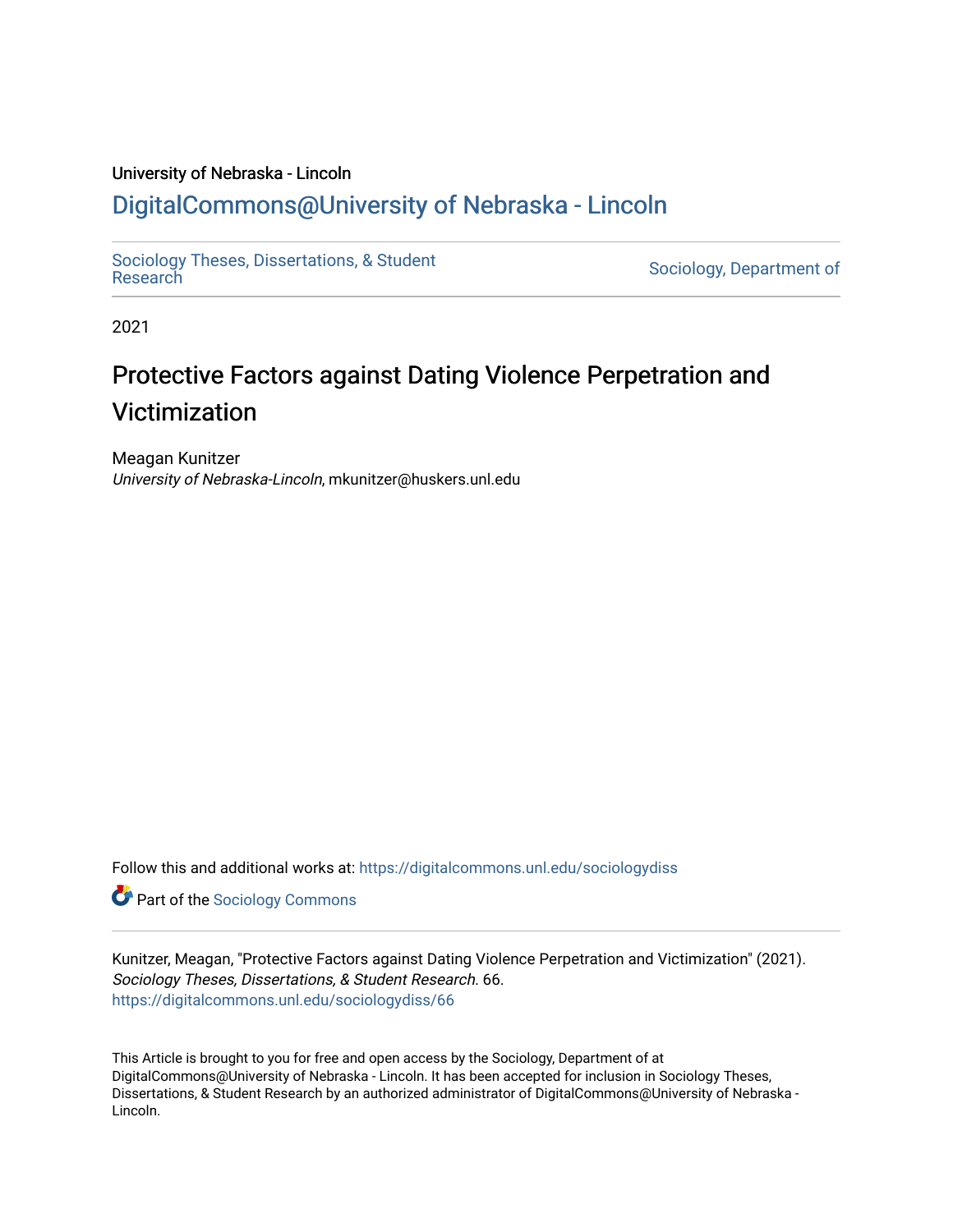# PROTECTIVE FACTORS AGAINST DATING VIOLENCE PERPETRATION AND

# VICTIMIZATION

by

Meagan L. Kunitzer

# A THESIS

Presented to the Faculty of

The Graduate College at the University of Nebraska

In Partial Fulfillment of Requirements

For the Degree of Master of Arts

Major: Sociology

Under the Supervision of Professor Kimberly A. Tyler

Lincoln, Nebraska

February 2021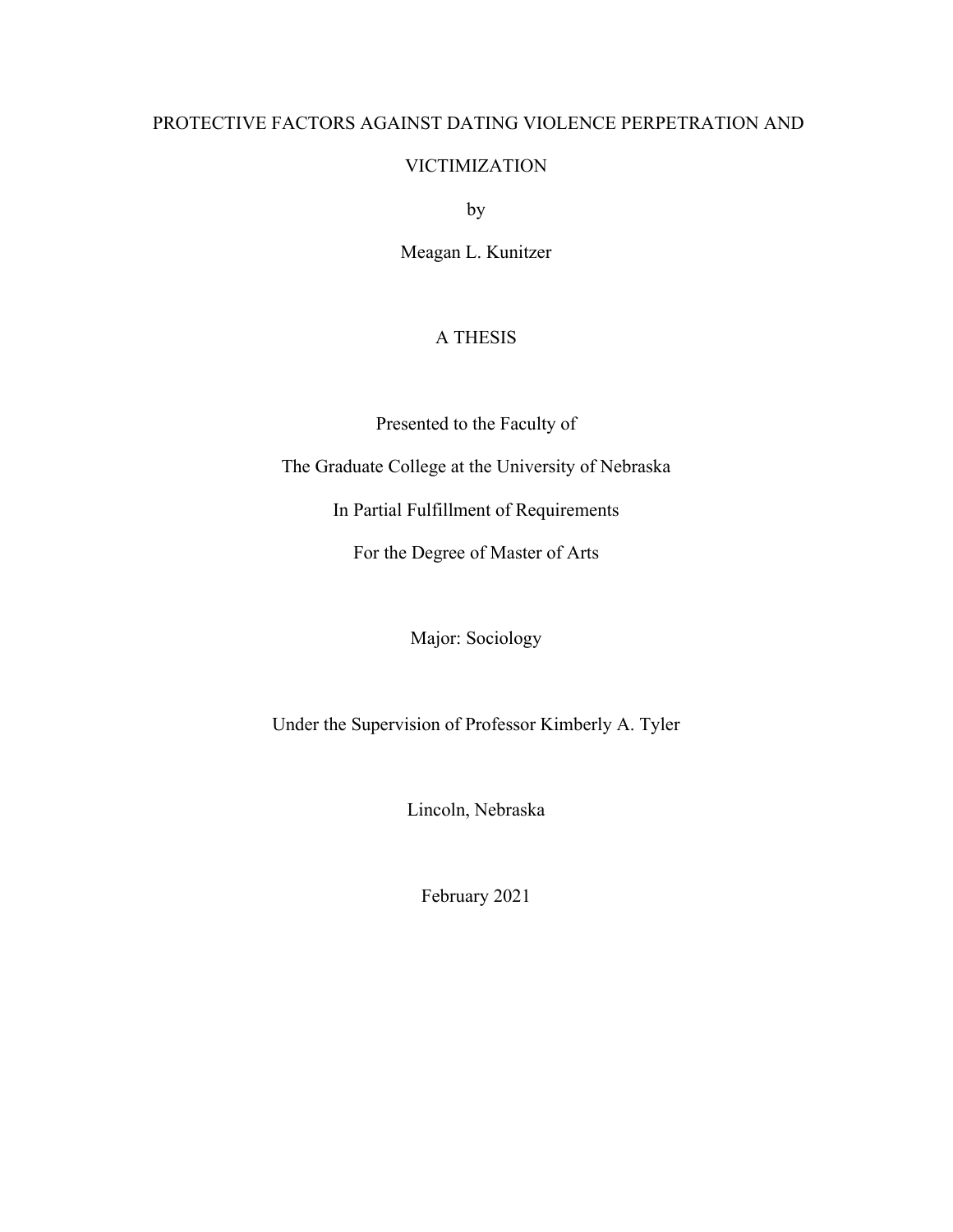# PROTECTIVE FACTORS AGAINST DATING VIOLENCE PERPETRATION AND VICTIMIZATION

Meagan Lynn Kunitzer, M.A.

University of Nebraska, 2021

Advisor: Kimberly A. Tyler

Dating violence is a prominent problem among college students that can result in harmful physical and mental health outcomes. To date, much research has focused on risk factors, but less is known about protective factors that may decrease the likelihood of dating violence. As such, the current paper examines protective factors (e.g. religion, positive parental relationships) against perpetrating and/or experiencing dating violence and whether these protective factors operate similarly for both perpetration and victimization. Data were gathered in 2013-2014 at two large public universities using pencil and paper surveys ( $N = 1482$ ). Bivariate results revealed that women have more protective factors than men. Multivariate results showed that religious attendance, lower entitlement, more positive maternal relationship quality, and having more close friends with lower rates of drinking were all protective against dating violence perpetration and victimization. Additionally, lower respondent drinking was also protective against both dating violence perpetration and victimization. These findings highlight the importance of positive friendships as protective factors against dating violence victimization and perpetration. Finally, current study findings also emphasize that abstaining from alcohol is protective against dating violence victimization and perpetration.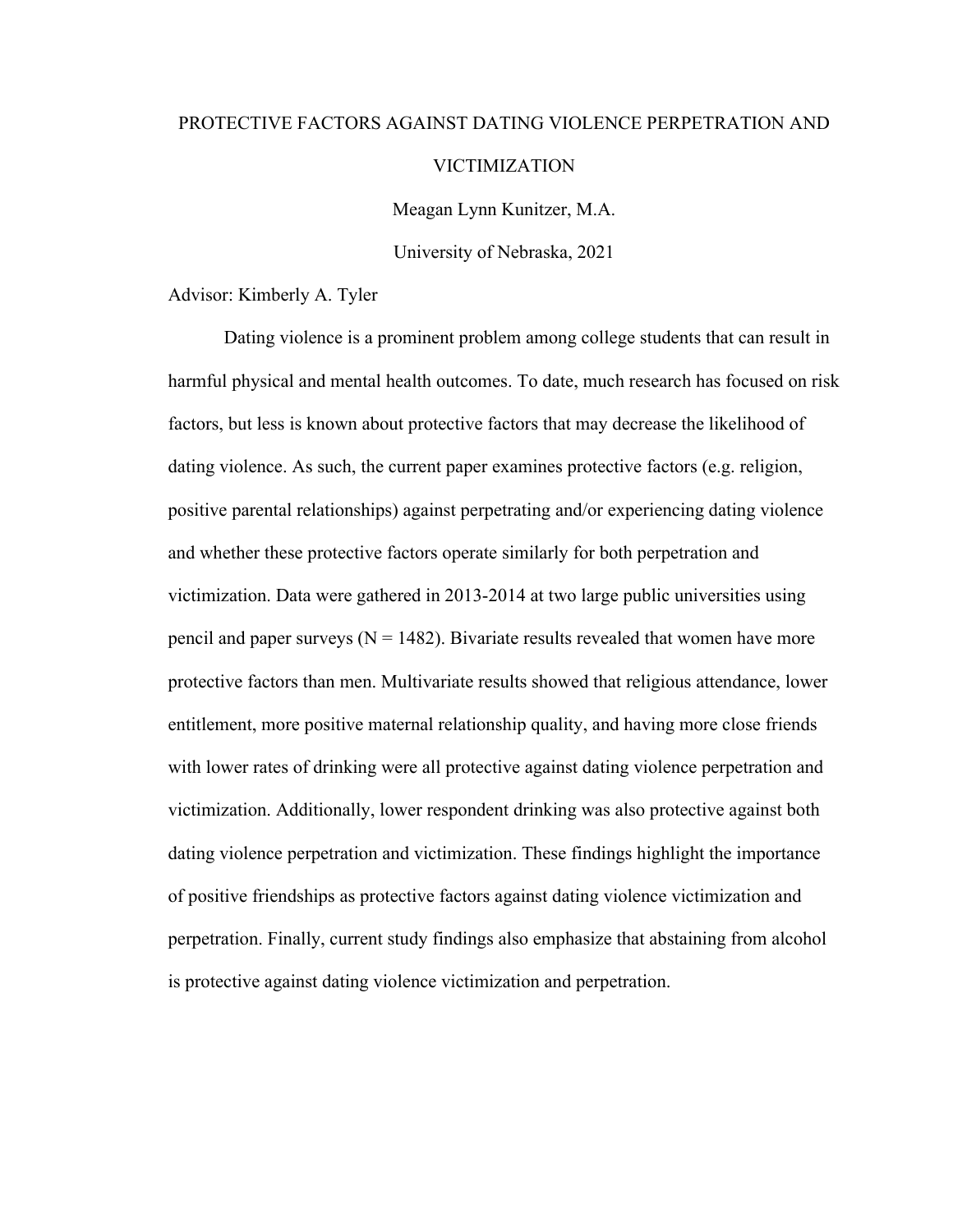#### **Introduction**

Dating violence, which can include physical, sexual, and psychological violence (CDC, 2020), is widespread among many college students (Barnett, Miller-Perrien, & Perrin, 2005). For example, dating violence is estimated to affect between  $10 - 50\%$  of dating relationships (Wincentak, Connelly, & Card, 2017). Dating violence has been linked to many negative physical and mental health outcomes such as increased depression and physical injury (Park & Kim, 2018) and has the potential to negatively impact future relationships via the continuation of dating violence perpetration and victimization (Berkel, Vandiver, & Bahner, 2004). Because of the negative health outcomes associated with dating violence and its potential to negatively affect future relationships, prevention is key to stopping dating violence before it starts. To date, much research has been conducted on factors that increase the *risk* of perpetration and victimization of dating violence (Duval, Lanning, & Patterson, 2020, Hébert, et al., 2019; Eriksson & Mazzerolle, 2015; Cuccì, O'Leary, Olivari, Bonanomi, & Confalonieri, 2018), but less is known about *protective factors* that may decrease the likelihood of an individual perpetrating or experiencing dating violence (Vagi, et al., 2013; Thursten & Howell, 2018). As such, the current paper fills this literature gap by examining protective factors (e.g. religious influence, positive parental relationships) against perpetrating and/or experiencing dating violence and whether these protective factors operate similarly for both perpetration and victimization in reducing the risk of dating violence in dating relationships.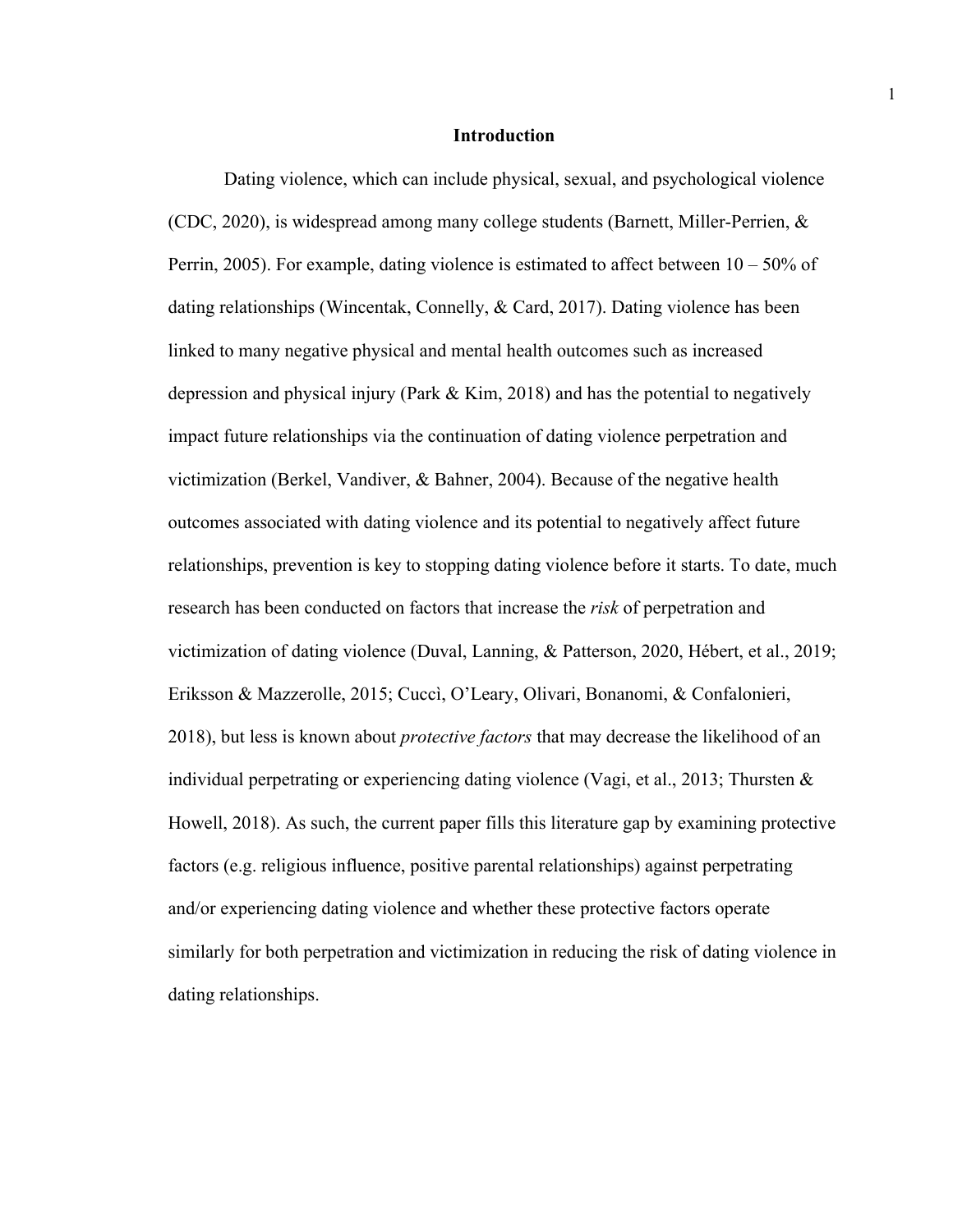#### **Literature Review**

Two important early or distal risk factors that have consistently been shown to increase the risk for dating violence include witnessing parental violence and experiencing child abuse (Duval et al., 2018; Kaukinen, 2014; Thursten & Howell, 2018; Tussey & Tyler, 2019; Tyler, Schmitz, Ray, Adams, & Simmons, 2018). Though the literature generally has focused on risk factors such as child abuse and family violence, little research has examined protective factors that potentially may reduce the likelihood of perpetrating or being a victim of dating violence (Thursten & Howell, 2018; Hebert et al., 2017; Vagi et al., 2013). Specifically, religion and strong maternal relationship quality have been found to indirectly lower the risk for dating violence as these two factors are protective against risky drinking behavior among college students (Baltazar, McBride, Ames, & Griffore, 2020). However, very few studies have examined protective factors as they relate to dating violence perpetration and victimization. Given that prior research has found that religion and maternal relationship quality lower the risk for participation in drinking behaviors, it is plausible that these two factors are also protective against dating violence as heavy drinking has been found to be directly associated with dating violence (Tussey & Tyler, 2019). In sum, more research is needed to understand whether certain factors are protective against dating violence perpetration and victimization.

#### **Dating Violence Perpetration**

Dating violence perpetration is common among college students (Barnett et al., 2005) but the research is inconsistent regarding whether males and females are equally violent (Elmquist et al., 2016; Wincentak et al., 2017). For example, Elmquist and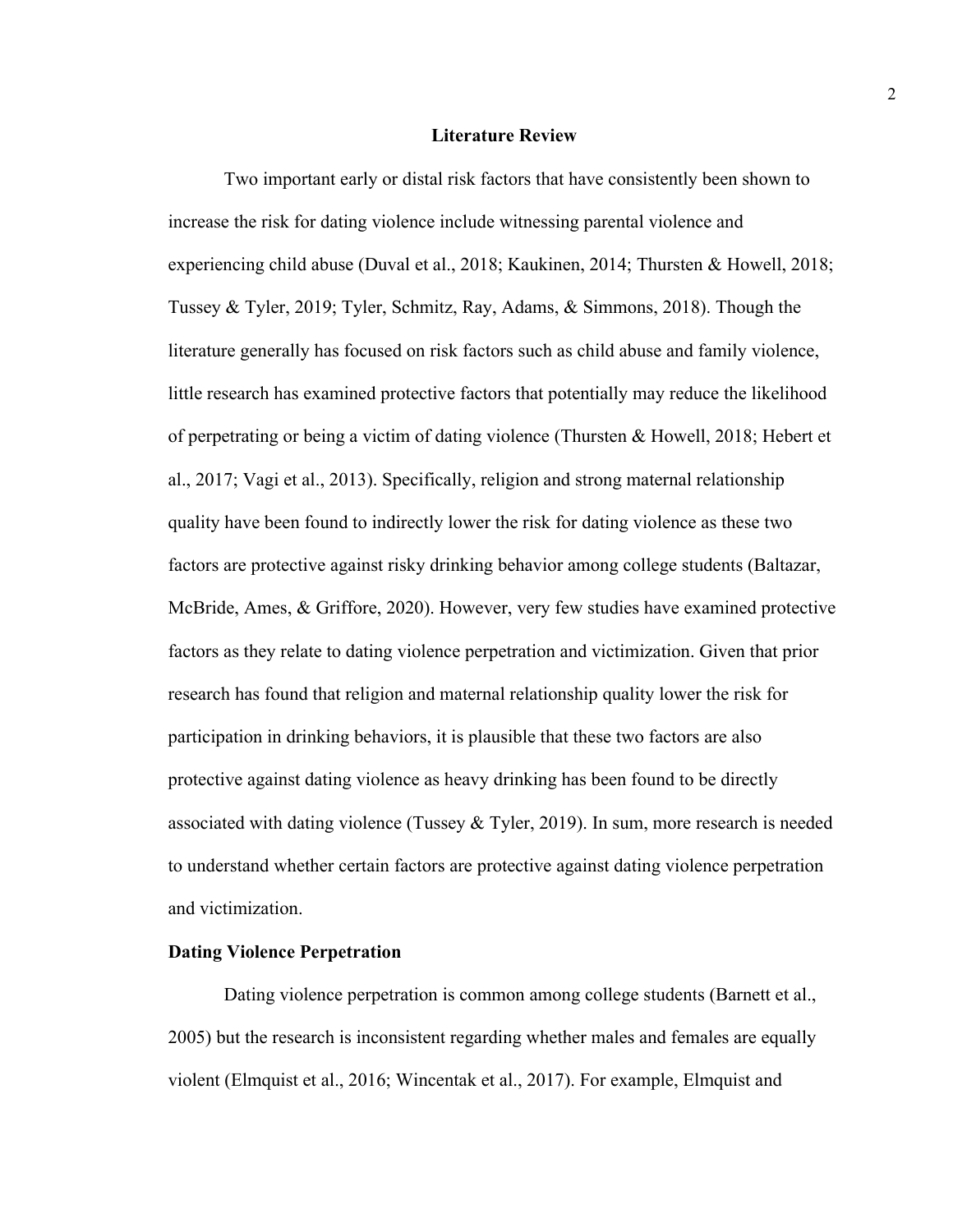colleagues (2016) found that in their sample of southeastern college students, 29.4% reported perpetrating physical dating violence. Moreover, most of these perpetrators were approximately 18 years of age, female, freshman, white, and heterosexual. Similarly, Paat and Markham (2019) found the perpetration of physical aggression ranged from 10% to 21% among a national sample of students who were on average 21 years old and heterosexual. In comparison, Elmquist et al. (2016) found no differences in rates of perpetration between male and female college students. In contrast, Wincentak et al. (2017) found high rates of perpetrating among females compared to males such that 13% of males but 25% of females reported perpetrating physical dating violence. Regardless of gender, prior research finds high levels of physical dating violence perpetration among college students.

#### **Dating Violence Victimization**

According to the CDC, approximately 25% of women and 10% of men will experience some form of intimate partner violence (e.g. sexual, physical, or stalking) in their lifetime making dating violence victimization a common problem, particularly among college students. Rubio-Garay, López-González, Carrasco, and Amor (2017) found that existing literature on dating violence victimization find prevalence rates that range from 0.4% to 57% for physical violence and 8.5% to 95.5% for psychological dating violence. At least one study, however, found no significant differences in the victimization of dating violence by gender as both males and females equally reported being a victim of physical dating violence (Wincentak et al., 2017). Physically aggressive victimization in their study ranged from 6.2% to 18% among college students who were on average 21 years old and heterosexual (Wincentak et al., 2017).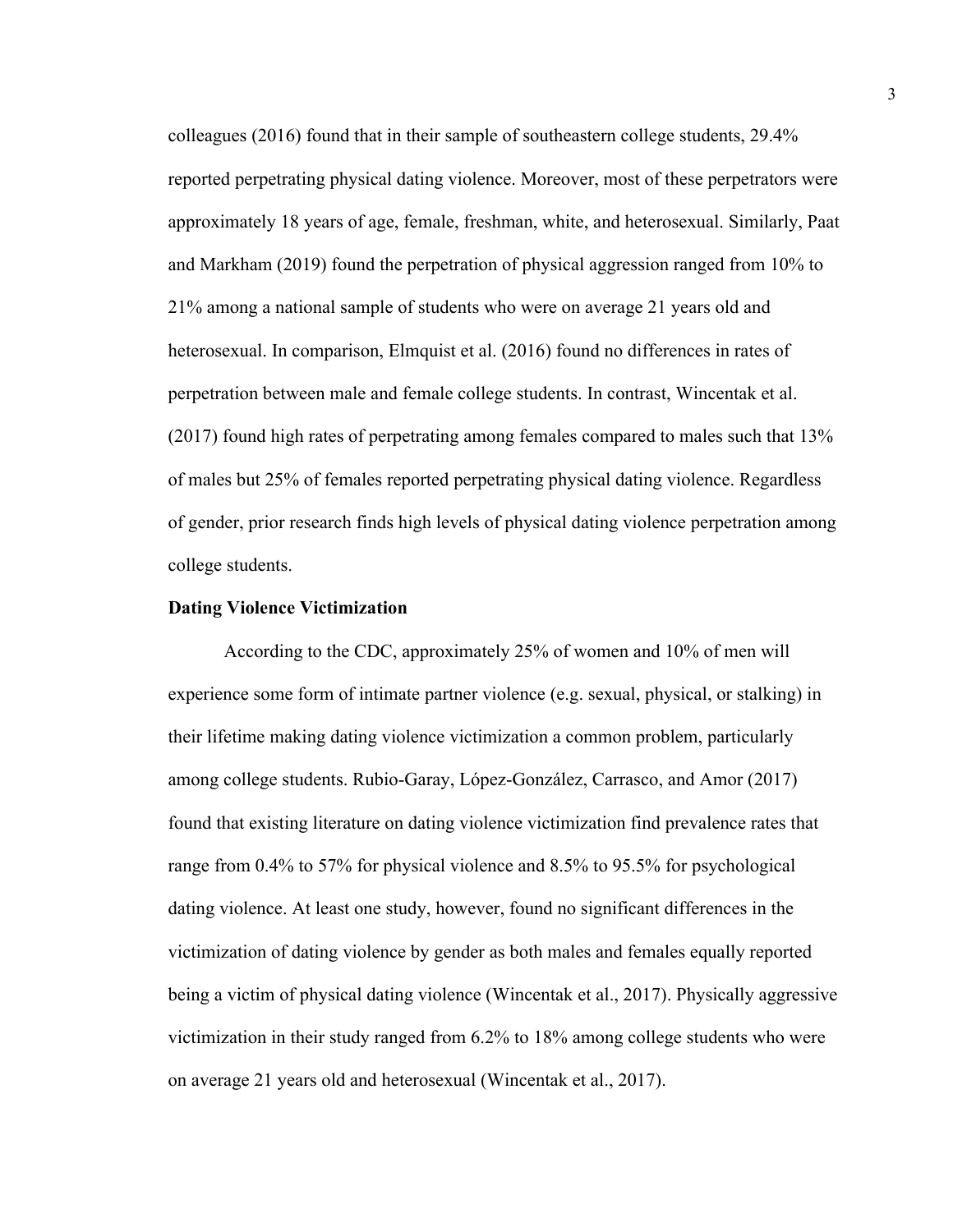Not only are dating violence victimization prevalence rates high but dating violence victimization in general is also associated with negative mental health outcomes (Kaura & Lohman, 2007; Pengpid & Peltzer, 2020; Sargent, Kruass, Jouriles & McDonald, 2016). For example, Pengrid and Peltzer (2020) found that physical and sexual victimization were associated with numerous negative mental outcomes including post-traumatic stress disorder (PTSD), sleeping problems, loneliness, and depression for women, and PTSD and sleeping problems for men. In a Midwestern sample of college students, Kaura and Lohman (2007) found that 84% of respondents had levels of depression and anxiety that were higher than the general population. In addition to physical dating violence victimization, Sargent et al. (2016) found that psychological victimization also increased both depressive symptoms and anti-social behaviors among Southwestern college students.

#### **Protective Dating Violence Factors**

#### *Religion*

Though very little research has examined protective factors for dating violence among college students, some studies have examined religion and its effects on various forms of intimate partner violence (used interchangeably with domestic violence) among community samples. These findings attest to the positive influence of religion as a protective factor against partner violence. For example, a consistent finding in this literature is that as religious attendance increases, intimate partner violence decreases (Ellison & Anderson, 2001; Ellison, Bartowski, & Anderson., 1999; Ellison Trinitapoli, Anderson, & Johnson, 2007; Jung & Olson, 2017). In a U.S. probability sample of cohabitating and recently married couples, Ellison et al. (1999) found that when religious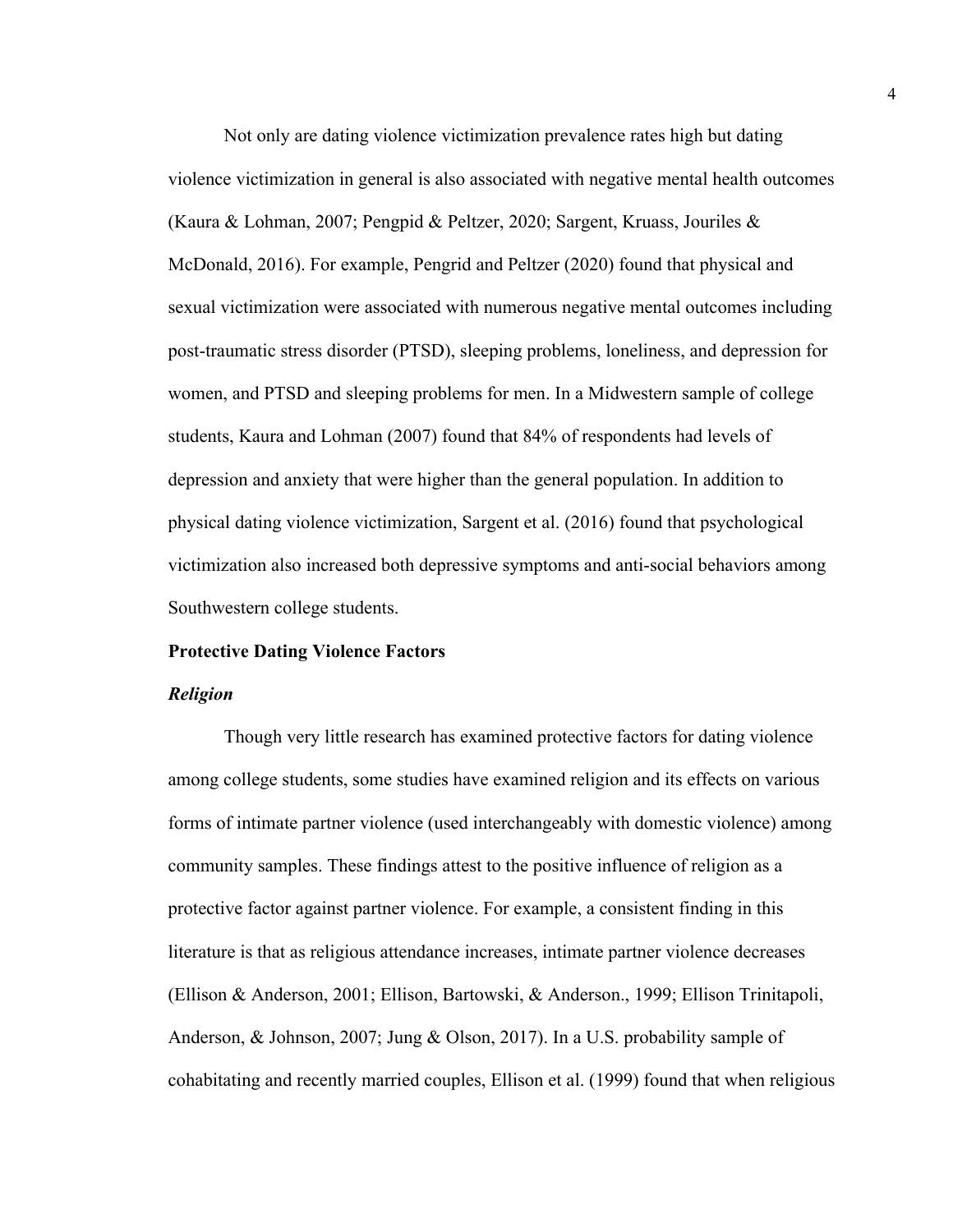attendance increased, perpetration of domestic violence decreased among weekly attendees for men and monthly attendees for women. Using this same sample, Ellison, and Anderson (2001) compared both partners' self-reports of partner violence and found that religion played more of a protective role in self-reports of partner violence than in partner reports of violence. Though social desirability was explored as a possible explanation for the discrepancy between individual and partner self-reports of violence, further analyses did not support social desirability as the explanation (Ellison  $\&$ Anderson, 2001). In additional work, Ellison and colleagues (2007) used the same U.S. probability sample to examine race and found that African American men were two times more likely to have committed intimate partner violence than non-Hispanic white men. However, when religion was considered, the frequency at which men attended religious services had more of a protective effect for African American men and Hispanic men compared to non-Hispanic white men (Ellison et al., 2007). Finally, in a probability sample of the World Values Survey, researchers found that individuals who exhibited higher levels of religiosity also demonstrated lower levels of acceptance of wife beating (Jung & Olson, 2017). Though past research (Ellison & Anderson, 2001; Ellison et al., 1999; Ellison et al., 2007; Jung & Olson, 2017) has overwhelmingly found that religious attendance is associated with lower intimate partner violence, a more recent study by Renzetti, DeWall, Messer, and Pond (2017) found that men who were more religious perpetrated physical and psychological aggression more frequently than individuals who were less religious. Given the lack of research on college students and some of the inconsistencies between older and newer literature using community samples, this is an area in need of further research.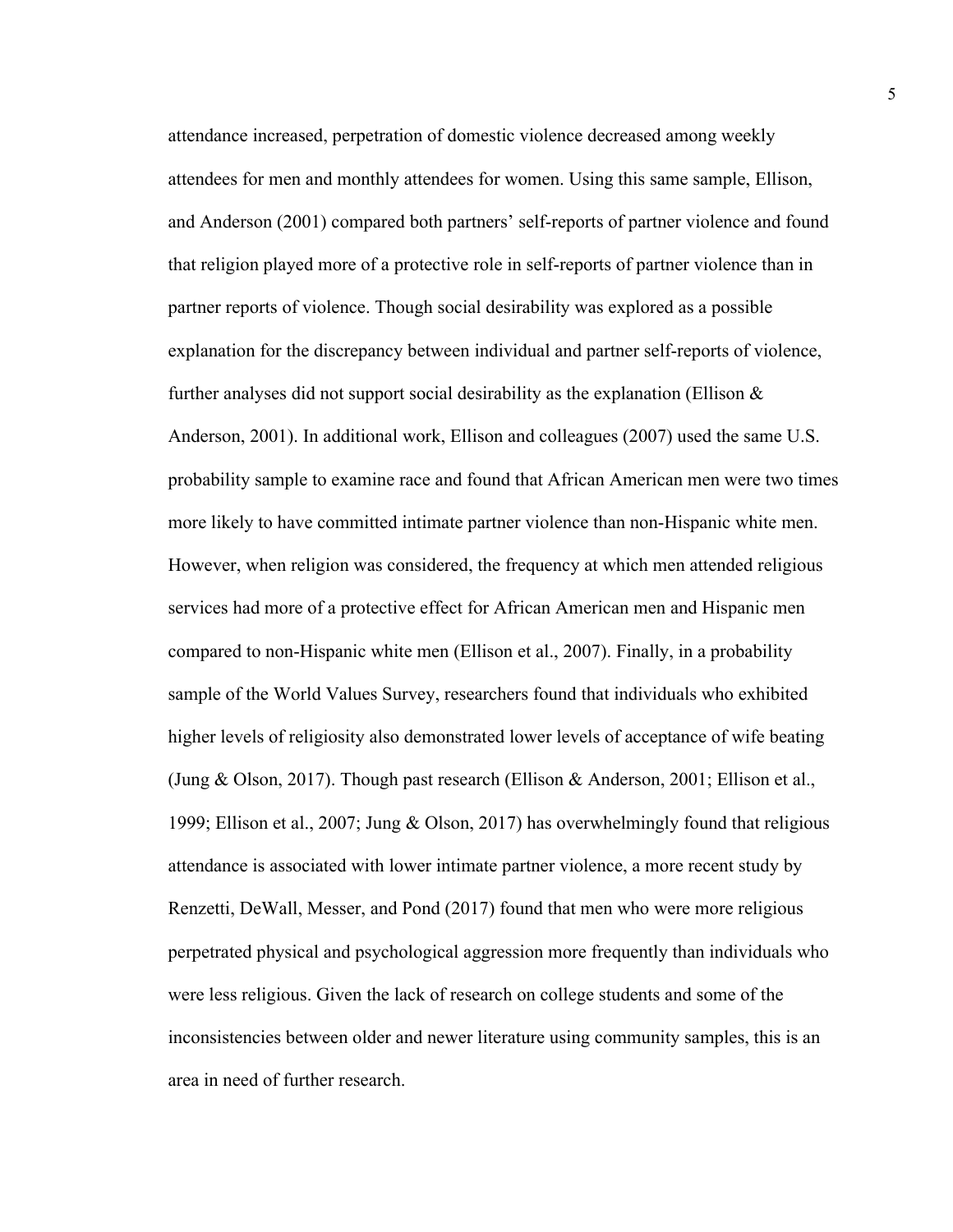#### *Mother-Child Relationship Quality*

In addition to religion, some studies have examined the quality of the relationship between mother and child in relation to dating violence among teens and young adults (Cuccì et al., 2018; Davis, Ports, Basile, Espelage, & David-Ferdon, 2019; Espelage et al., 2019; Hèbert et al., 2019; Kamody, Howell, Schwartz, Schaefer, & Thurston, 2020; Park & Kim, 2018; Testa, Hoffman, Livingston, & Turrisi, 2010; Vagi et al., 2013). Specifically, studies have consistently found that individuals with a higher quality or more positive relationship with their mother tend to perpetrate violence less frequently and are also less likely to become a victim of dating violence compared to individuals who have lower quality or less positive relationships with their mother (Davis et al., 2019; Espelage et al., 2019; Hèbert et al., 2019; Park & Kim, 2018; Testa et al., 2010; Vagi et al., 2013). For example, a study by Davis et al. (2019) found that a one-unit increase in parental monitoring decreased the likelihood of teens perpetrating physical and verbal dating violence by 15%. Similarly, Hèbert et al. (2019) found a small but significant effect size for parental monitoring on both psychological and physical dating violence  $(r = -.211$  and  $r = -.135$ , respectively). In sum, parental monitoring may contribute to the quality of relationship one has with their mother contributing to a decreased risk of dating violence.

Generally, reviews of the literature indicate that positive parental relationships are important in contributing to the quality of relationship a child has with their mother (Hèbert et al., 2019; Park & Kim 2018; Vagi et al., 2013). For instance, in their review of the literature, Hèbert et al. (2019) found established family ties to be a protective factor in reducing and preventing dating violence, suggesting families as a social institution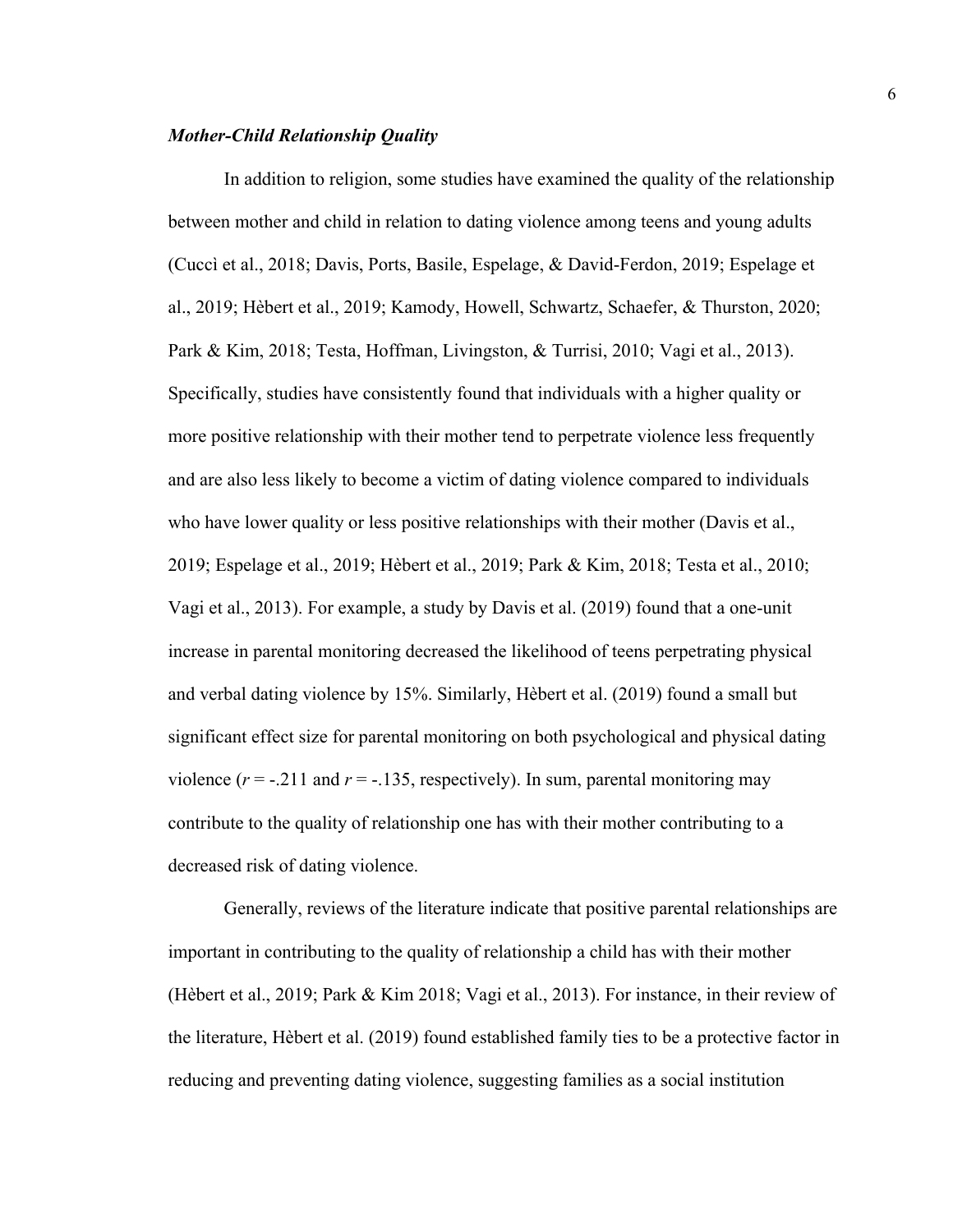provide insight that positive parent relationships provide young adults with the support they need, protecting them from forming relationships with abusive partners. In a metaanalysis, Park and Kim (2018) found positive parenting to have the largest effect in protecting against dating violence. In another literature review examining the risk and protective factors associated with dating violence, Vagi et al. (2013) concluded that a positive relationship with one's mother is an important protective dating violence factor. Indeed, positive parental relationships prevent and/or reduce dating violence.

Another aspect contributing to the quality of the relationship one has with their mother is parental monitoring. In a longitudinal study examining the effects of adverse childhood experiences, Davis et al. (2019) found that parental monitoring protects against dating violence among adolescents but is limited to physical and verbal dating violence in a sample of teens. In a different study using the same data, Espelage et al. (2019) examined several protective factors and found only female non-perpetrators of verbal teen dating violence differed from female perpetrators based solely on parental monitoring. Overall, parental monitoring contributes to the quality of the relationship one has with their mother which further contributes to the prevention and/or reduction of dating violence.

In addition to parental monitoring certain parenting styles have been found to be associated with dating violence perpetration. For example, Cuccì et al. (2018) found that authoritarian parenting leads to emotional dysregulation which increases the risk of adolescents perpetrating dating violence, suggesting non-authoritarian parenting to be more protective in reducing the risk of perpetrating dating violence. Authoritarian parenting is commonly characterized by severe discipline and physical punishment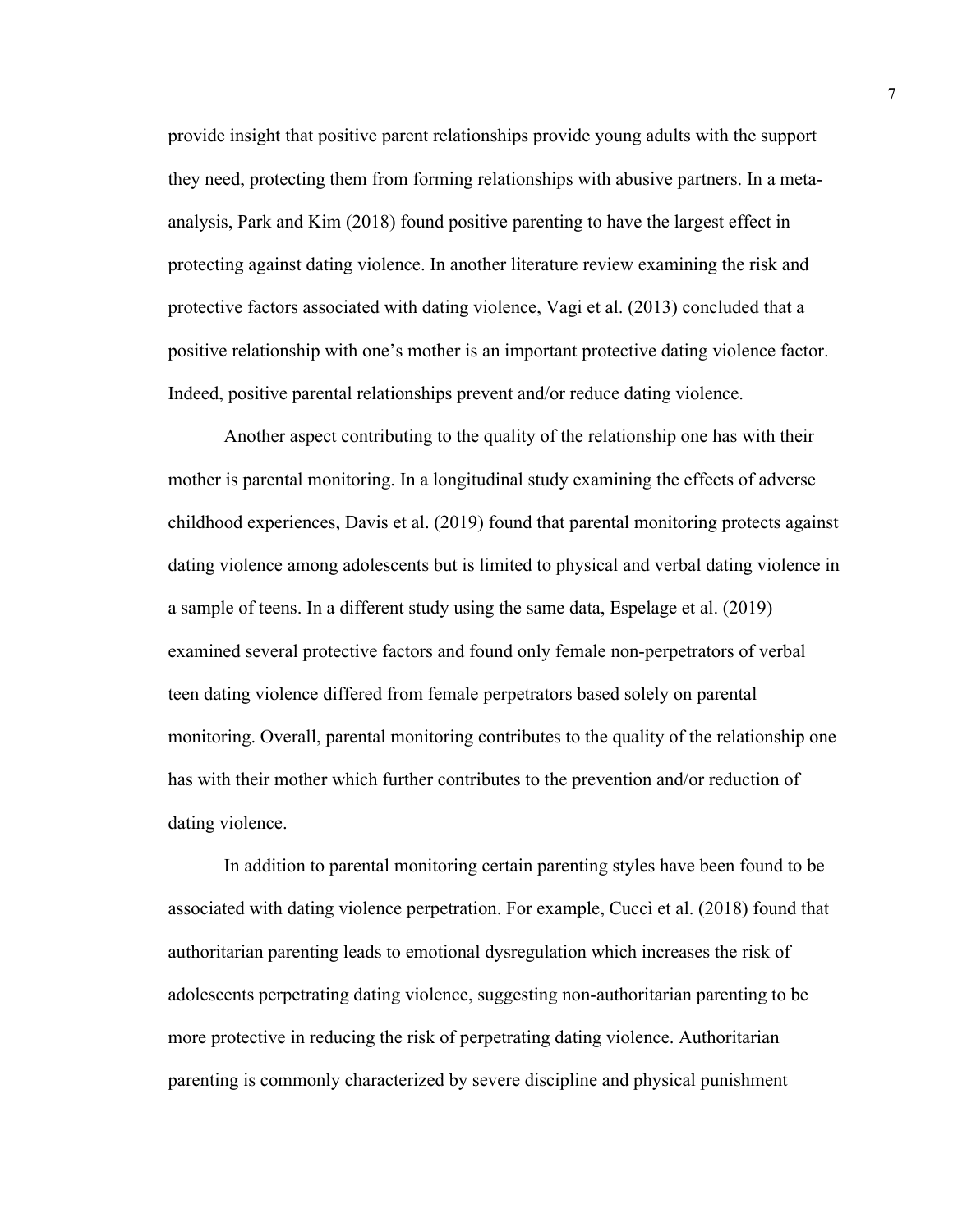(Baumrind 1971). Considering the characterization of this parenting style, it is possible the quality of relationship one has with their mother is lessened compared to individuals with non-authoritarian parents, the latter of which may be akin to stronger relationship quality. Overall, the effect of parenting style influences the relationship one has with one's mother which potentially may be associated with dating violence perpetration and victimization.

Parental communication with children also may contribute to the quality of relationship one has with their mother. Specifically, Komody et al. (2020) found that mothers who themselves were victims and perpetrators of intimate partner violence were least comfortable talking with their older children about substance abuse, violence, and AIDSs. Highlighting the importance of communication in a parent-child relationship, Testa et al. (2010) found increased communication about alcohol, heavy episodic drinking, and sexual assertiveness between mothers and daughters reduced heavy episodic drinking. These findings suggest that having open communication and being able to talk with one's mother about difficult topics may make it easier for daughters to confide in their mothers about other topics such as dating violence, validating the important role positive relationships with parents play in reducing dating violence perpetration and victimization. In sum, having a higher quality relationship with one's mother is a contributing protective factor against dating violence. While the focus of this paper is protective factors of dating violence, much of the dating violence literature draws on factors that increase the risk of experiencing or perpetrating dating violence.

# *Alcohol Use*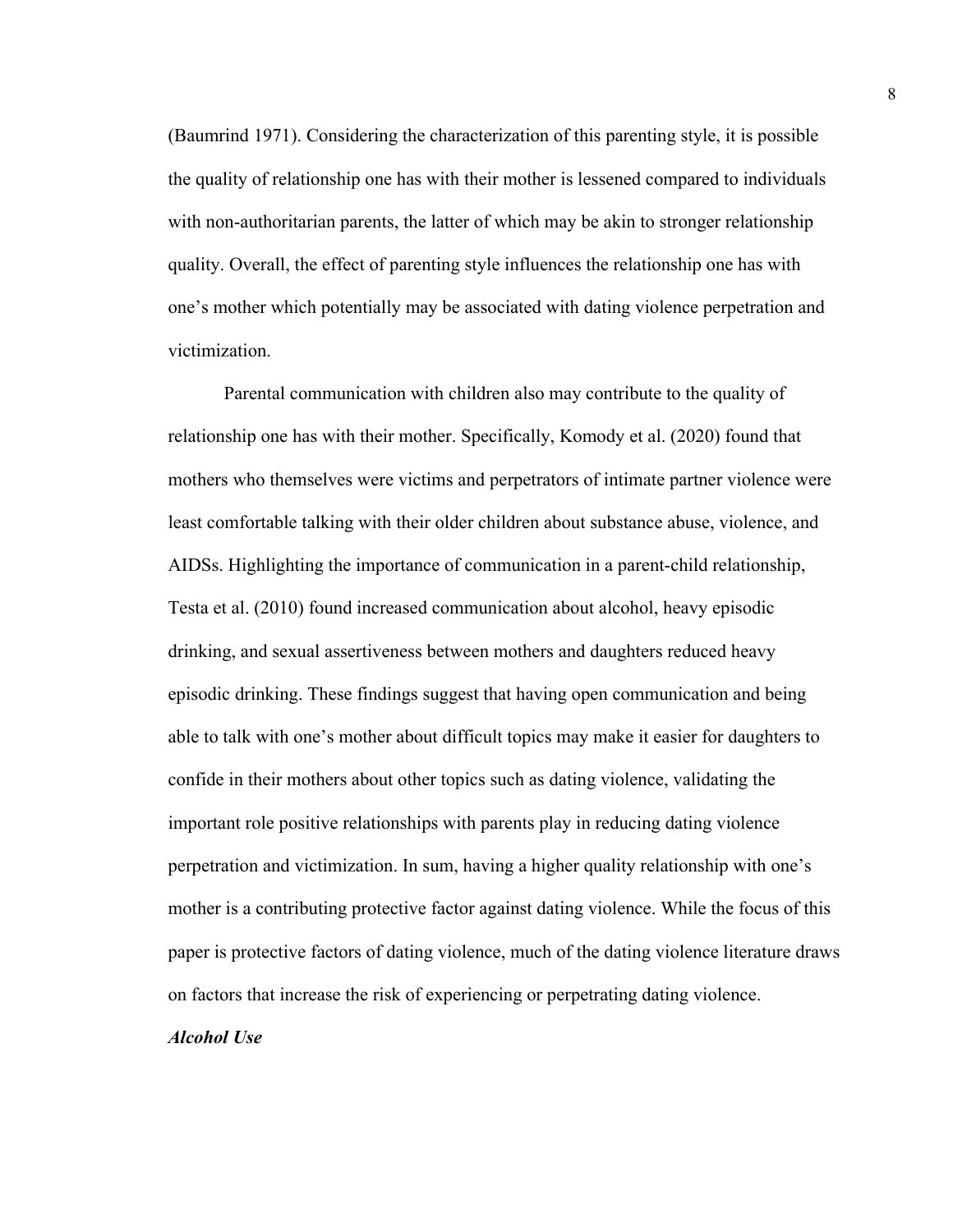Several studies have identified alcohol use as an important risk factor in predicting dating violence (Collibee & Furman 2018; Foran & O'Leary 2008; Haynes, Strauss, Stuart, & Shorey, 2017; Hill & Fischer 2020; Ritter, Lookatch, Schmidt, & Moore, 2019; Roudsari, Leahy, & Walters, 2008; Shorey, Stuart, & Cornelius, 2011; Shorey, Stuart, McNulty, & Moore, 2014a; Shorey et al., 2014b; Stappenbeck & Fromme, 2010; Tyler, Schmitz, Ray, & Simons, 2017). For example, Hill et al. (2020) found college students binge drinking habits to be associated with physical, sexual, and psychological dating violence, as well as with stalking and cyber dating abuse. Specifically, as the number of instances of binge drinking incidents increases, so too does physical intimate partner violence stalking, and cyber dating abuse (Hill et al., 2020). Furthermore, in a community sample of 120 individuals, Collibee and Furman (2018) found alcohol use among individuals with average and high relationship risks (e.g. jealousy, negative interaction, and relationship dissatisfaction) were at an increased risk of perpetrating physical violence and sexual violence in their relationship.

In other studies which have used lab settings and focused on blood alcohol content (BAC), Ritter et al. (2019) found that among 160 college males, alcohol on its own did not cause aggression, but the combined effect of alcohol use and high tendencies of past aggression caused reactive aggression in a lab setting. In terms of BAC, Roudsari et al. (2008) found higher BAC as well as increased instances of binge drinking per week were associated with more victimization and perpetration of dating violence, specifically verbal abuse, and overall instances of abuse among college students. In terms of frequency of use of substances, Shorey et al. (2014b) controlled for marijuana use in their study of 67 college males, and found that any alcohol use and more drinks consumed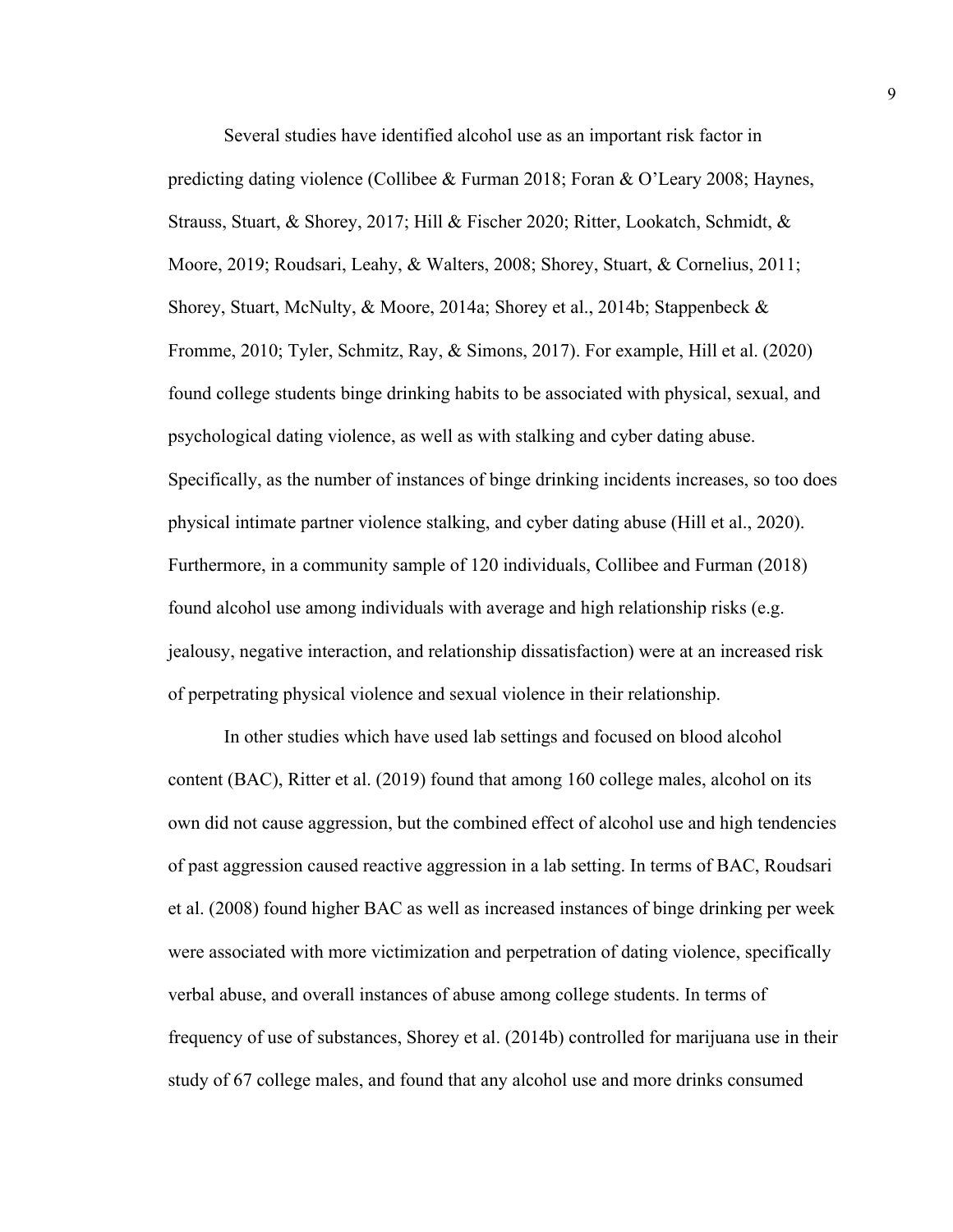were both significantly associated with increased odds of physical and sexual violence perpetration while heavy alcohol use was associated with an increased odds of physical, psychological, and sexual intimate partner violence. In a separate study of male college students, Shorey et al. (2014a) found hazardous drinking participants (defined as drinking in excess to the point of negative impact such as injury and difficulty with schoolwork) were more likely to perpetrate physical, psychological, and sexual dating violence than non-hazardous drinking participants. Moreover, Stappenbeck and Fromme (2010) found in a sample of 2,247 college students that heavy drinking for women in their sophomore year of college predicted dating violence in their junior year of college. Among college men in their freshman year of college, heavy drinking and dating violence were found to be significantly associated. In a study of almost 1,500 college students, Tyler et al. (2017) found that dating violence perpetrators were more likely to engage in heavy episodic drinking compared to those who did not perpetrate dating violence. In contrast to the abundant literature in support of the association between alcohol use and dating violence perpetration, Sabina, Schally, and Marciniec (2017) did not find evidence to support the relationship between alcohol usage and dating violence victimization in their national sample of college students who were on average 21 years old. Overall, most literature however does suggest there is an association between alcohol use and dating violence perpetration and victimization.

In addition to the studies finding a positive association between alcohol use and dating violence, a meta-analysis and a literature review support this association as well. That is, in a meta-analysis of clinical, community and non-clinical samples, Foran and O'Leary (2008) found studies with measures of consequence such as alcohol abuse and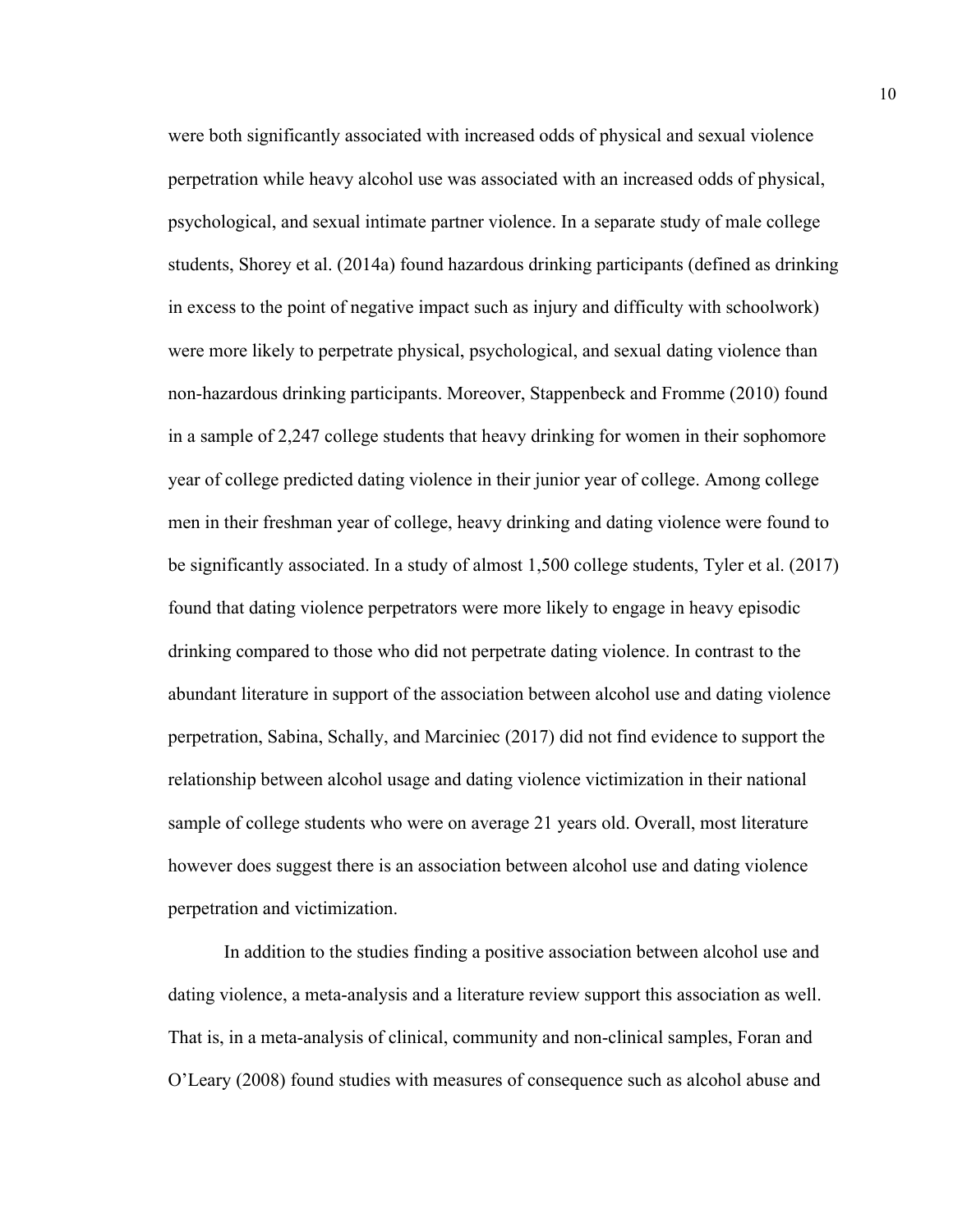alcohol dependence were more closely linked to aggression perpetration than measures of consumption such as frequency, quantity, and binge/heavy drinking. Alternatively, in a review of the literature, Shorey et al. (2011) found that college males and females were more likely to perpetrate dating violence as the frequency of drinking increased. Overwhelmingly, evidence suggests that alcohol and dating violence are closely related whereby those who drink more frequently and/or binge drink are more likely to be involved in instances of perpetration and victimization of dating violence.

While this current paper focuses on protective factors of dating violence, in the preceding and following sections, the literature provided demonstrates the association between alcohol use and dating because little research has focused on *alcohol abstinence* as a protective factor against dating violence. As demonstrated above, research finds that alcohol consumption is a risk factor of dating violence. As such, one could infer that not drinking alcohol may be a protective factor in and of itself against dating violence, which will be examined in the current study.

#### *Protective Behavioral Strategies*

Previous literature demonstrates the positive association between alcohol and dating violence suggesting protective behavioral strategies (PBS) may reduce the amount of alcohol consumed by individuals and thus decrease the likelihood of perpetrating dating violence, making PBS a potential protective factor. PBS promote responsible drinking habits by creating a plan of action before an individual starts drinking to curb excessive alcohol consumption such as binge drinking that can result in negative outcomes like missing class or drinking and driving (Martens et al., 2007). Specific PBS include strategies such as refraining from drinking games, alternating alcoholic beverages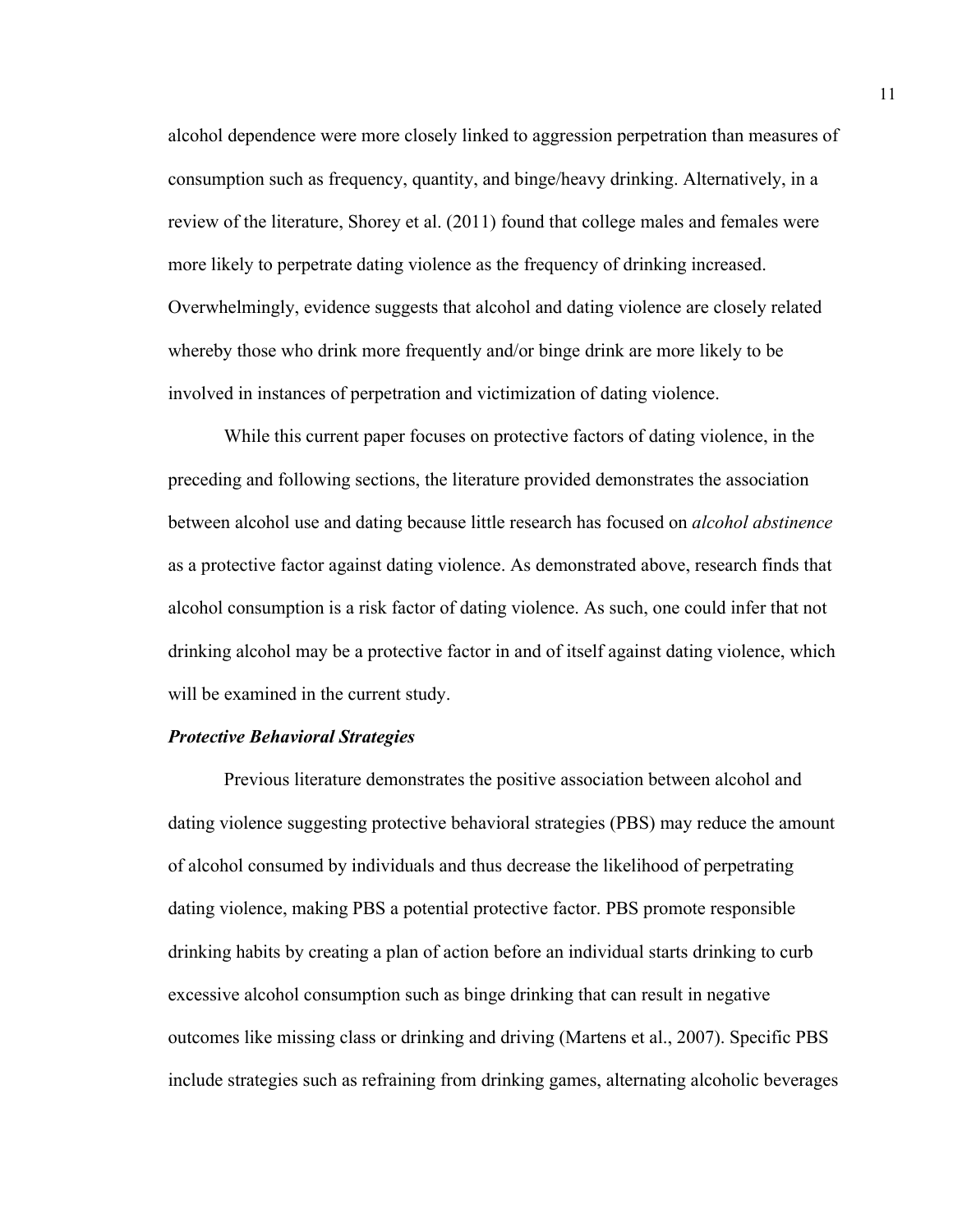with non-alcoholic beverages, setting a specific time to quit drinking, and eating before drinking (Martens et al., 2005). In a review of literature, Pearson (2013) overwhelmingly found PBS to be negatively associated with negative outcomes related to the use of alcohol. Consistent with previous literature, Tyler et al. (2018) found that college students who engaged in more PBS had lower rates of heavy drinking. Additionally, the authors found that fraternity and sorority members engaged in more PBS than students living on campus, in dorms, or off-campus with a roommate (Tyler et al., 2018). Overall, PBS may indirectly lower the risk of perpetration and victimization of dating violence by giving students the tools they need to promote responsible drinking.

#### *Peer Drinking Behavior*

Peer drinking behaviors also have been found to have a profound influence on individual's own drinking behaviors (Beard & Wolff, 2020; Byrd, 2016; Cox et al., 2019; DiGuiseppi et al., 2020; Kenny, DiGuiseppi, Meisel, Balestrieri, & Barnett, 2018; Smith et al., 2019). For example, in a national, longitudinal study of almost 5,000 participants that were followed from adolescence into early adulthood, Byrd (2016) found that individuals' three closest friends' binge drinking habits predicted participants drinking habits for both college and non-college students. In addition, Cox et al. (2019) asked college students to estimate their close friends and general friends' drinking habits and found that participants who overestimated how much both their close friends and general friends drank, reported consuming more alcohol themselves. Similarly, among a sample of 1,254 first year college students living on campus, Kenney et al. (2018) found that individuals with anxiety and/or depression who believed their peers to drink heavily reported drinking heavily themselves. Furthermore, Smith et al. (2019) in a sample of 755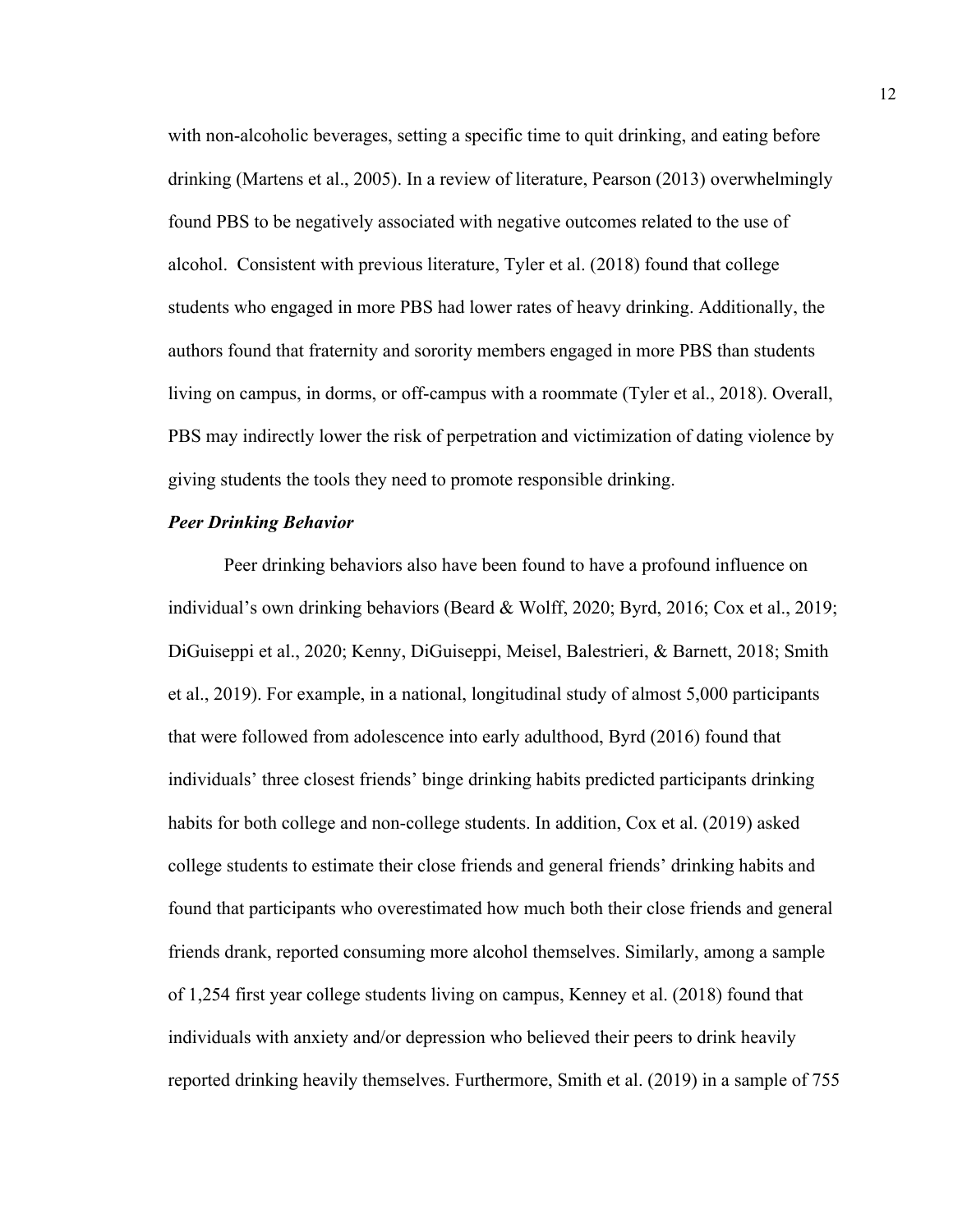college students at an urban university found comparable results such that college students who perceived their peers to drink heavily consumed more alcohol than those who did not perceive their peers to drink heavily. Indeed, research suggests that the perception of peers heavily drinking influences individual college students to drink more alcohol which may suggest that having friends who abstain from alcohol or drink minimally may be protective against dating violence.

Despite the potential negative influence of peer drinking on individual drinking behavior, peers also can have a positive influence (Beard & Wolff, 2020; Cox et al., 2019). Beard and Wolff (2020) surveyed 382 college students at a Midwestern university and found that participants who had more positive peers (e.g. volunteer, involvement in student organizations, and/or abstaining from alcohol and substance use) were less likely to smoke cigarettes and marijuana, less likely to use alcohol, and less likely to drink and drive. Moreover, Cox et al. (2019) found that among a sample of 1331 college students, participants who underestimated peer drinking were less likely to drink heavily and had fewer instances in which they drank. In sum, underestimating peer drinking is associated with lower drinking among participants. Though not widely examined to date, it is possible that having friends who abstain from drinking alcohol may be associated with individuals themselves abstaining from alcohol; thus, having peers who refrain from any kind of substance use may serve as a protective factor against dating violence perpetration and victimization.

#### *Entitlement*

Some studies have identified entitlement as a risk factor for perpetrating dating violence (Greenberger, Lessard, Chen, & Farruggia, 2008; Hill & Fischer, 2001; Pornari,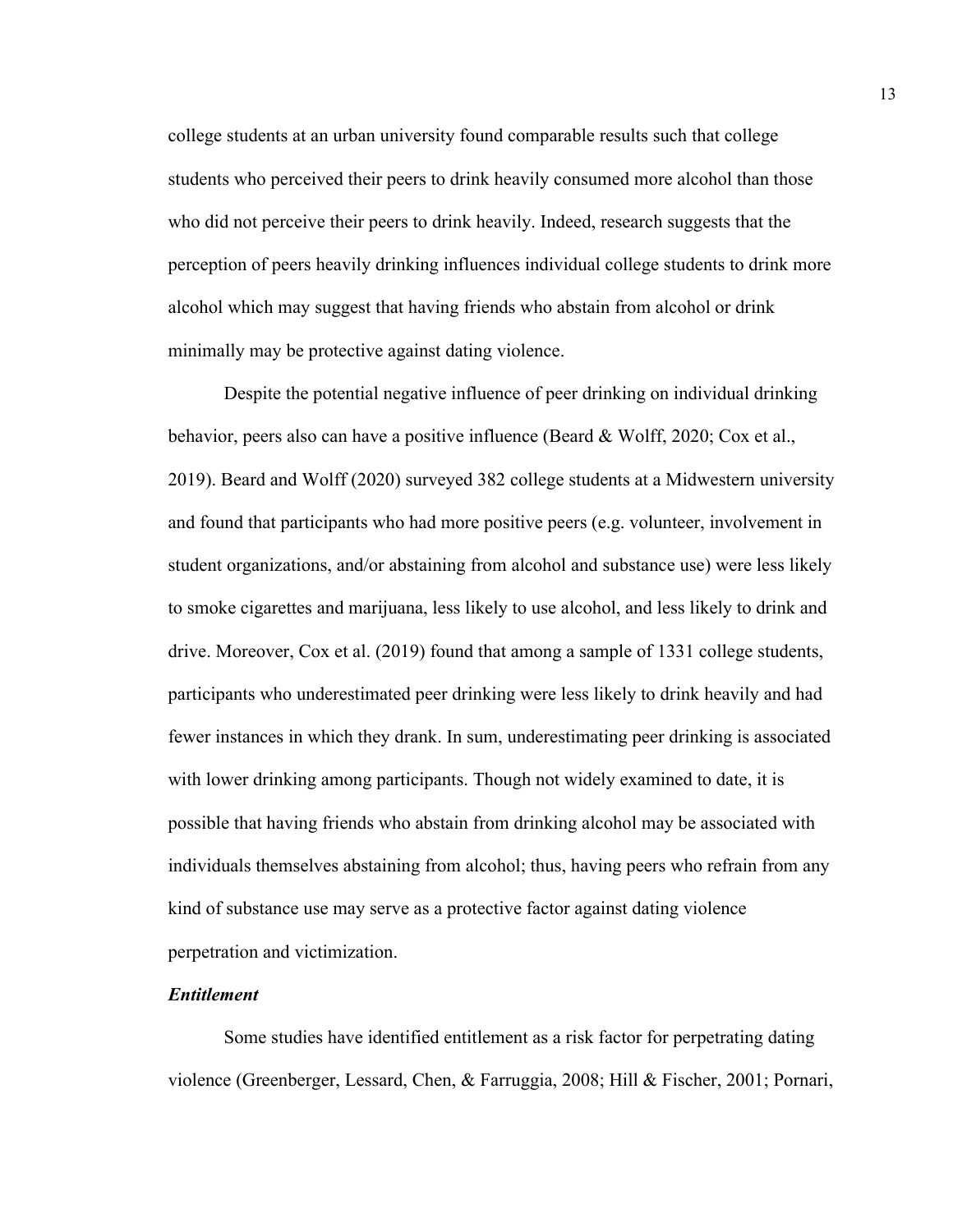Dixon, & Humphreys, 2013; Santana, Raj, Decker, La March, & Silverman, 2006; Tyler et al., 2017). Individuals considered entitled think of themselves as above the rules and believe themselves to be more worthy of certain advantages than others which suggests entitled individuals are better than others (Greenberger et al., 2008). For example, one study found that college males in the Midwest and Southwest who had higher entitlement scores engaged in more risky behaviors related to alcohol, drugs, and/or sex and that these risk-taking behaviors were associated with more instances of dating violence perpetration compared with college males who scored lower on entitlement (Tyler et al., 2017). Furthermore, entitled college males who held greater traditional masculine gender roles also approved of rape-related views such as rape myth acceptance and victim blaming and/or intimate partner violence (Hill & Fischer, 2001) and risky sexual behaviors such as unprotected sex (Santana et al., 2006). Acceptance of such rape beliefs makes it conceivable then for some males to perpetrate sexual, physical, and psychological dating violence. Moreover, Pornari and colleagues (2013) found that individuals with relationship entitlement believed themselves to be superior to their partner and thus believed it was their right to discipline their partners when they saw fit which may result in dating violence. Because research has demonstrated that having a sense of entitlement increases the risk of perpetrating dating violence (Tyler et al., 2017), it is plausible that those who score lower on entitlement may be less likely to perpetrate dating violence; thus, lower entitlement may serve as a protective factor.

# *Greek Letter Affiliation*

In addition to entitlement, research finds Greek letter affiliation is an important factor in the perpetration and victimization of dating violence (Hummer, LaBrie, Lac,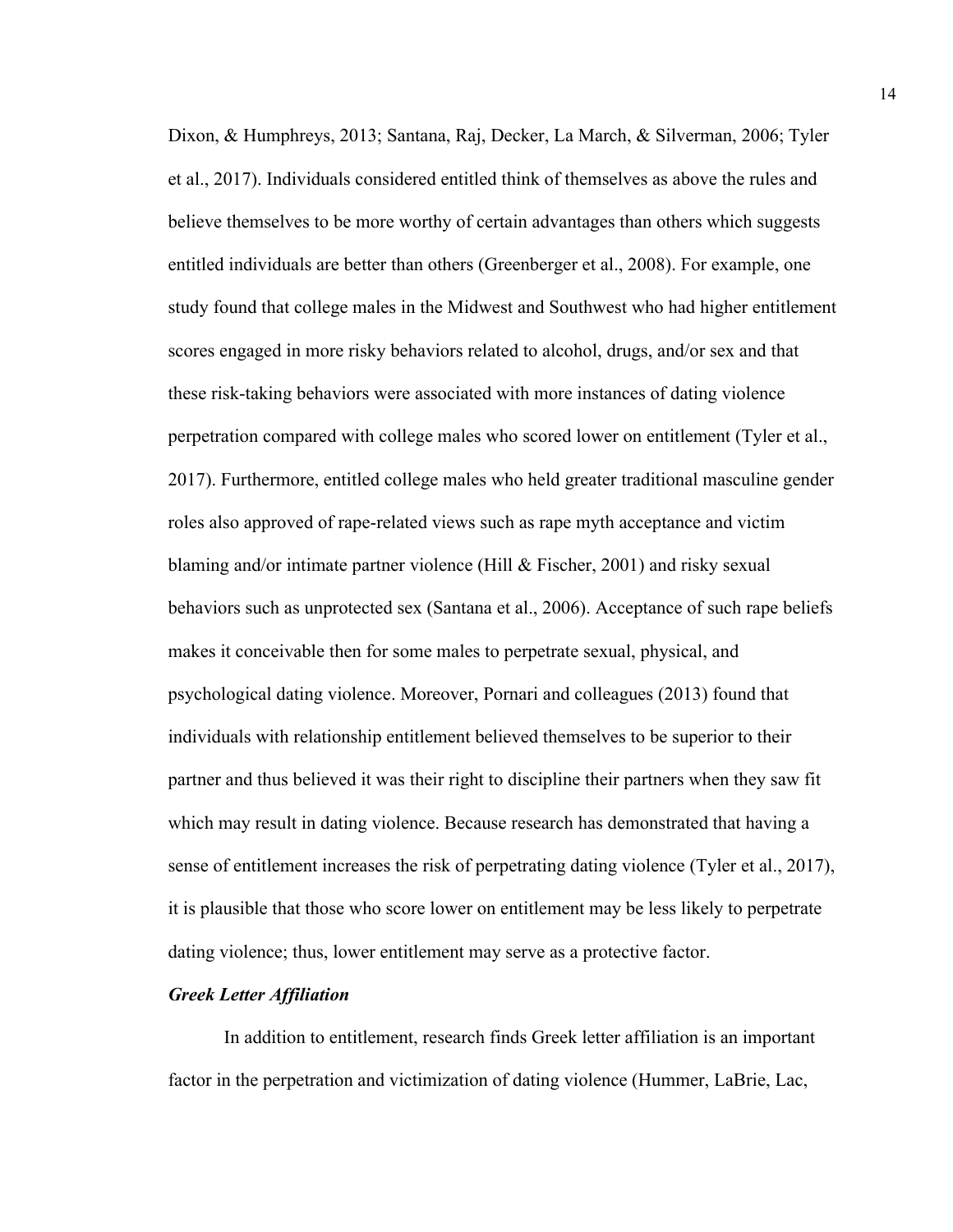Sessoms, & Cail, 2012; Humphrey & Kahn, 2000; Ragsdale et al., 2012; Tyler et al., 2017). Hummer et al. (2005) found that Greek members drank alcohol at increased rates compared to non-Greek members. Likewise, Tyler et al. (2017) found Greek letter affiliation to be associated with binge drinking. In addition to drinking more, Humphrey and Kahn (2000) discovered fraternity members demonstrated more sexual aggression, hostility toward women, and encouraged sexual peer aggression, making it plausible for fraternity members to perpetrate dating violence at a higher rate than non-Greek members. Moreover, Ragsdale et al. (2012) found fraternity members who binge drank also were involved in more physical altercations than non-Greek members. Additionally, Ragsdale et al. (2012) found sorority members who binge drank also suffered more negative outcomes such as injury and sexual victimization. In sum, non-Greek affiliates may be at a decreased risk of perpetration and victimization of dating violence due to their lower rates of alcohol consumption and aggressive behaviors.

#### *Gender*

Gender also adds to the complexity in understanding dating violence. It should be reiterated that there are many inconsistencies in the literature regarding whether men or women perpetrate more dating violence (Archer, 2000; Bates, 2016; Cueñca, Graña, & Redondo, 2020; Kimmel, 2002; Kamody et al., 2020; Tontodonato & Crew, 1992). Some research suggests that women are more likely to be perpetrators than men (Archer, 2000; Manchikanti Gómez, 2011). Specifically, Archer (2000) found women were more likely to perpetrate physical violence than men; however, men are more likely to cause injury when they do perpetrate violence. In contrast, other research suggests that men are more likely to perpetrate dating violence than women (Tontodonato & Crew, 1992). Still, other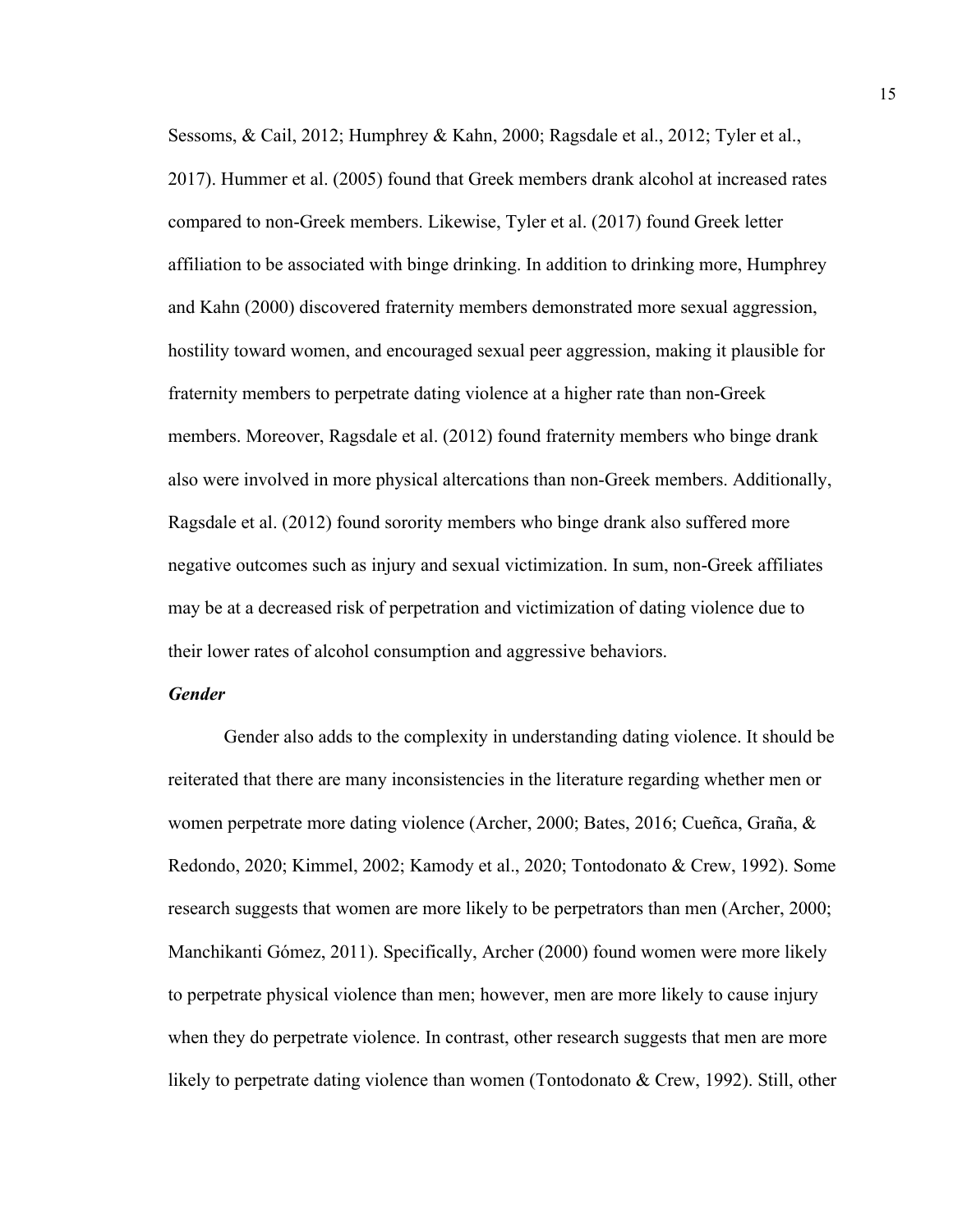research suggests women are just as likely to perpetrate dating violence as men (Cueñca et al., 2020; Kimmel, 2002). Additionally, recent research suggests that dating violence is bidirectional, that is, both partners perpetrate dating violence and experience dating violence (Bates, 2016; Kamody et al., 2020). Taken together, gendered differences in the perpetration and victimization of dating violence suggest more research is needed to better understand the relationship between gender and perpetration and victimization of dating violence.

#### **Theoretical Framework - Social Ecological Perspective**

This study uses Bronfenbrenner's (1979) social ecological framework to understand the link between protective factors and dating violence perpetration and victimization. Social ecological perspective is comprised of five systems (microsystem, mesosystem, macrosystem, exosystem, and chronosystem) with varying levels of interaction between the different levels. This perspective has been used to study social phenomenon in various settings such as community, school, interpersonal, and individual levels (Foshee, Linder, MacDougall, &Bangdiwala, 2001; Foshee, 2004; Tussey 2018, Ballard, & Skeer, 2015). The *microsystem* consists of primary influences of socialization like family, peers, school, and church. These influences are said to directly affect the individual. In their longitudinal study of adolescents, Foshee and colleagues (2001) examined individual (microsystem) level influences including peers and family and their relationship with dating violence perpetration and found support for the social ecological model. The second level, *mesosystem,* refers to the interactions between microsystems and their influence on the individual which may have direct and indirect effects. For instance, the interconnection between family and peers, each on their own are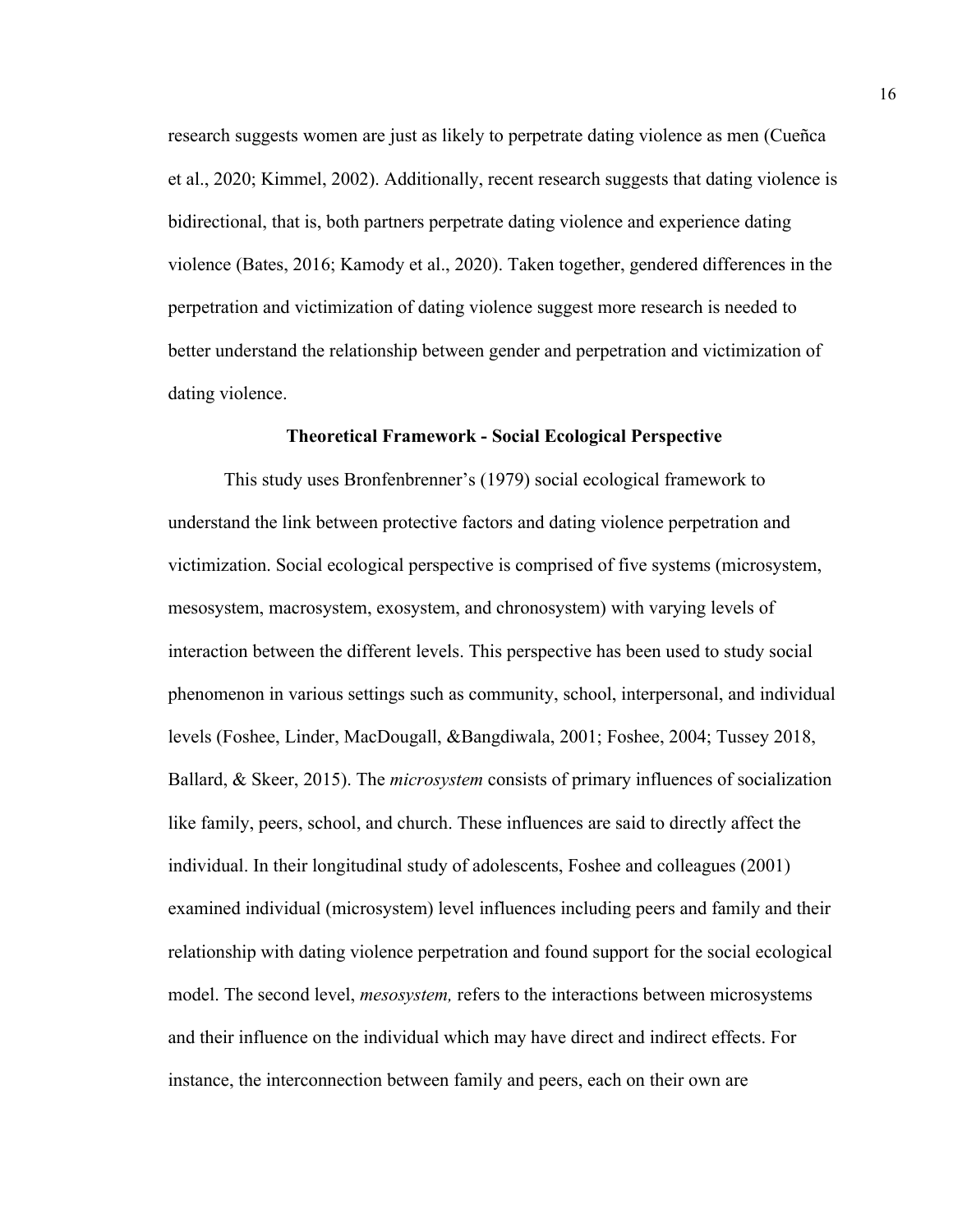microsystems but when brought together make a mesosystem such as when a peer comes over for dinner, they interact with family members. The third type, *macrosystem* can be defined as the dominant attitudes and ideologies of a particular culture. For instance, to be successful in the U.S., it is believed that one must have a college education. The fourth type, *exosystem* are the links between social settings that may not involve the individual directly but ultimately influence the individual and includes things like their parent's job, mass media, politics, and neighbors. Specifically, a stay-at-home parent reentering the job force is an example of an exosystem. A stay-at-home parent has significantly more time to dedicate to an infant than parents who choose to work or financially must work outside the home in addition to their family responsibilities. Finally, the *chronosystem* refers to the influences over your life course that affect your view of the world and how you navigate and make sense of the world around you (Brofenbrenner, 1979).

#### **Microsystem and Mesosystem**

#### *Theory Application to Present Study*

The social ecological perspective (Brofenbrenner, 1979) is useful for studying dating violence because this perspective takes multiple levels of influence into consideration rather than focusing exclusively on one level of influence such as family or peer relationships (Salzinger, Feldman, Stockhammer, & Hood, 2002). Specifically, this paper applies both microsystems and mesosystems to understand protective factors and their influence on dating violence perpetration and victimization within the context of a college setting. Microsystems tend to be *primary* factors such as parental relationship quality, parents being married, religion, and sense of entitlement one grew up with. Mesosystems or *secondary* factors look at how primary factors interact with these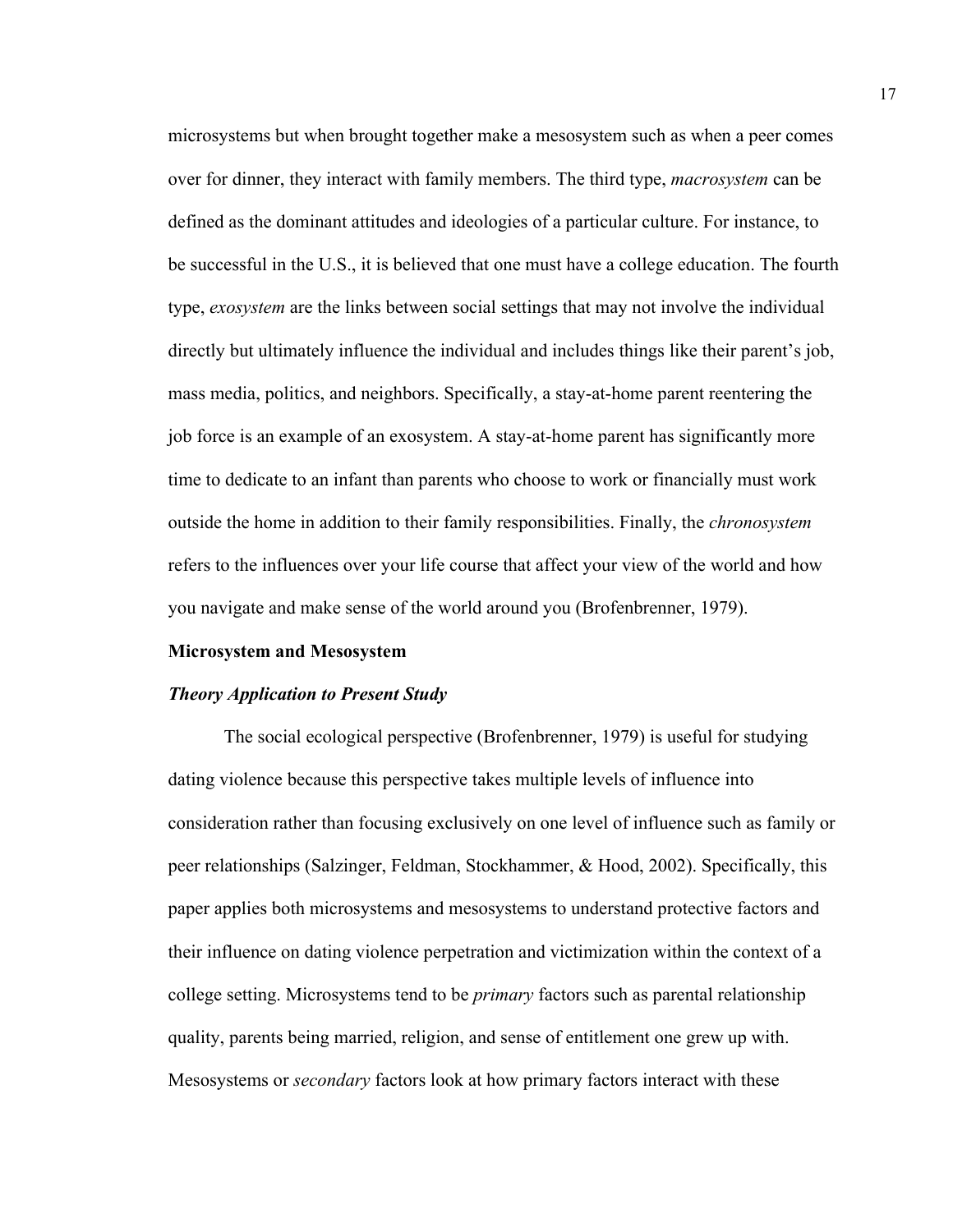secondary factors and include alcohol use and alcohol expectancy, protective behavioral strategies (PBS), peer drinking behavior, and Greek-letter affiliation.

#### *Primary Factors (microsystem)*

As primary agents of socialization, strong influence of religion, positive fatherand mother-child relationship quality, and lower entitlement are expected to protect against dating violence. From the microsystem level, one's relationship with one's parents contributes to the likelihood that their child (i.e. the college student) will be involved (or not) in perpetrating and being a victim of dating violence. That is, having a higher quality relationship with one's mother has been shown to be protective against dating violence (Davis et al. 2019). Religion is another microsystem influence that has been found to play a protective role against dating violence perpetration and victimization (Ellison et al. 2007). Entitlement, which is tied to parental socialization (Lareau, 2003), may be protective insofar as those who are less entitled commit less dating violence. Specifically, research has shown that greater entitled college students are more likely to participate in sexually risky behaviors which is associated with dating violence perpetration (Tyler et al. 2017). Concerning all three factors, parents play a pivotal role in their own relationship with their child, religious influence, and entitlement and these in turn impact dating violence perpetration and victimization.

#### *Secondary Factors (mesosystem)*

Alcohol use and alcohol expectancy, PBS for drinking alcohol, peer drinking behaviors, and Greek letter affiliation are all secondary factors that may influence dating violence victimization and perpetration at the mesosystem level. Alcohol on its own does not lead to dating violence; however, research demonstrates there is a link between dating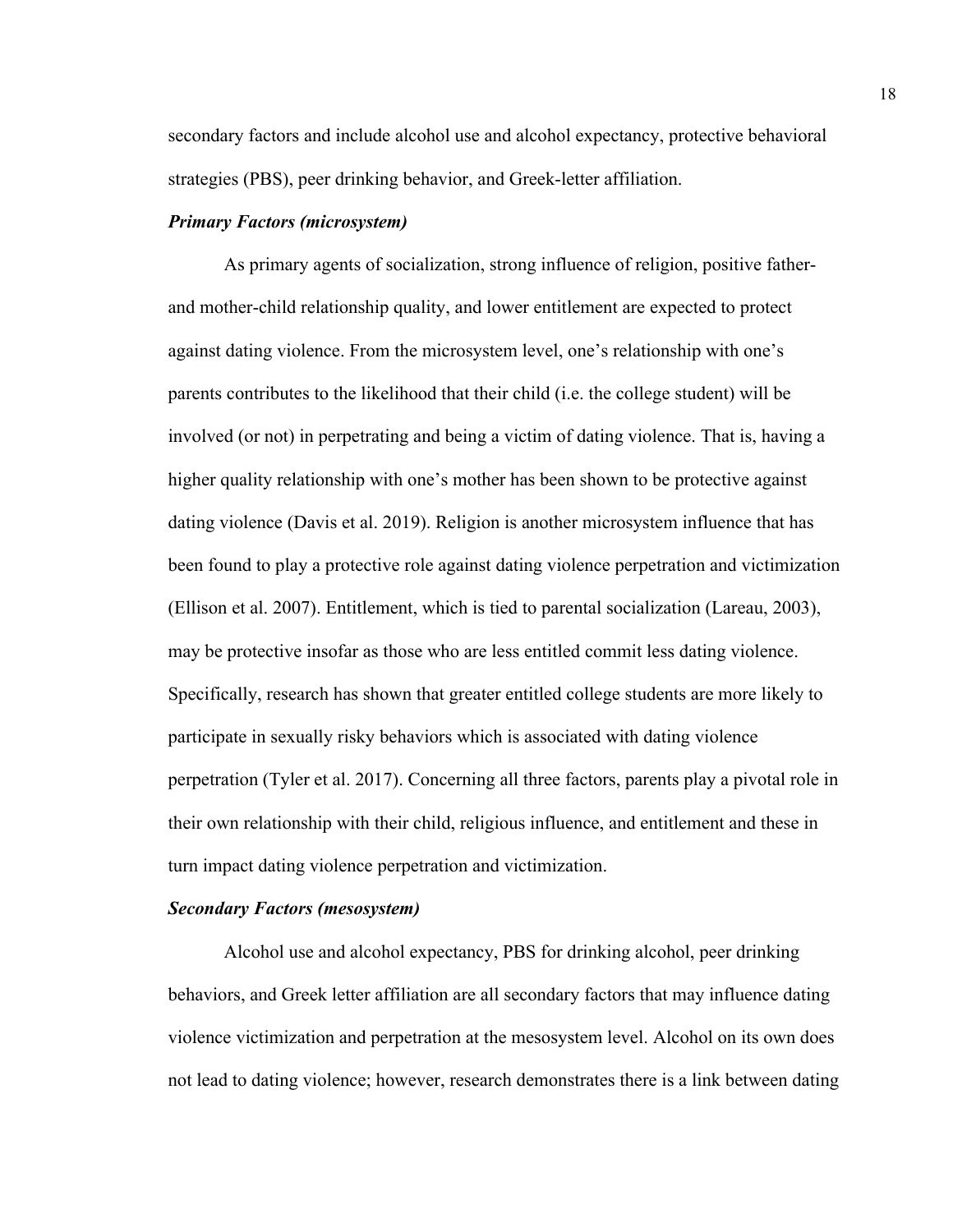violence and alcohol use (Hill et al., 2020). Therefore, those who abstain from drinking alcohol are less likely to perpetrate dating violence or become a victim of dating violence. Similarly, when one uses PBS (e.g. counting the number of drinks one consumes), they moderate how much they drink which prevents them from binge drinking and thus decreases the risk of negative outcomes such as dating violence (Pearson, 2013; Tyler et al., 2018). Depending on the perception one has of their peers drinking behaviors, the perception influences how much the individual drinks (Cox et al., 2019). Those who believe their friends consume less quantities of alcohol are less likely to drink alcohol themselves. Finally, those in Greek-letter affiliated organizations tend to engage in more risky drinking behaviors, but they also tend to engage in more PBS and have more available social support (Tyler et al., 2018). However, because there is a lack of research on Greek-letter affiliated organizations and dating violence, the inclusion of this variable is considered exploratory in the current study.

In sum, Bronfenbrenner's social ecological perspective can be used to explain why some individuals do not commit dating violence, particularly when examining factors that protect against dating violence. It is important to study individuals in multiple environments because people do not exist in a vacuum. A single factor of influence (e.g. religion) may be important in understanding dating violence but understanding dating violence in a holistic sense (e.g. religion and influence of peers) offers more nuance and depth about why some individuals do not perpetrate or become a victim of dating violence. The application of the social ecological perspective is a way of studying the big picture, rather than individual pieces.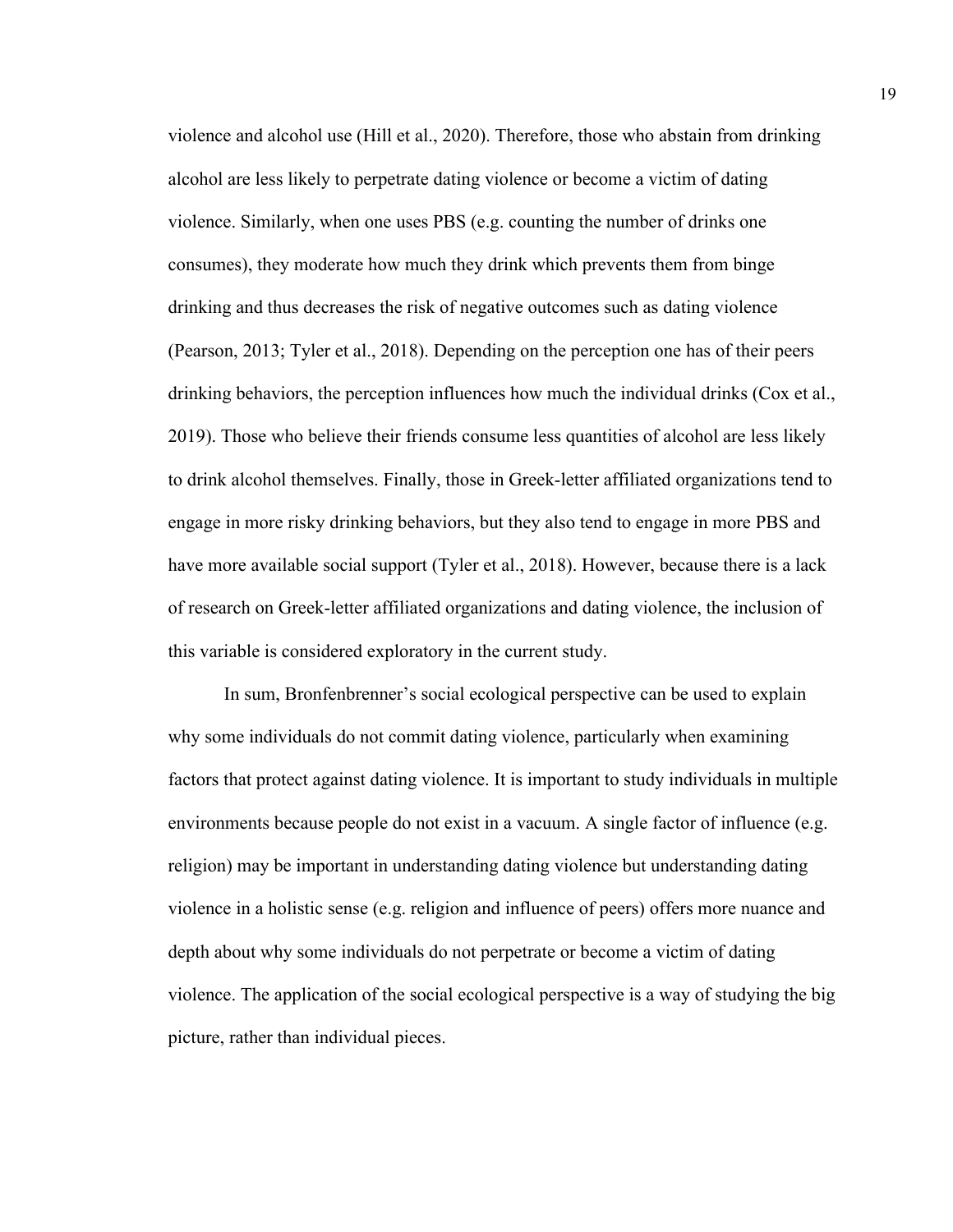#### **Hypotheses**

Based on the above literature review and theoretical perspective, the following were hypothesized. *Hypothesis #1*: Males were expected to have lower odds of experiencing both victimization and perpetration compared to females. *Hypothesis #2*: Individuals whose parents are married were expected to have lower odds of experiencing and perpetrating dating violence compared to those with parents who are not married. *Hypothesis #3:* Individuals who have higher quality relationship with their mother and father (higher quality indicates more positive) were expected to have lower odds of experiencing victimization and perpetration compared to individuals with lower quality relationships with their mother and father. *Hypothesis #4:* Individuals with lower entitlement were expected to have lower odds of perpetrating and being a victim of dating violence compared to individuals with higher entitlement. *Hypothesis #5:* Individuals who frequently attend religious services were expected to have lower odds of experiencing victimization and perpetration compared with individuals who attend religious services less frequently. *Hypothesis #6:* Individuals who indicated religion is of high importance in their daily life were expected to have lower odds of experiencing and perpetrating dating violence compared to those who indicated religion was not important. *Hypothesis #7:* Individuals who engage in more PBS are expected to have lower odds of experiencing and perpetrating dating violence compared to those who engage in less PBS. *Hypothesis #8:* Individuals who have close friends who have lower levels of alcohol use are expected to have lower odds of experiencing and perpetrating dating violence compared to those who have friends with higher levels of alcohol use. *Hypothesis #9:* Individuals with lower levels of alcohol expectancy are expected to have lower odds of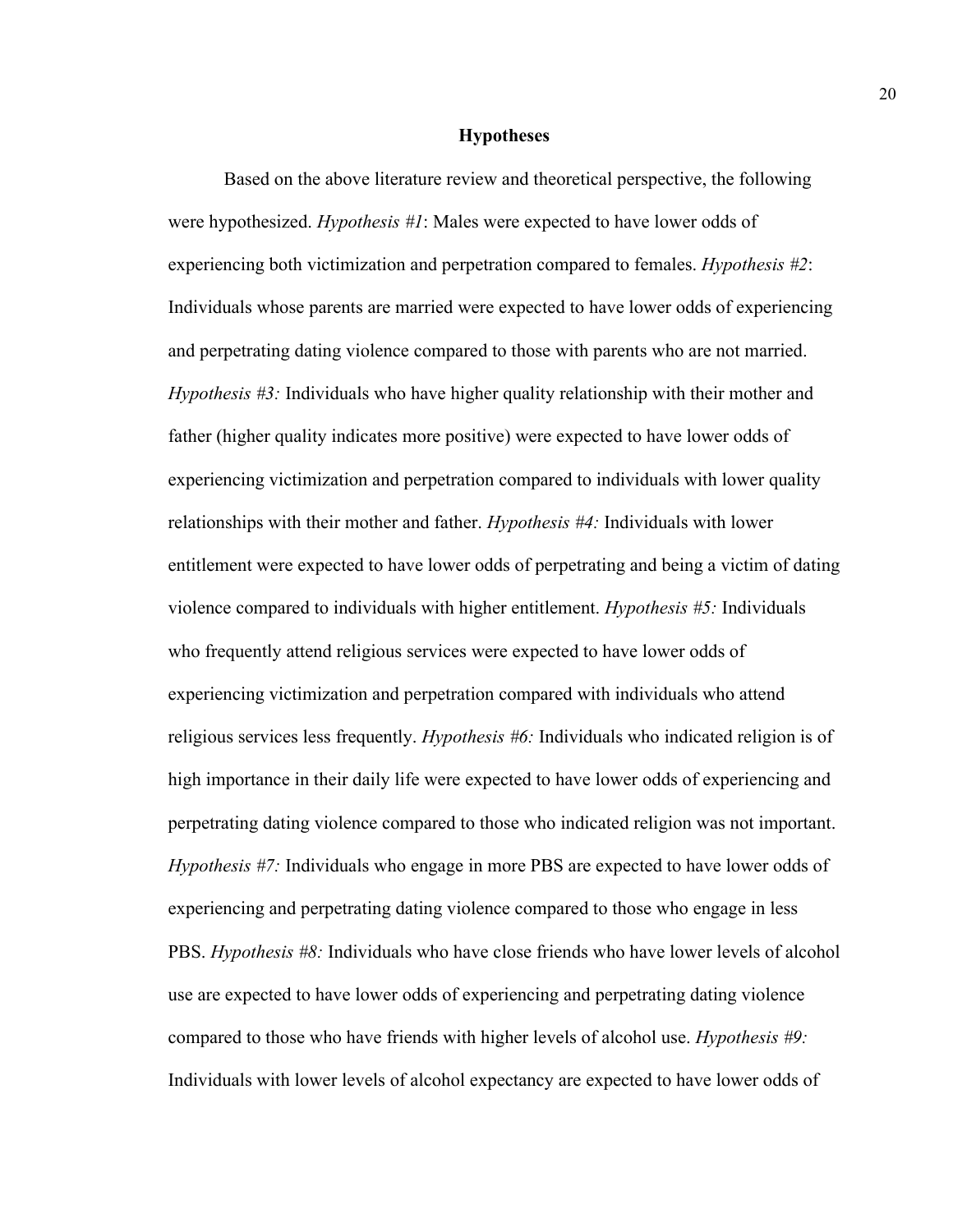experiencing and perpetrating dating violence compared to those with higher alcohol expectancy. *Hypothesis #10:* Individuals who have lower levels of heavy drinking are expected to have lower odds of experiencing and perpetrating dating violence than individuals who have higher levels of heavy drinking. Because there is very limited literature on Greek-affiliated organizations and dating violence, there is no hypothesis regarding this relationship as it is considered exploratory.

#### **Methods**

#### **Study Sites**

Data were gathered in the 2013-2014 academic year at two large public universities in the U.S., one in the Midwest and one in the Southeast. Both universities are public land-grant institutions with undergraduate enrollment ranging from 20,000 to 25,000 students. Racial composition at both locations during data collection was approximately 80% White.

# **Procedure**

Undergraduate students enrolled in social science courses completed a paper and pencil survey of attitudes and experiences about family, dating, peers, and substance use. Every student was eligible to participate. Students were informed that their participation was voluntary, and their responses were anonymous. They had the option of filling out the survey for course credit. If they did not wish to complete the survey, they were given another option. Students were told that if they chose not to fill out the survey or do the alternative extra credit assignment, it would not affect their course grade. Approximately 98% of all students across both institutions completed the survey, while the remaining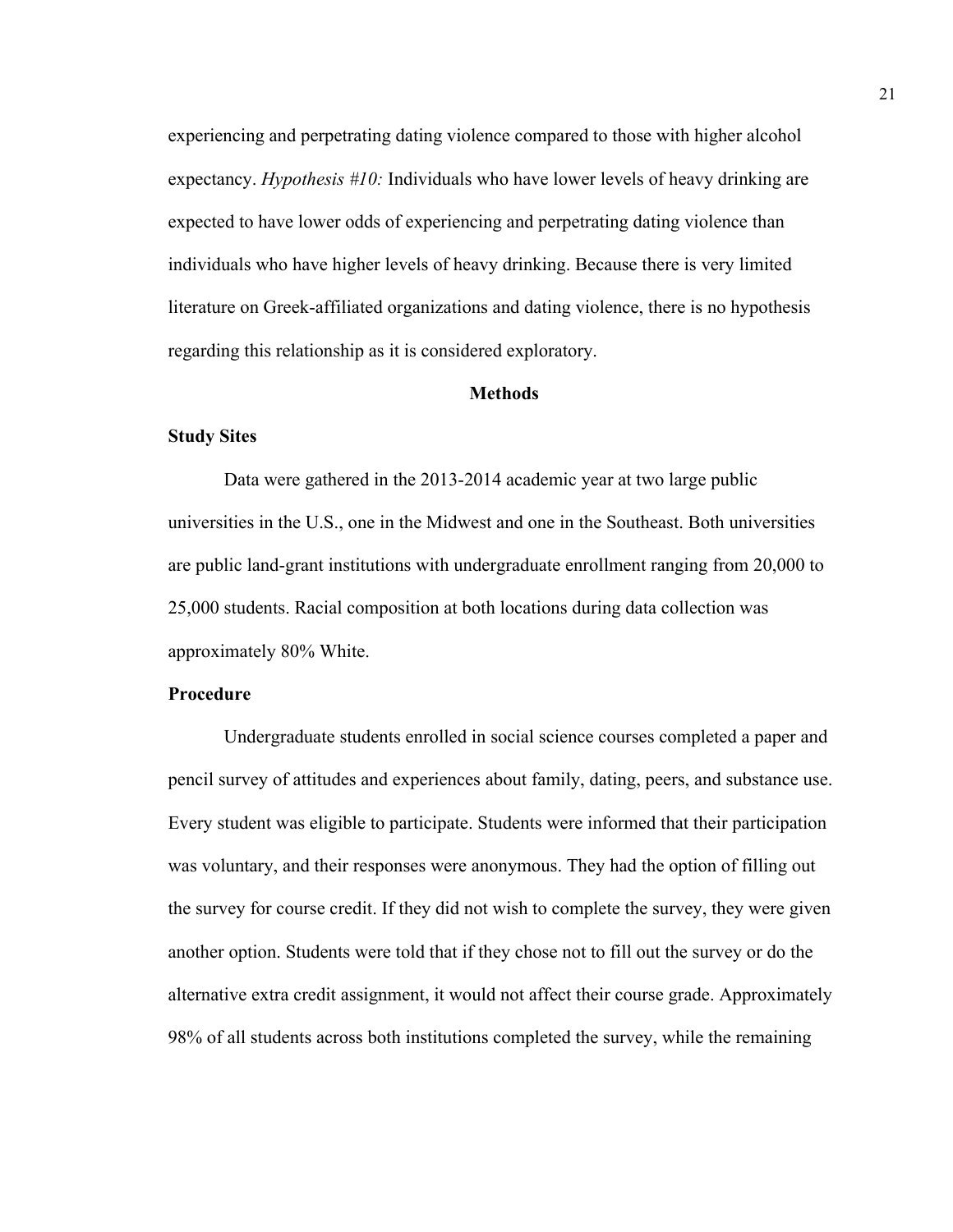students opted for the alternative assignment. The Institutional Review Board at both institutions approved this study for their respective location.

#### **Measures**

#### *Dependent Variables*

*Dating violence perpetration and victimization* (Straus, Hamby, Boney-McCoy, & Sugarman,1996) were from the Revised Conflict Tactics Scale, which asked, "During the past 12 months, how many times have you done each of the following to a current or former partner (five items) and how often have they done each of the following to you" (five items): (1) threw something, (2) kicked, (3) punched or hit, (4) choked, and (5) insulted or swore  $(0 =$  never to  $4 =$  more than 10 times). Due to skewness, both dependent variables, perpetration, and victimization, were dichotomized  $(0 = never; 1 = at least$ once).

#### *Independent Variables*

*Gender* was self-reported and coded  $0 =$  male;  $1 =$  female.

*Greek affiliation* was coded  $0 =$  not a member or  $1 =$  is a member of a Greek fraternity or sorority.

*Parents married* asked respondents which of the following best describes your parents' marital status  $(1 =$  never married but lived-in same household while I was growing up,  $2 =$  married,  $3 =$  divorced or separated,  $4 =$  one or both parents is deceased, 5 = always lived in a single parent household). Due to skewness, this variable was dichotomized into  $1 =$  married,  $0 =$  not married.

*Maternal and parental relationship quality* was from the warmth subscale of the instruments used in the Iowa Youth and Families Project (Conger et al., 1992) and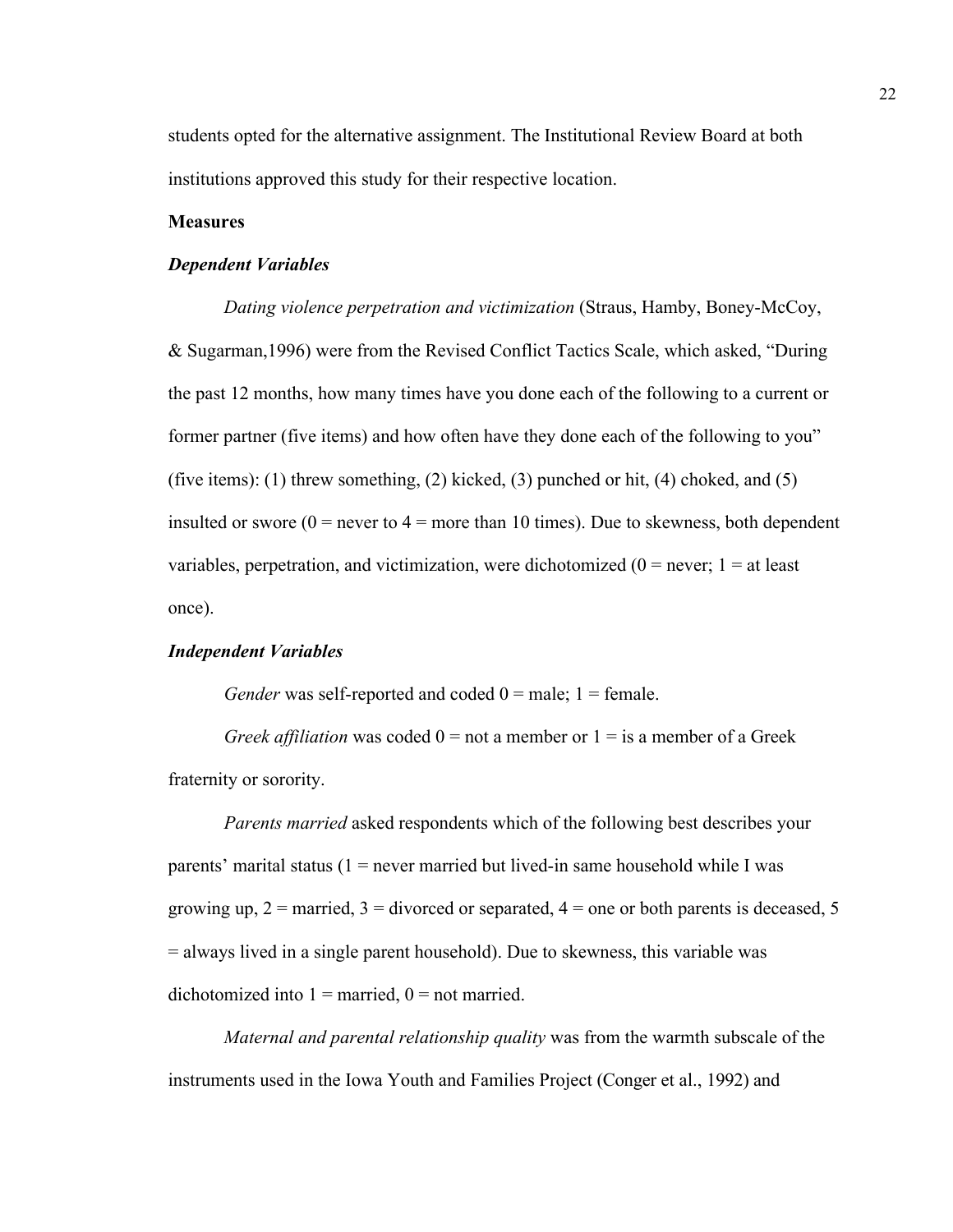included six items that asked what their relationship with their mother/father was like when they were growing up such as how often your mother/father "criticized you or your ideas," "listened carefully to your point of view," and "shouted or yelled at you because she/he was mad at you" ( $1 =$  always to  $5 =$  never). Certain items were reverse coded and then a mean scale was created; higher scores indicated more positive relationships (maternal relationship quality  $\alpha = .80$ ; paternal relationship quality  $\alpha = .76$ ).

*Entitlement* included six items from the Psychological Entitlement Scale (Campbell, Bonacci, Shelton, Exline, & Bushman, 2004), which measures beliefs such as "I honestly feel I'm just more deserving than others" and "People like me deserve an extra break now and then"  $(1 =$  strongly disagree to  $5 =$  strongly agree). Items were reverse coded, and a mean scale was created where a higher score indicated lower entitlement ( $\alpha$  = .73).

*Religious attendance* was a single item indicator, which asked respondents about the frequency with which they attend religious services ( $0 =$  never to  $4 =$  more than once per week).

*Religious influence* was a single item indicator, which asked respondents about the influence of religion on their daily life  $(0 = none, 1 = something I sometimes consider)$ when making decisions, and  $2 = \text{my religious beliefs guide nearly every decision I make}$ .

*Protective behavioral strategies* (PBS survey; Martens, Ferrier, & Cinimi, 2005), included 10 items, which asked respondents how often in the past 12 months they engaged in the following activities when they "partied/socialized" ( $1 =$  never to  $5 =$ almost always or always). For example, "Use a designated driver," "Determine not to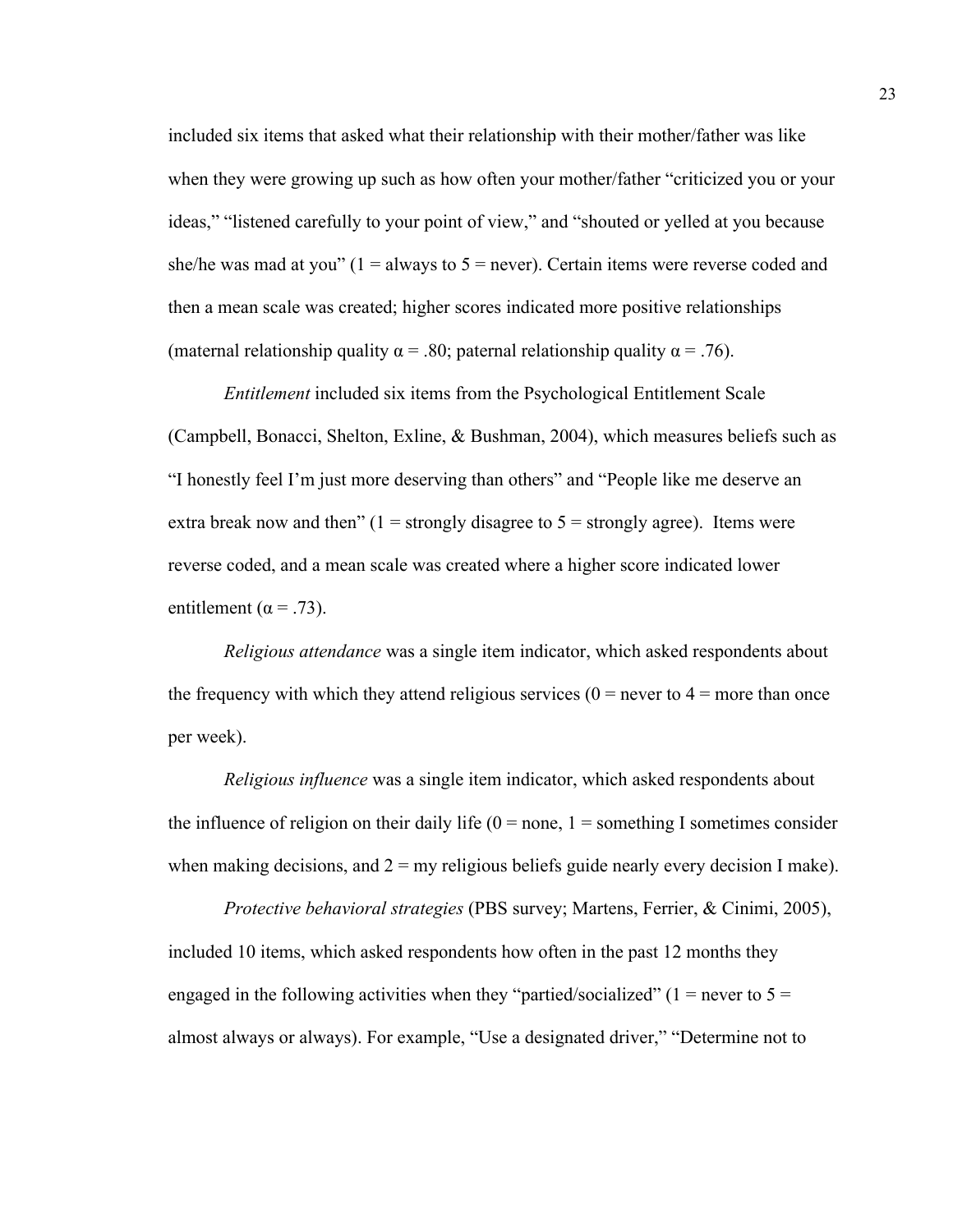exceed a set amount of drinks," and "Avoid drinking games." A mean scale was created such that a higher score indicated more frequent use of PBS ( $\alpha = .85$ ).

*Amount close friends drink* was a single item which asked respondents to indicate how much their close friends typically consume when drinking alcohol  $(1 =$  they do not drink to  $4 =$  more than six drinks). The item was reverse coded such that a higher score indicated friends do not drink.

*Alcohol expectancy* included six items from the Social/Physical Pleasure scale of the Alcohol Expectancy Questionnaire (Brown, Goldman, Inn, & Anderson, 1980). For example, "Alcohol makes me feel happy" and "Drinking adds a certain warmth to social occasions." Items were reverse coded and then an index was created such that higher scores indicated lower alcohol expectancy ( $\alpha$  = .72).

*Respondent drinking* included two items (Testa, Livingston, & Leonard, 2003), which asked respondents, During the past 12 months, "how many times have you gotten drunk on alcohol" and "how many times have you consumed five or more (if you're a man)/four or more (if you're a woman) drinks in a single sitting" ( $0 =$  never to  $5 =$  five or more days per week). The two items were reverse coded and then averaged such that higher scores indicated less frequent heavy drinking (Testa et al., 2003). The correlation between the two items was .87.

#### **Data Analytic Procedure**

Chi square tests assessed bivariate associations between gender and dichotomous variables whereas student's *t*-tests assessed bivariate associations between gender and continuous variables. Logistic regression was used to assess the relationship between all study variables and the two dependent variables, dating violence perpetration and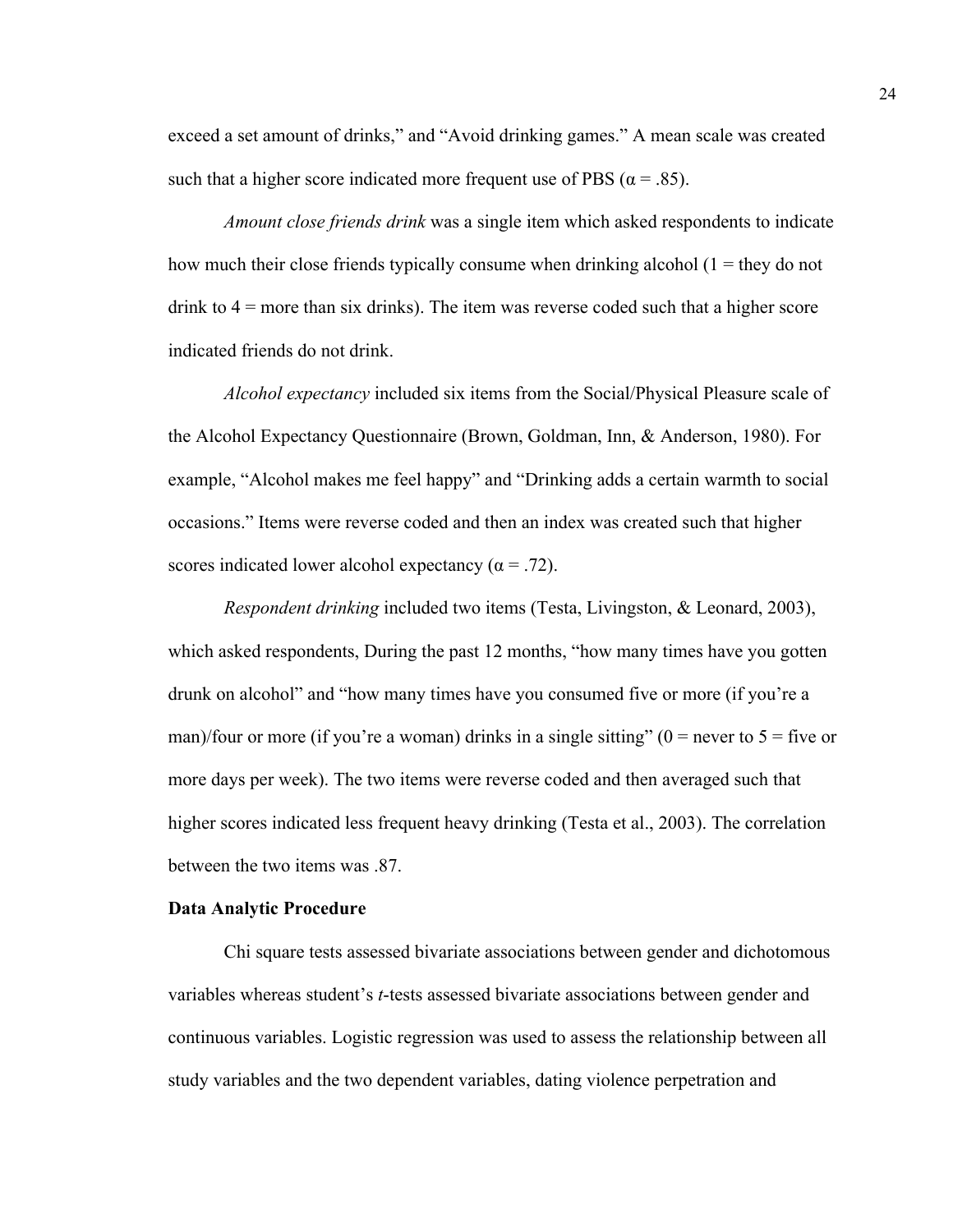victimization given the dichotomous nature of these two outcome variables. Odds ratios (OR) are presented. For the multivariate models, data were entered in two separate blocks: model 1 included micro-level variables, while model 2 included both micro- and meso- level variables for the perpetration models. Similarly, model 3 included microlevel variables, while model 4 included both micro- and meso-level variables for the victimization models. Interactions by gender were tested for all study variables to examine whether the pathways to perpetration and victimization differed for males and females. IBM SPSS Statistics version 25 was used for all analyses.

#### **Results**

#### **Sample Characteristics**

The total sample consisted of 1,482 cases. Of these, 755 respondents or 51%, were female. The majority of respondents were White (80%), followed by Black/African American (7.3%); Hispanic or Latino (3.6%); Asian (6.6%); and 2.4% identified their race as "other." In terms of dating violence, 589 respondents (39.7%) reported that they have perpetrated one or more forms of dating violence while 554 students or 37.4% indicated that they have experienced one or more types of dating violence victimization from a current or former partner in the past 12 months.

#### **Bivariate Results**

Descriptive statistics for college women and men are presented in Table 1. Overall, 45% of women reported perpetrating dating violence compared to 34% of men and this difference was significant ( $\chi^2$ =19.14, p<.01). In terms of dating violence victimization, 39% of women reported this experience compared to 35% of men and this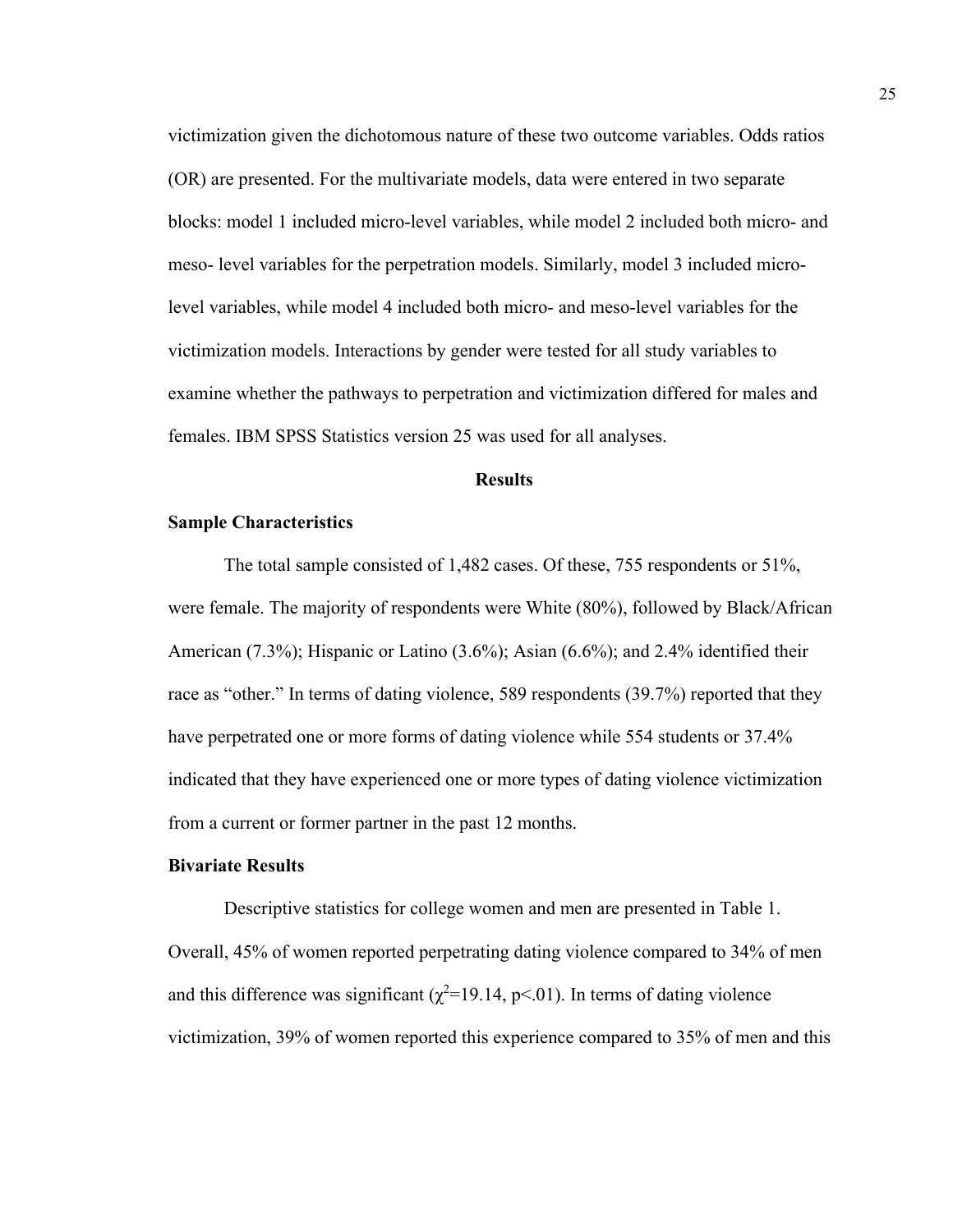difference was marginally significant ( $\chi^2$ =2.97, p<.10). None of the other dichotomous variables were significantly different between women and men.

For the continuous variables (bottom portion of Table 1) results show that apart from lower entitlement, which was marginally significant, all the remaining variables were significantly different for women and men. That is, women reported significantly higher levels of both maternal and paternal relationship quality  $(M = 4.22$  and 4.07, respectively) compared to men ( $M = 4.15$  and 3.90, respectively) as well as greater religious attendance and religious influence ( $M = 2.65$  and 2.05 vs.  $M = 2.48$ , and 1.92, respectively). Women also used more PBS compared to men when it comes to drinking  $(M = 2.90 \text{ vs. } 2.53$ , respectively). Finally, women reported that their close friends consume less alcohol compared to reports of men  $(M = 1.96 \text{ vs } 1.60, \text{ respectively})$ , have lower alcohol expectancy than men  $(M = 2.25 \text{ vs } 1.88, \text{ respectively})$ , and lower levels of heavy drinking than men ( $M = 3.02$  vs 2.51, respectively). In other words, women have more protective factors compared to men (see Table 1).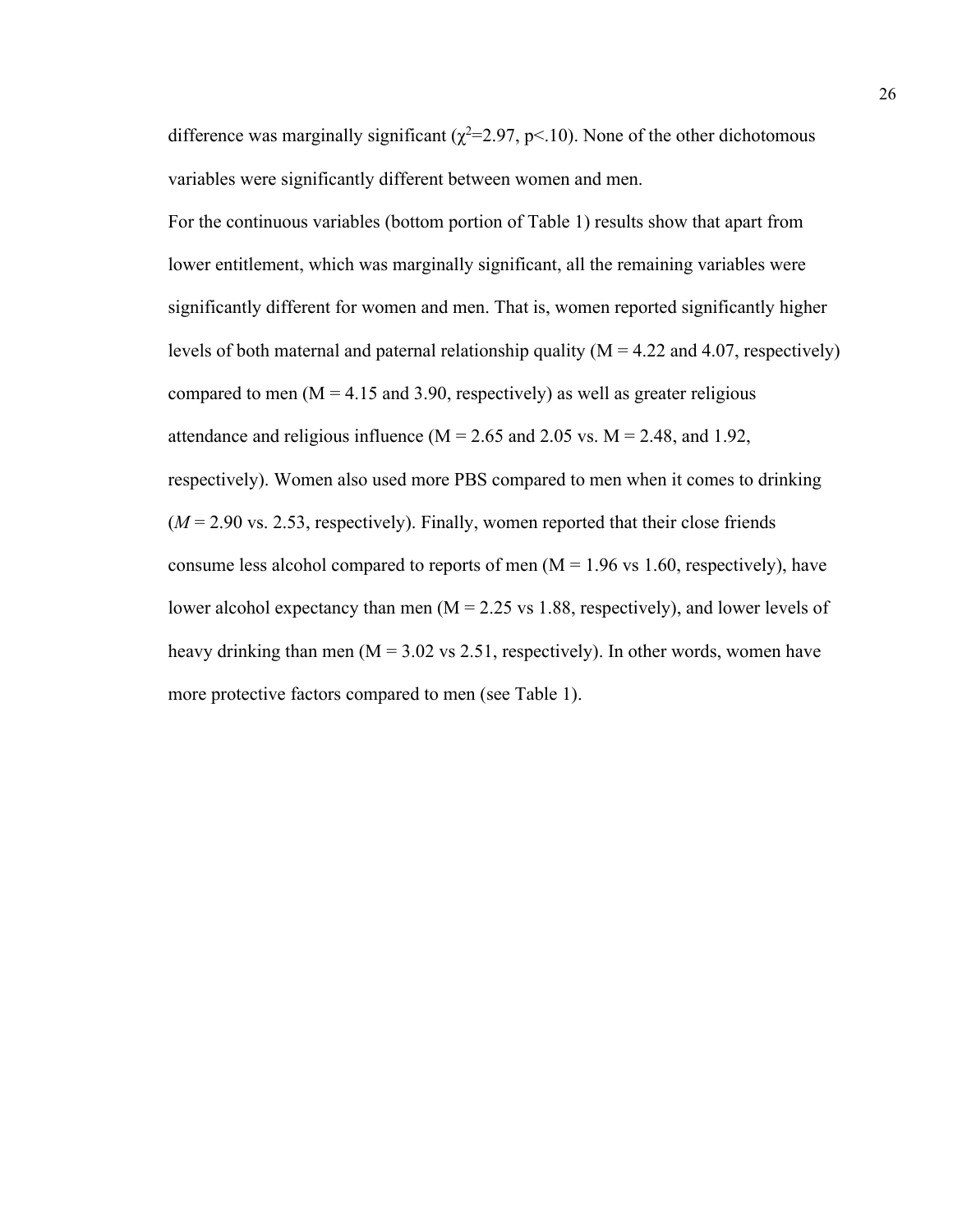| $\gamma^2$ |
|------------|
| 0.58       |
| 0.04       |
| 19.14**    |
| $2.97+$    |
| t-test     |
| $-1.98*$   |
| $-4.44**$  |
| $-1.82+$   |
| $-2.83**$  |
| $-3.58**$  |
| $-8.52**$  |
| $-8.64**$  |
| $-4.26**$  |
| $-9.92**$  |
|            |

*Note*: \*\*p  $\leq$  .01, \*p  $\leq$  .05, +p < .10. DV = dating violence, Rel. = relationship.

# **Multivariate Results**

# *Perpetration*

Logistic regression results for dating violence perpetration are presented in Model 1 and Model 2 in Table 2. Model 1 includes micro-level variables and Model 2 includes meso-level variables. In Model 1, results revealed that females were 1.86 times more likely to have reported having perpetrated dating violence compared to males ( $OR =$ 1.864;  $p < .01$ ), which is consistent with hypothesis #1. Maternal relationship quality was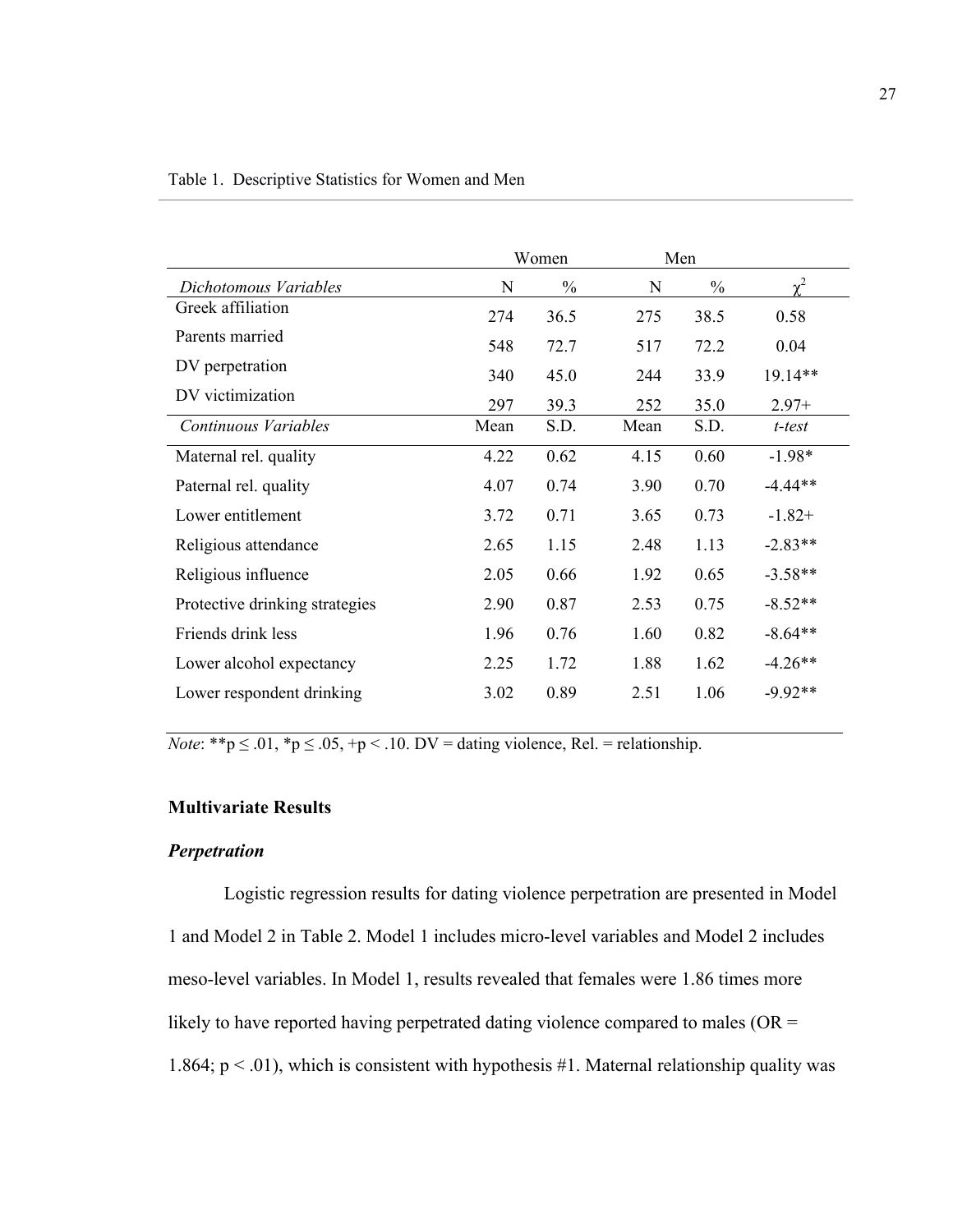|                              | Model 1   | Model 2         | Model 3          | Model 4   |  |
|------------------------------|-----------|-----------------|------------------|-----------|--|
|                              |           | DV Perpetration | DV Victimization |           |  |
|                              | <b>OR</b> | <b>OR</b>       | <b>OR</b>        | <b>OR</b> |  |
| Female                       | $1.864**$ | $2.479**$       | $1.326*$         | $1.722**$ |  |
| Greek affiliation            | 1.299*    | 1.005           | 1.326*           | 1.010     |  |
| Parents married              | 1.028     | 0.996           | 1.011            | 0.984     |  |
| Maternal rel. quality        | $0.702**$ | $0.694**$       | $0.801*$         | $0.793*$  |  |
| Paternal rel. quality        | 1.022     | 0.990           | 0.931            | 0.897     |  |
| Lower entitlement            | $0.736**$ | $0.748**$       | $0.826*$         | $0.844*$  |  |
| Religious<br>attendance      | $0.781**$ | $0.832**$       | $0.800**$        | $0.856*$  |  |
| Religious influence          | 0.920     | 0.976           | 0.972            | 1.028     |  |
| Prot. drinking<br>strategies |           | 0.946           |                  | 0.977     |  |
| Friends drink less           |           | $0.722**$       |                  | $0.771**$ |  |
| Lower alcohol<br>expectancy  |           | $0.929 +$       | --               | 0.962     |  |
| Lower respondent<br>drinking |           | $0.824*$        |                  | $0.766**$ |  |
| Nagelkerke R <sup>2</sup>    | 0.089     | 0.132           | 0.049            | 0.090     |  |

Table 2. Logistic Regression Models for Correlates of Dating Violence Perpetration (Models 1-2) and Dating Violence Victimization (Models 3-4)

*Note*: \*\*p  $\leq .01$ , \*p  $\leq .05$ , +p  $\leq .10$ . OR = odds ratio, DV = dating violence, Rel. = relationship, Prot.  $=$  protective.

also associated with perpetration. That is, those who had higher levels of maternal relationship quality were 70% less likely to have perpetrated dating violence compared to those with lower levels of maternal relationship quality ( $OR = 0.702$ ;  $p < .01$ ), which is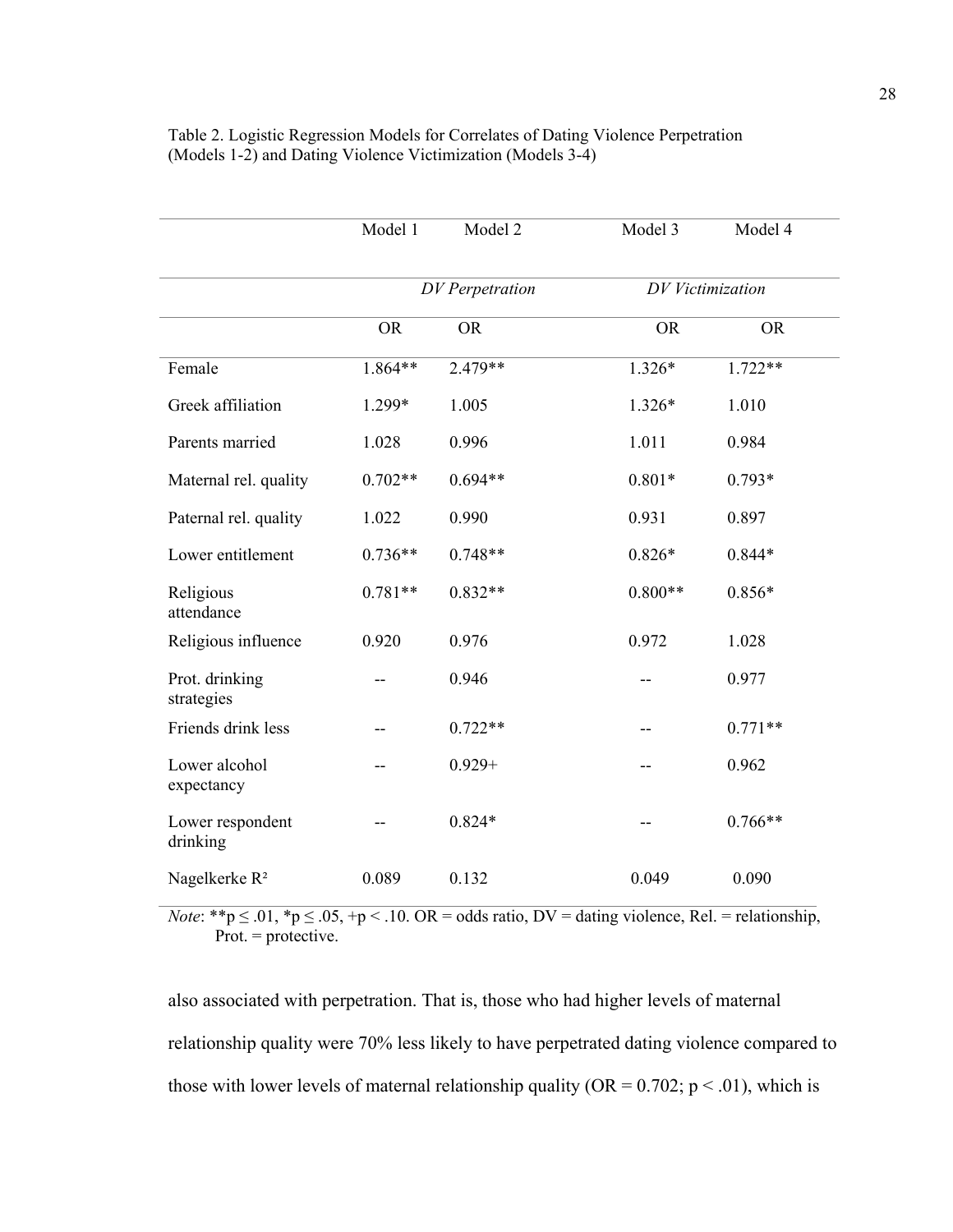partially consistent with hypothesis #3. Lower entitlement decreased the odds of having perpetrated dating violence by a factor of 0.74, (OR =  $0.736$ ; p < .01), which is consistent with hypothesis #4. Also consistent with hypothesis #5, religious attendance decreased the odds of having perpetrated dating violence by a factor of 0.78 (OR =  $0.781$ ; p < .01). Finally, Greek affiliation was associated with an increased odds of having perpetrated dating violence by a factor of 1.30 (OR = 1.299;  $p < .05$ ). Overall, Model 1 explained almost 9% of the variation in dating violence perpetration with the micro-level variables (Nagelkerke  $R^2 = 0.089$ ).

Model 2 included the microsystem variables but also added mesosystem variables. Results from Model 2 indicated that being female increased the odds of perpetrating dating violence by a factor of 2.48 (OR = 2.479;  $p < .01$ ), which is consistent with hypothesis #1. Maternal relationship quality was protective against the perpetration of dating violence. That is, those who had higher levels of maternal relationship quality decreased the odds of having perpetrated dating violence by a factor of 0.69 (OR =  $0.694$ ;  $p < .01$ ). This is partially supportive of hypothesis #3, as maternal relationship quality was significant but paternal relationship quality was not. Similar to the Model 1, results indicated that lower entitlement decreased the odds of having perpetrated dating violence by a factor of 0.75 in Model 2 (OR = 0.748;  $p \le 01$ ), which is consistent with hypothesis #4. Results further revealed religious attendance decreased the odds of having perpetrated dating violence by a factor of 0.83 (OR =  $0.832$ , p < .01), which is consistent with hypothesis #5.

In addition, Model 2 revealed the importance of mesosystem variables and their association with dating violence perpetration. Specifically, having fewer close friends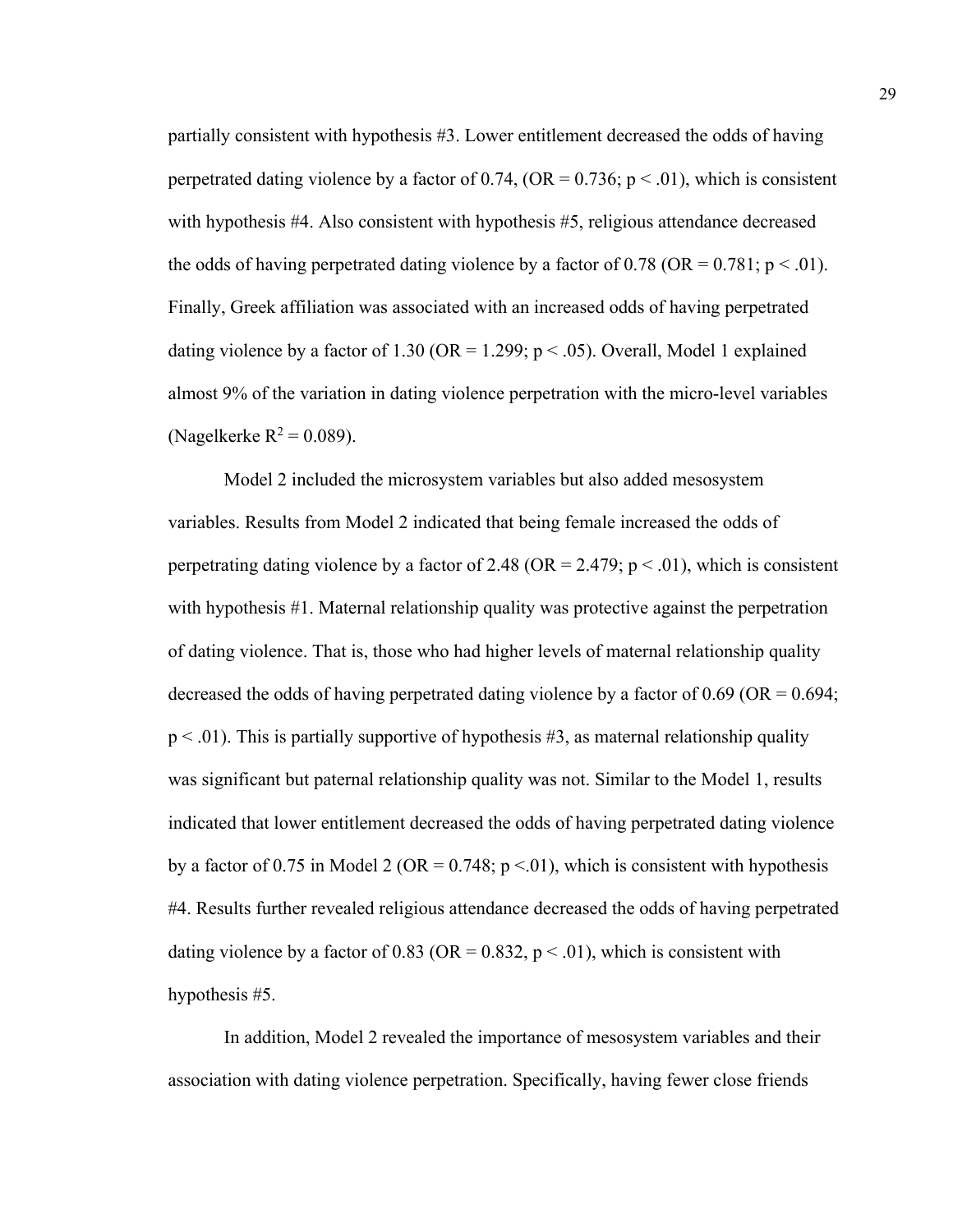who drink alcohol decreased the odds of having perpetrated dating violence by a factor of 0.72 (OR =  $0.722$ ; p < .01) which is consistent with hypothesis #8. Next, lower alcohol expectancy was marginally associated with a decreased odds of perpetrating dating violence by a factor of 0.93 (OR = 0.929,  $p < 0.10$ ), consistent with hypothesis #9. Finally, lower respondent drinking also decreased the odds of having perpetrated dating violence by a factor of 0.82 (OR = 0.824;  $p < .05$ ), consistent with hypothesis #10. Overall, Model 2 explained 13% of the variation of dating violence perpetration (Nagelkerke  $R^2 = 0.132$ ). *Victimization*

Model 3 demonstrates key microsystem variables associated with dating violence victimization. Consistent with *hypothesis #1,* being female is associated with an increased odds of dating violence victimization by a factor of 1.33 (OR = 1.326;  $p < .05$ ). That is, females are more likely to report having been a victim of dating violence than males. Maternal quality relationship decreased the odds of having experienced dating violence victimization by a factor of 0.80 (OR =  $0.801$ ; p < .05). Having a higher quality relationship protects against dating violence victimization which is partially consistent with hypothesis #3. Also consistent with previous models is lower entitlement, which decreased the odds of victimization of dating violence by a factor of 0.83 (OR =  $0.826$ ; p < .05), which is consistent with hypothesis #4. Religious attendance decreased the odds of being a victim dating violence by a factor of  $0.80$  (OR =  $0.800$ ; p < .01) which is consistent with hypothesis #5. This suggests the more one attends religious services the less likely they are to become a victim of dating violence. In addition, Greek affiliation was a significant variable that increased the odds of being a victim of dating violence by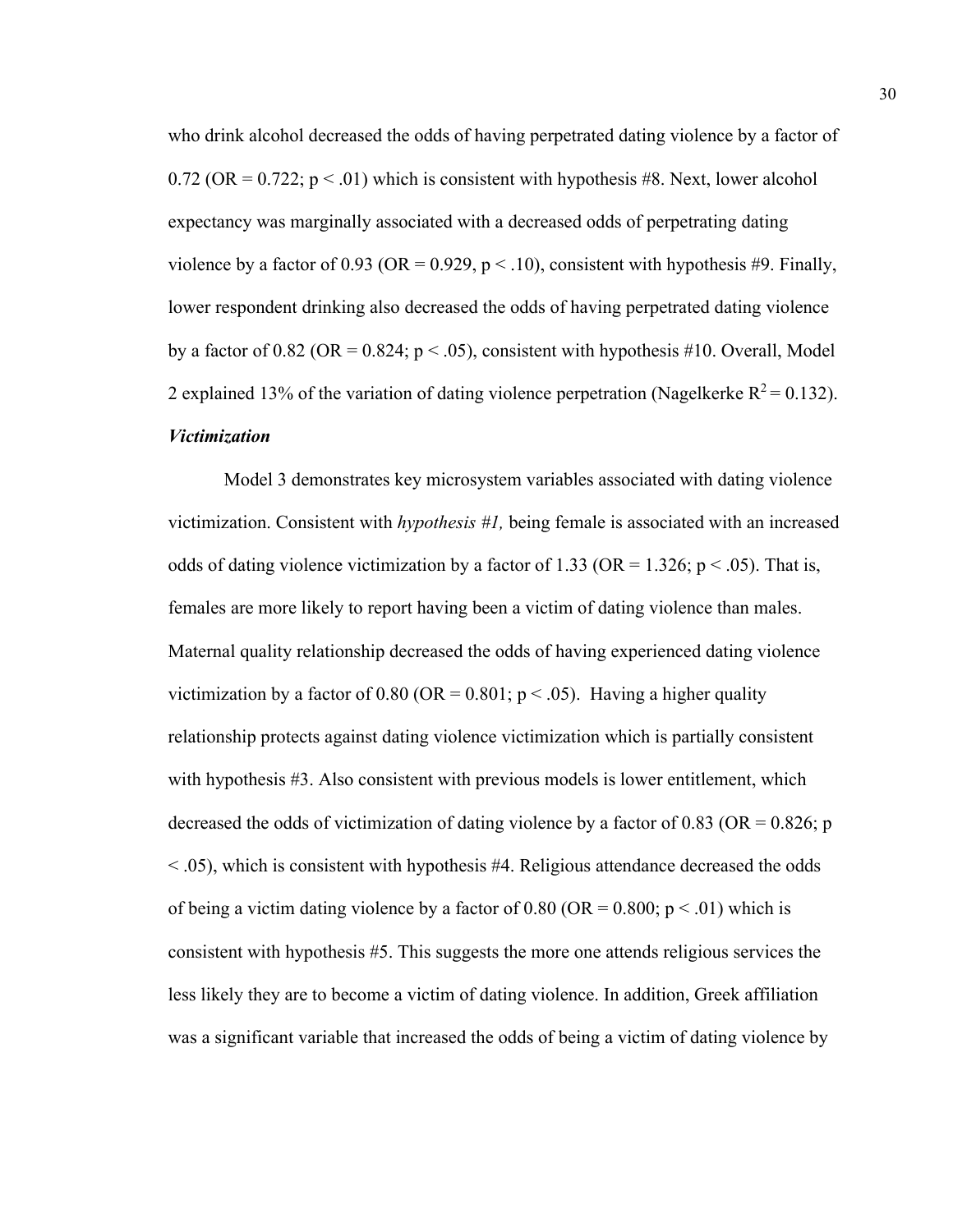a factor of 1.33 (OR = 1.326;  $p < .05$ ). Overall, Model 3 explained 5% of the variation in dating violence victimization (Nagelkerke  $R^2 = .049$ ).

Model 4 included both micro- and meso-level variables. As hypothesized, females reported experiencing more dating violence victimization that males (OR = 1.722;  $p <$ .01). This finding is consistent with hypothesis #1. Maternal relationship quality decreased the odds of being victimized by a factor of 0.79 (OR =  $0.793$ ; p < .05), partially consistent with hypothesis #3. Consistent with previous models and hypothesis #4, lower entitlement was found to protect against dating violence victimization. Having lower entitlement decreased the odds of having experienced dating violence victimization by a factor of 0.84 (OR 0.844;  $p < .05$ ). Also consistent with previous models, religious attendance decreased the odds of having experienced dating violence by a factor of 0.86  $(OR = 0.865; p < .05)$ , which is consistent with hypothesis #5. Thus, attending religious services was found to protect against having experienced dating violence. Having friends who drink less alcohol was also protective against dating violence victimization. Specifically, having close friends who drink less alcohol decreased the odds of having been a victim of dating violence by a factor of 0.77 (OR =  $0.771$ ; p  $\leq 0.01$ ), which is consistent with hypothesis #8. Finally, consistent with hypothesis #10, lower respondent drinking decreased the odds of victimization by a factor of  $0.77$  (OR =  $0.766$ ; p < .01). Model 4 explained 9% of the variation in dating violence victimization (Nagelkerke  $R^2$  = .090).

# **Interactions**

A total of 22 interactions were run for gender: 11 for the victimization models and 11 for the perpetration models. Of these 22 interactions, two of them were significant and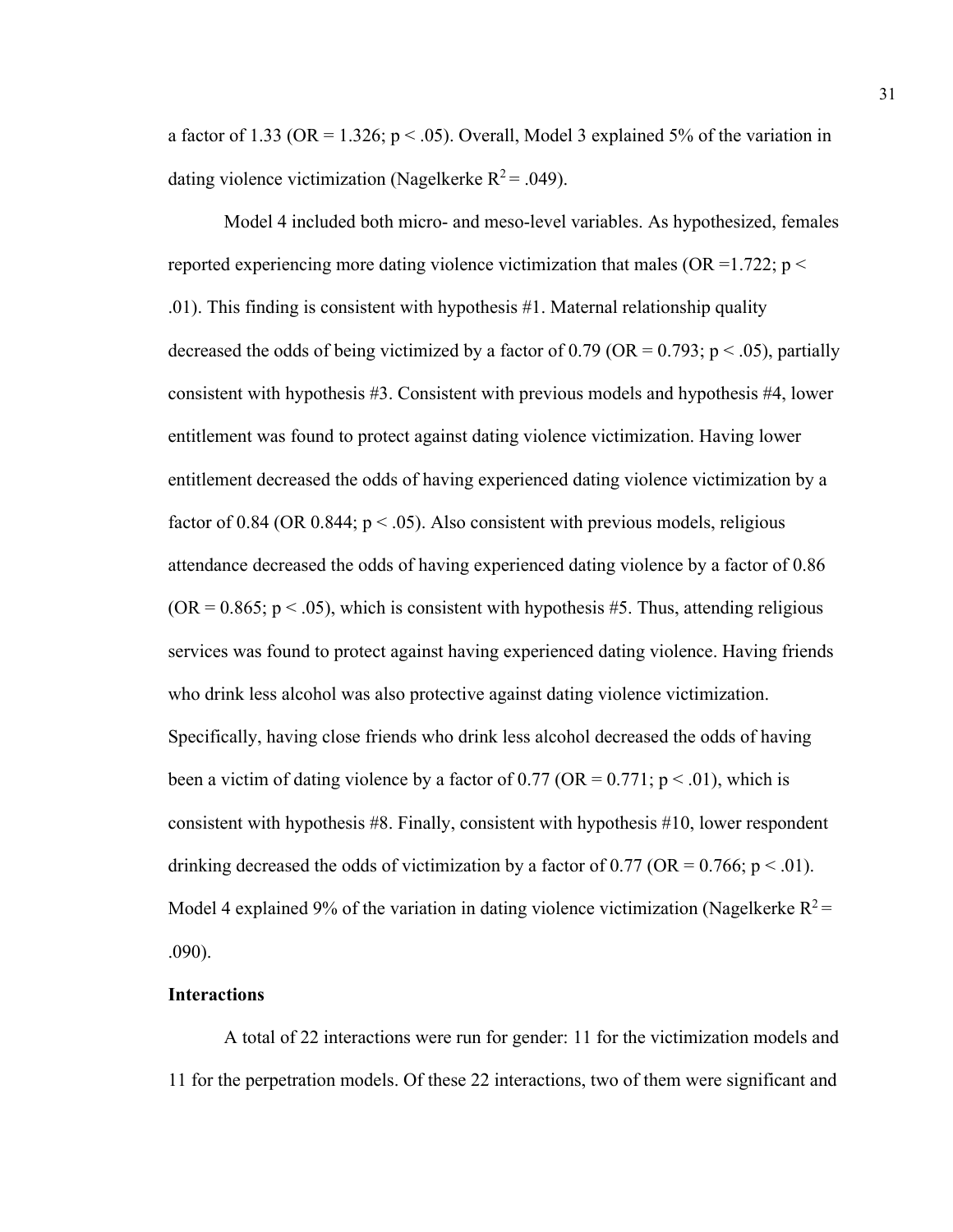are reported below. The interaction for gender and the amount of alcohol friends drink on dating violence perpetration is presented in Figure 1. Results indicated that females have a higher probability of perpetrating dating violence when their close friends drank more than six drinks compared to having friends who do not drink alcohol. In contrast, the amount of alcohol close friends drink does not have as much of an influence on male's perpetration of dating violence. Additionally, when both males and females have close friends who do not drink alcohol, their probability of perpetrating dating violence is similar.



The second interaction that was significant was for gender and religious influence predicting the probability of experiencing dating violence victimization as displayed in Figure 2. Results indicated that religious influence was more protective for males and less protective for females. That is, females had a higher probability of being victimized as religious influence increased while males had a lower probability of being victimized as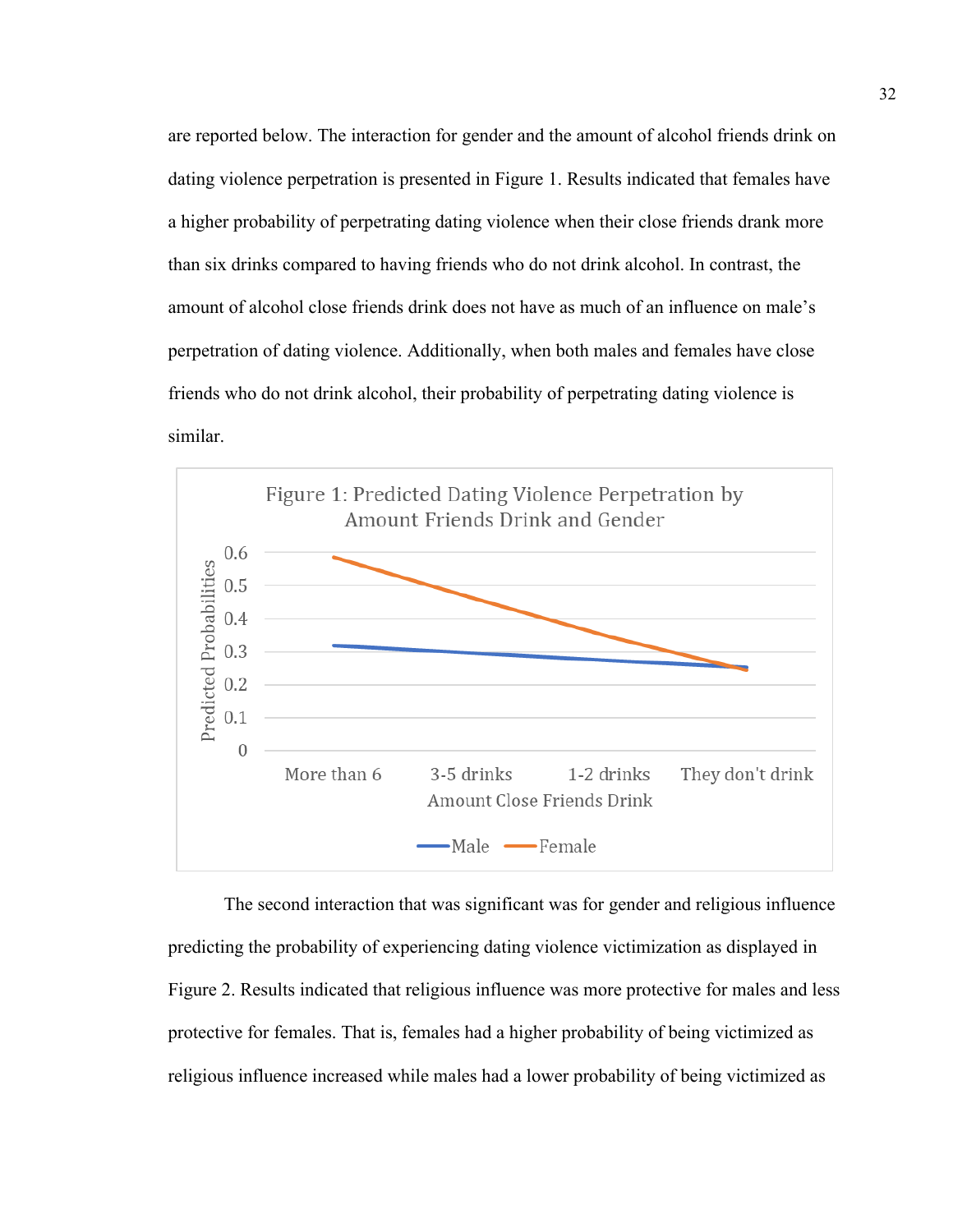reports of religious influence increased. Overall, these results highlight the important role that religious influence can have on protecting against dating violence victimization, particularly for men (see Figure 2).



#### **Discussion**

This paper examined protective factors against dating violence perpetration and victimization. Overall, results indicate the importance of positive relationships both with family, particularly mothers, and peers in preventing dating violence perpetration and victimization. These results highlight the importance of positive friends and their influence on dating violence. By the time, an individual reaches college their family influences are already fixed, whereas friendships can and often do change. In sum, the micro- and meso-levels of social ecological theory are important for explaining why some individuals do not experience victimization and/or perpetrate dating violence.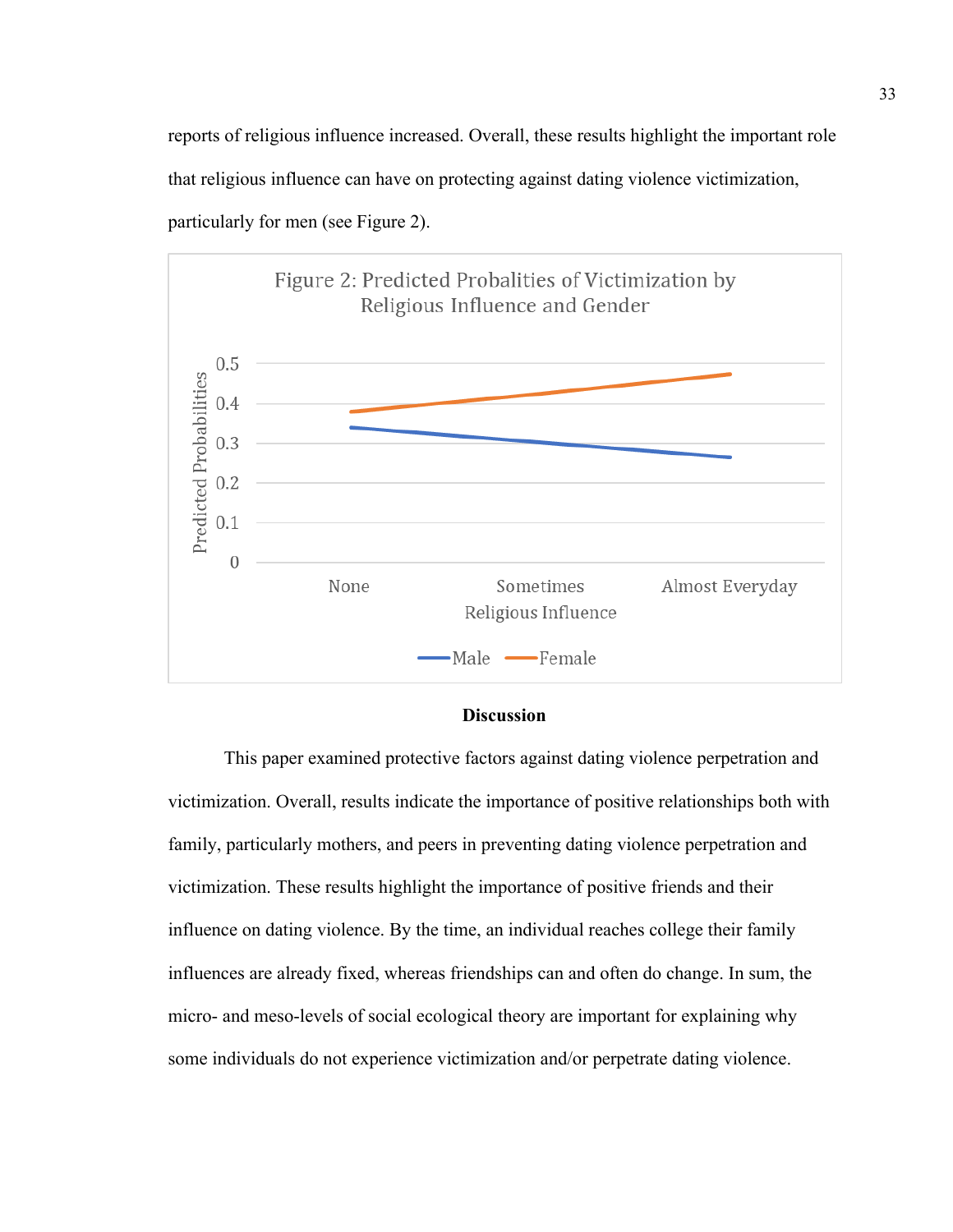# **Gender**

Results for gender show that women have greater odds of reporting both perpetrating and experiencing dating violence compared to men, which is consistent with *hypothesis #1.* This finding is consistent with prior research that finds that women report perpetrating dating violence more frequently than men (Archer, 2000; Manchikanti Gómez, 2011; Wincentak et al., 2017). Though women have been found to report perpetrating more dating violence compared to men, some research argues that women's perpetration of violence is akin to self-defense (Johnson, 2006). Moreover, this gender difference may also be explained by the fact that it is more socially acceptable for women to report perpetrating dating violence than it is for men. Another possible explanation for this gender difference may be that men in fact do perpetrate more violence but fail to report it due to this not being socially acceptable. In terms of explaining these gender differences for victimization, it is possible that men report experiencing less dating violence because they do not view female violence toward them as dating violence (e.g. a slap to the face), because it may not cause injury. Related, given the socially acceptable gender norms, men are expected to be strong; thus, they may be less likely to report being a victim of dating violence because they do not want to be viewed as weak. Finally, women may report being a victim of dating violence more often than men because they suffer from more serious injuries as a result and thus may be more willing to report the experience.

# **Greek Affiliation**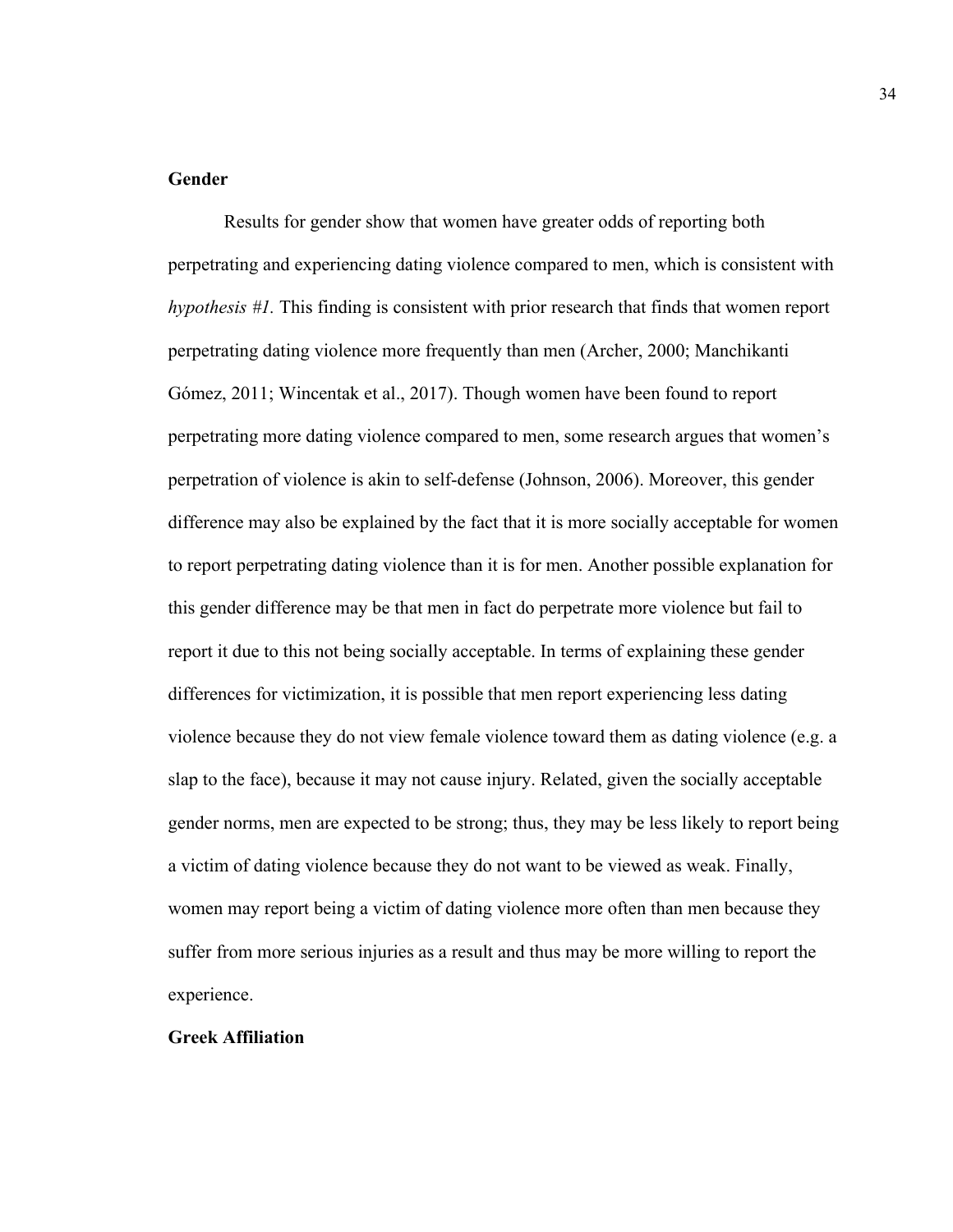Given the lack of prior research on Greek affiliation in relation to dating violence perpetration and victimization, the inclusion of the Greek affiliation variable was considered exploratory for this study. Current study results, however, show that Greek affiliation increases the odds of both perpetration and victimization of dating violence, with the inclusion of the micro-level variables, though this relationship was not significant with the addition of the meso-level variables. One possible reason why Greek members may be at increased risk of perpetrating and experiencing dating violence may be due to their high use of alcohol and their aggressive behaviors (Ragsdale et al. 2012; Tyler et al. 2017). As previously discussed, prior literature has consistently found that Greek members consume higher amounts of alcohol than non-Greek members (Hummer et al., 2005; Humphrey & Kahn 2000; Ragsdale et al., 2012; Tyler et al., 2017) and the consumption of alcohol increases the risk of victimization and perpetration of dating violence (Collibee & Furnam, 2018; Hill et al., 2020). When the meso-level variables were added, however, Greek affiliation was no longer significant in either the victimization or perpetration model. One possible explanation for this lack of a significant finding may be that PBS cancel out some of the negative effects of drinking. **Parents Married** 

Parental marital status results show no significant relationship with dating violence victimization and perpetration. This finding is inconsistent with *hypothesis #2,*  which stated that individuals whose parents are married were expected to have lower odds of experiencing and perpetrating dating violence compared to those with parents who are not married. Additionally, this finding is inconsistent with the literature which finds that individuals whose parents are married is thought to protect against dating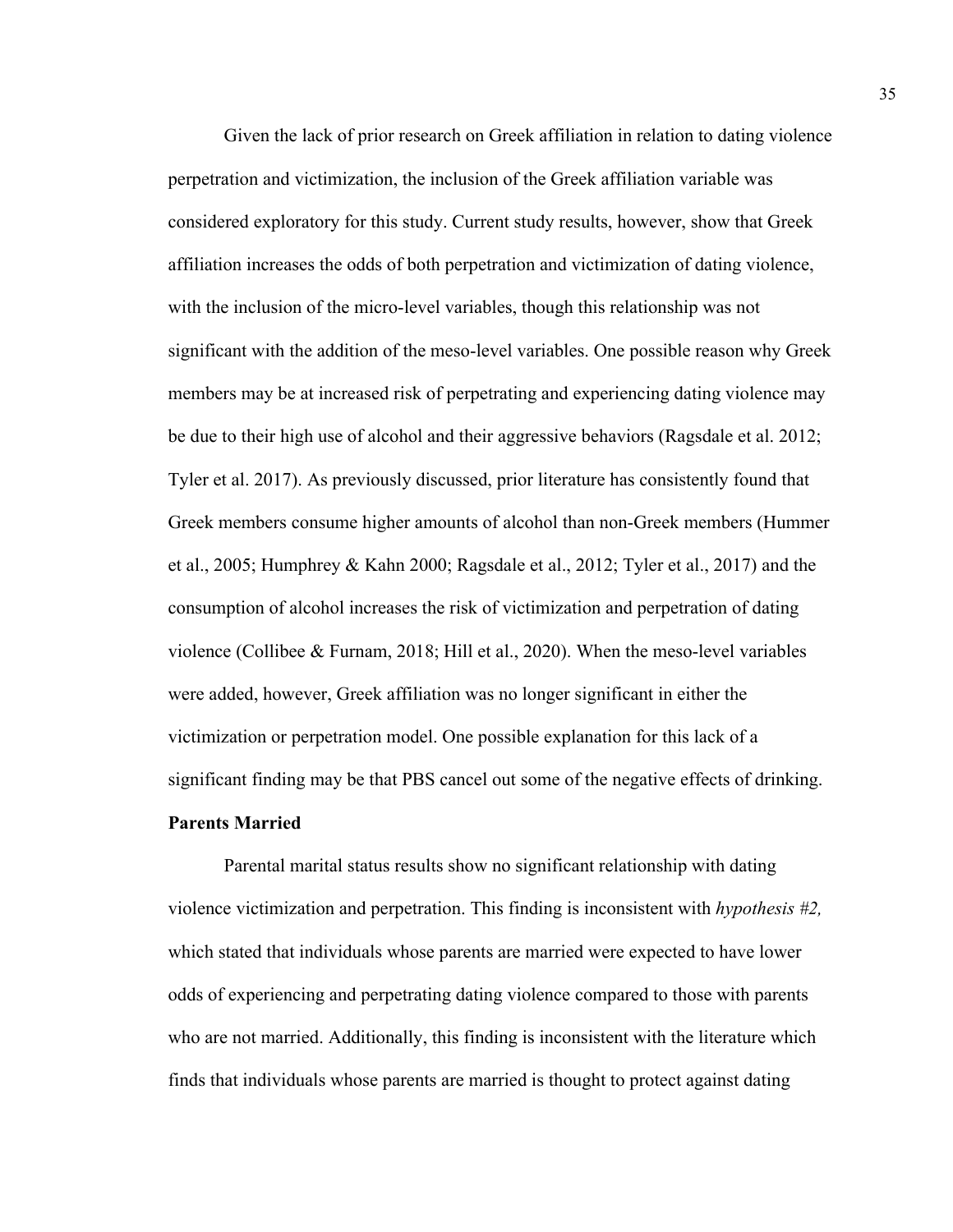violence victimization and perpetration (Paat & Markham, 2019). One possible explanation as to why parental marital status may not be important in protecting against dating violence in the current study is because friends may play a larger influential role is one's life during college. Current results highlight the importance that friendships play in the protection against dating violence perpetration and victimization. College is a time when many students are on their own for the first time without parental supervision, leaving students to make their own decisions. This newfound freedom combined with the influence of new friends and experimental nature of finding one's self in college may contribute to the decisions one makes which can increase or decrease the likelihood of perpetrating and/or experiencing dating violence.

# *Parental Relationship Quality*

Results indicate that maternal relationship quality is protective against dating violence perpetration and victimization; however, paternal relationship quality was not. This finding provides partial support for *hypothesis #3*, which stated that individuals who have higher quality relationship with their mother and father (higher quality indicates more positive) were expected to have lower odds of experiencing victimization and perpetration compared to individuals with lower quality relationships with their mother and father. The current finding that maternal relationship quality is significantly related to dating violence victimization and perpetration is consistent with previous literature (Davis et al., 2019; Hèbert et al., 2019). One possible reason why maternal relationship quality is important for protection against dating violence victimization and perpetration while paternal relationship quality is not may be because of absent fathers. That is, women typically remain the custodial parent when parents' divorce or intimate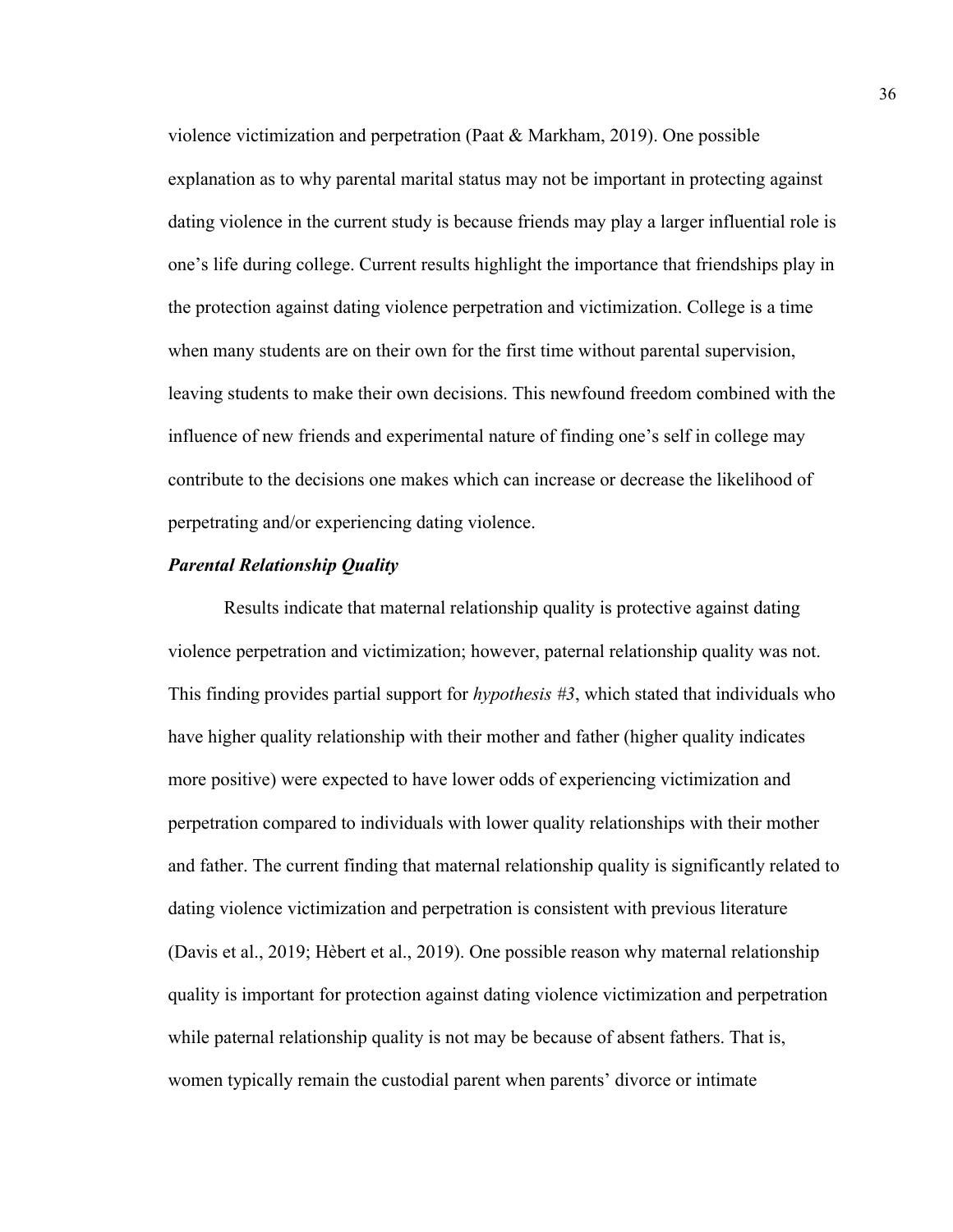relationships end (Grall, 2016), though not always. Another possible explanation that may explain the importance of maternal relationship quality is that of parental monitoring. Parental monitoring tends to influence the quality of relationship one has with their mother (Davis et al., 2019; Hèbert et al., 2019). Moreover, communication contributes to maternal relationship quality in that those with open communication may confide in one's mother about difficult topics such as dating violence, which validates the important role positive relationships with parents play in reducing dating violence perpetration and victimization (Komody et al., 2020; Testa et al., 2010). Finally, establishing positive relationship ties with one's mother may provide young adults with the support they need, protecting them from forming relationships with abusive partners (Hèbert et al., 2019), and thus protecting young adults from dating violence perpetration and victimization.

#### **Lower Entitlement**

Results demonstrate that having lower entitlement is protective against dating violence which is consistent with *hypothesis #4*. In alignment with prior research, individuals who are more entitled are at an increased risk of perpetrating dating violence (Hill & Fischer, 2001; Pornari et al., 2013; Santana et al., 2006; Tyler et al., 2017) suggesting that having lower entitlement is protective against dating violence perpetration and victimization. One possible explanation for why lower entitlement protects against perpetrating and experiencing dating violence may be due to those individuals engaging in less risky behaviors (Tyler et al., 2017). That is, research has shown that college students with entitled tendencies engaged in more high-risk behaviors and those high-risk behaviors were associated with the perpetration of dating violence (Tyler et al., 2017). A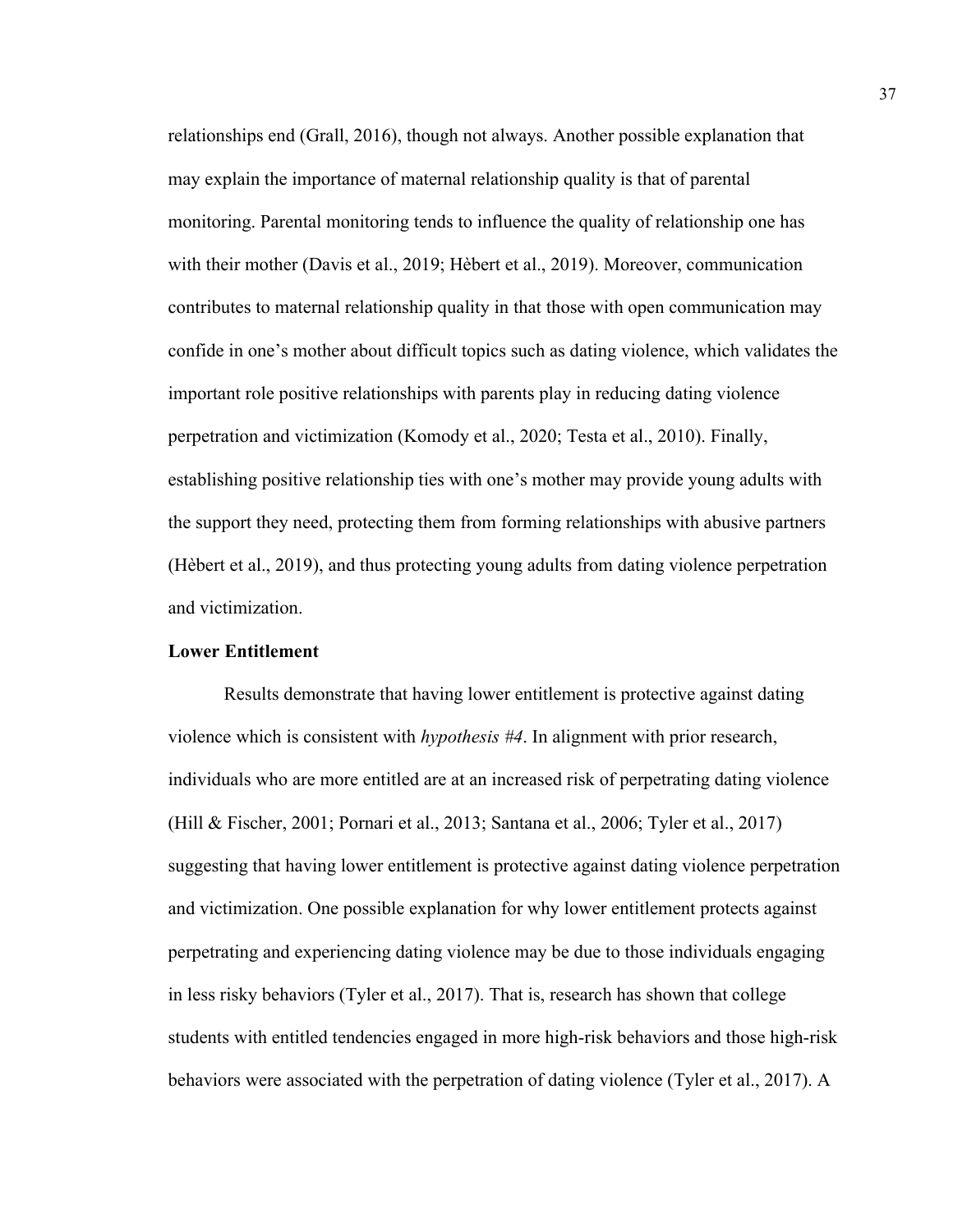second plausible explanation as to why less entitled persons perpetrate less dating violence may be because they hold more egalitarian views and think of themselves as equals to their partners (Hill & Fischer, 2001; Pornari et al., 2013). In contrast, when individuals think of themselves as superior, they believe it is their right to punish their partner as they see fit (Pornari et al., 2013). As such, less entitled people may adhere to rules because they do not think of themselves as more worthy of certain advantages than more entitled individuals (Greenberger et al., 2008).

# **Religion**

Religious attendance results show that the frequency at which one attends religious services is protective against dating violence perpetration and victimization. This finding is consistent with *hypothesis #5:* Individuals who frequently attend religious services were expected to have lower odds of experiencing victimization and perpetration compared with individuals who attend religious services less frequently. Religious attendance is significantly related to dating violence, which is consistent with the literature (Ellison & Anderson, 2001; Ellison et al., 1999; Ellison et al., 2007; Jung & Olson, 2017). One possible explanation as to why religious attendance protects against dating violence may be attributed to the community that can be fostered in religious institutions and the social support individuals may get from that community and their faith (Ellison & Anderson, 2001). That is, when individuals have more social support, they may have more people to talk to and receive advice from when problem do arise. Also, having a sense of community may afford individuals the knowledge that support is available if needed.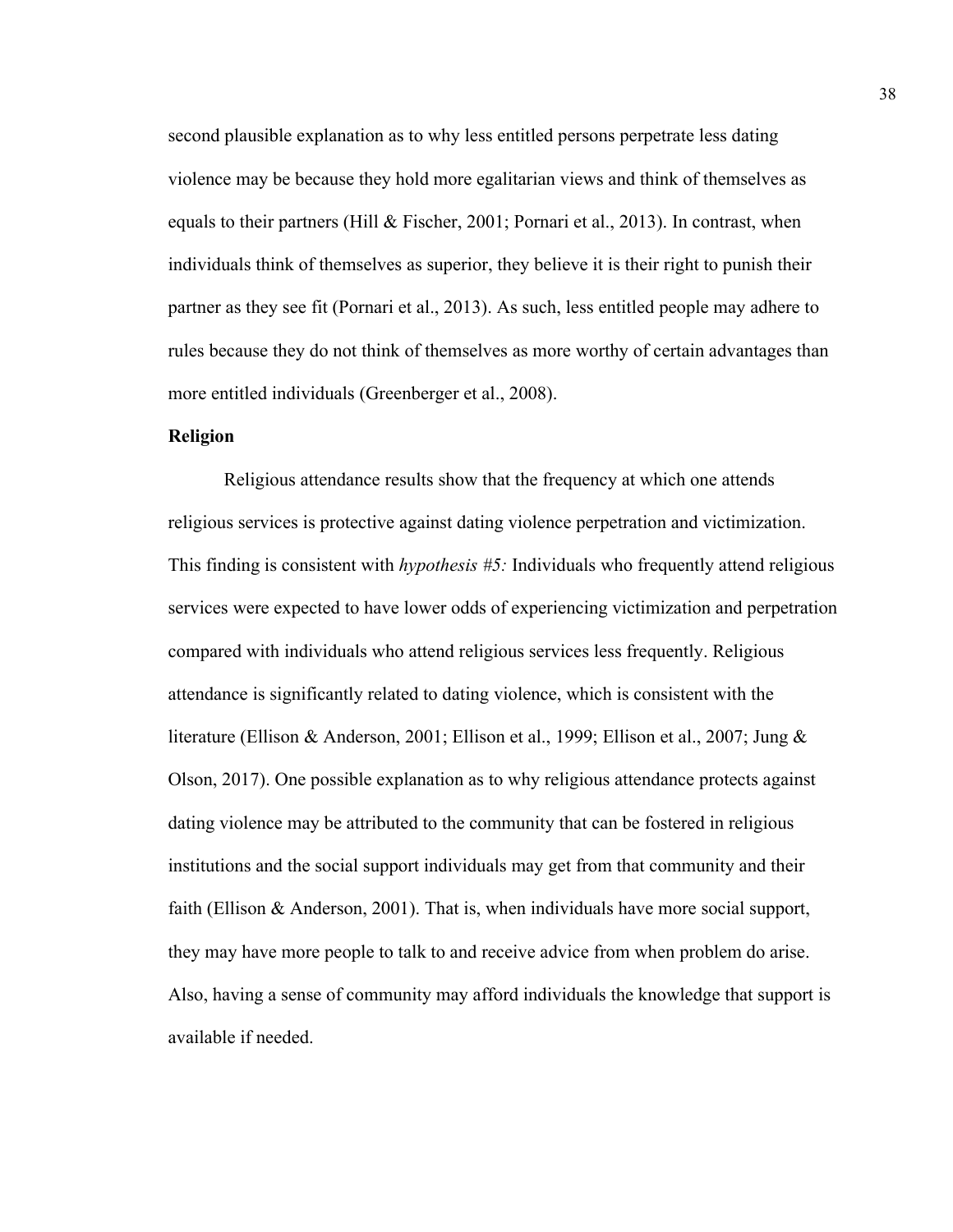Religious influence was not associated with dating violence victimization and perpetration, which is inconsistent with *hypothesis #6:* Individuals who indicated religion is of high importance in their daily life were expected to have lower odds of experiencing and perpetrating dating violence compared to those who indicated religion was not important. One possible explanation as to why religious influence was not significant is that the act of attending religious services demonstrates the importance of religion in one's life. However, one can say that religion is an important factor in their decisionmaking process but that may not be true. When an individual physically attends religious services, however, it demonstrates the importance of and dedication to their faith. All in all, the act of attending religious services may be indicative of the importance of religion in one's life and outweigh the self-reported importance of religion.

#### **Protective Drinking Strategies**

The following section focuses on meso-level variables. First, protective drinking strategies were not significantly related to dating violence perpetration nor victimization. This finding is inconsistent with *hypothesis #7:* Individuals who engage in more PBS are expected to have lower odds of experiencing and perpetrating dating violence compared to those who engage in less PBS. One possible explanation for why there was no significant association between PBS and the perpetration and victimization of dating violence may be explained by the act of abstaining from drinking. That is, if an individual does not drink alcohol then PBS do not apply to them. In other words, the act of not drinking is protective in and of itself. Thus, engaging in PBS may not be applicable to those individuals who are not drinking and thus, are not associated with experiencing and perpetrating dating violence. PBS may be protective factors against dating violence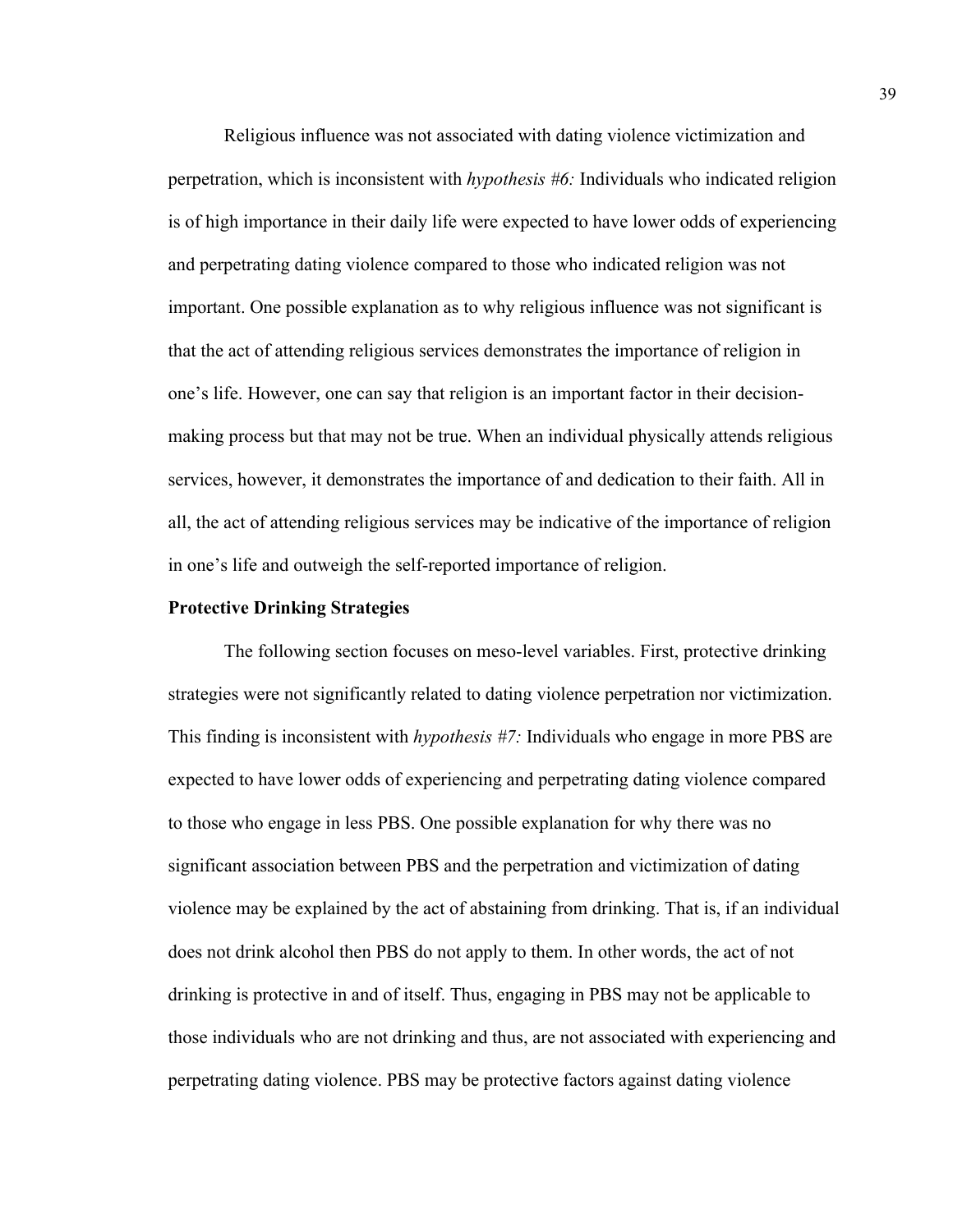perpetration and victimization, but it may only be applicable if the person is drinking and enacting such strategies. Further research is needed to assess this relationship.

#### **Friends Drink Less**

Having close friends who drink less alcohol is protective against dating violence perpetration and victimization. This finding is consistent with *hypothesis #8:* Individuals who have close friends that have lower levels of alcohol use are expected to have lower odds of experiencing and perpetrating dating violence compared to those who have friends with higher levels of alcohol use. One possible explanation for this relationship may be that having close friends who drink less alcohol is also characteristic of the respondent themselves. For example, an individual who reports having close friends that abstain from the consumption of alcohol may also abstain from using alcohol. Conversely, an individual who reports having close friend who binge drink may also participate in binge drinking. Another reason for the significant relationship may be the perception that individuals have of their close friends' drinking habits. Recent literature has shown that when an individual perceives that their close friends consume higher amounts of alcohol than in reality, the individual themselves consumes more alcohol (Byrd, 2016; Cox et al., 2019; DiGuiseppi et al., 2020; Kenny et al., 2018; Smith et al., 2019). The perception an individual believes to be true about the amount of alcohol their close friends drink can influence their own drinking behaviors which emphasizes the importance of peer relationships. Moreover, this highlights the importance that positive peer relationships can have on an individual (Beard & Wolff, 2020). Overwhelmingly, past literature on dating violence perpetration and victimization is linked to the use of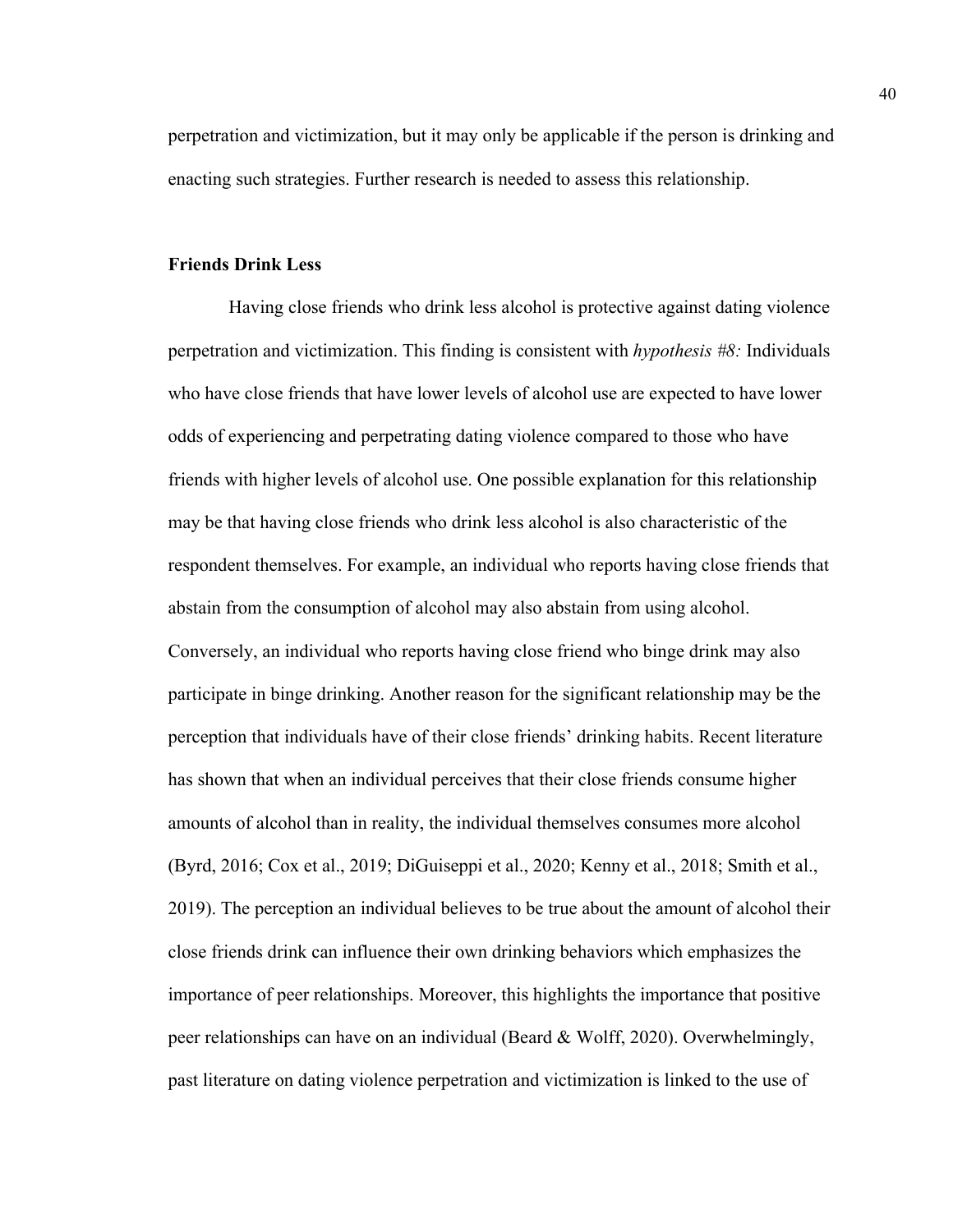alcohol in some capacity (Collibee & Furman, 2018; Haynes et al., 2017; Ritter et al., 2019; Tyler et al., 2017). Thus, the friends you keep matter because they influence individuals drinking behaviors and having positive peer relationships protect against perpetrating and experiencing dating violence.

#### **Lower Alcohol Expectancy**

Results indicate that lower alcohol expectancy is marginally significant for dating violence perpetration and was not significant for victimization of dating violence. This is inconsistent with *hypothesis #9*, which stated that individuals with lower levels of alcohol expectancy are expected to have lower odds of experiencing and perpetrating dating violence compared to those with higher alcohol expectancy. Lower alcohol expectancy includes statements like "alcohol makes me feel happy" and "when I am drinking it is easier to open up and express my feelings." One possible explanation for the lack of a significant finding may be that alcohol expectancy is not relevant if the individual abstains from drinking alcohol. In other words, if one does not drink, alcohol cannot make them feel happy. As discussed in previous paragraphs, the act of not drinking is a protective factor against dating violence perpetration and victimization. Thus, statements that we expect to be true when consuming alcohol may not be applicable to those who do not drink, and thus are not associated with perpetration and victimization of dating violence. Overall, individuals with lower levels of alcohol expectancy may have lower odds of experiencing and perpetrating dating violence compared to those with higher alcohol expectancy but may only be applicable to those who consume alcohol. Further research is needed to assess this relationship.

# **Lower Respondent Drinking**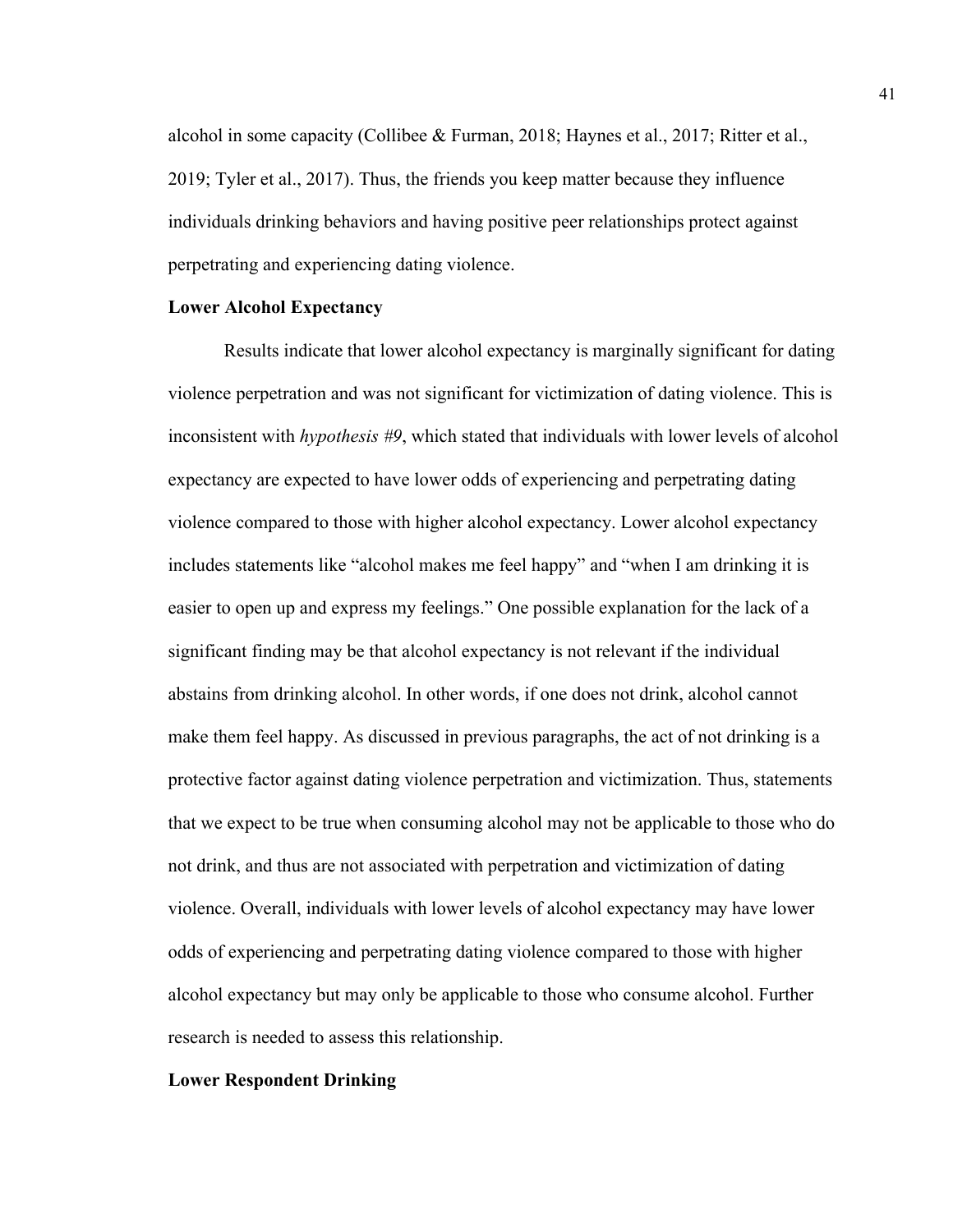Lower respondent drinking was significantly associated with both victimization and perpetration of dating violence which is consistent with *hypothesis #10:* Individuals who have lower levels of heavy drinking are expected to have lower odds of experiencing and perpetrating dating violence than individuals who have higher levels of heavy drinking. This finding is consistent with existing research that finds that the amount and the frequency at which one drinks alcohol are both associated with an increased risk of perpetration and victimization of dating violence (Hill et al., 2020; Roudsari et al., 2008). One possible explanation for why lower respondent drinking protects against experiencing and perpetrating dating violence is alcohol abstinence. As discussed above, dating violence perpetration and victimization has been linked to the use of alcohol (Collibee & Furman, 2018; Tyler et al., 2017), so not drinking alcohol serves as a protective factor against dating violence. Another possible explanation is that low or alcohol abstinence on the part of the individual may be closely linked to having friends who drink less alcohol. Those who abstain from drinking are likely to associate with other individuals who do not drink. That is, research has found that peers have a profound influence on individual drinking behaviors based on drinking perceptions (Byrd, 2016; Cox et al., 2019; DiGuiseppi et al., 2020; Kenny et al., 2018; Smith et al., 2019). Thus, associating with peers who do not drink is likely a further protective factor and highlights the importance that positive peer relationships can have on an individual (Beard &Wolff, 2020). Overall, lower respondent drinking highlights the importance of individual drinking behaviors and the importance of positive peer relationship as protective against dating violence.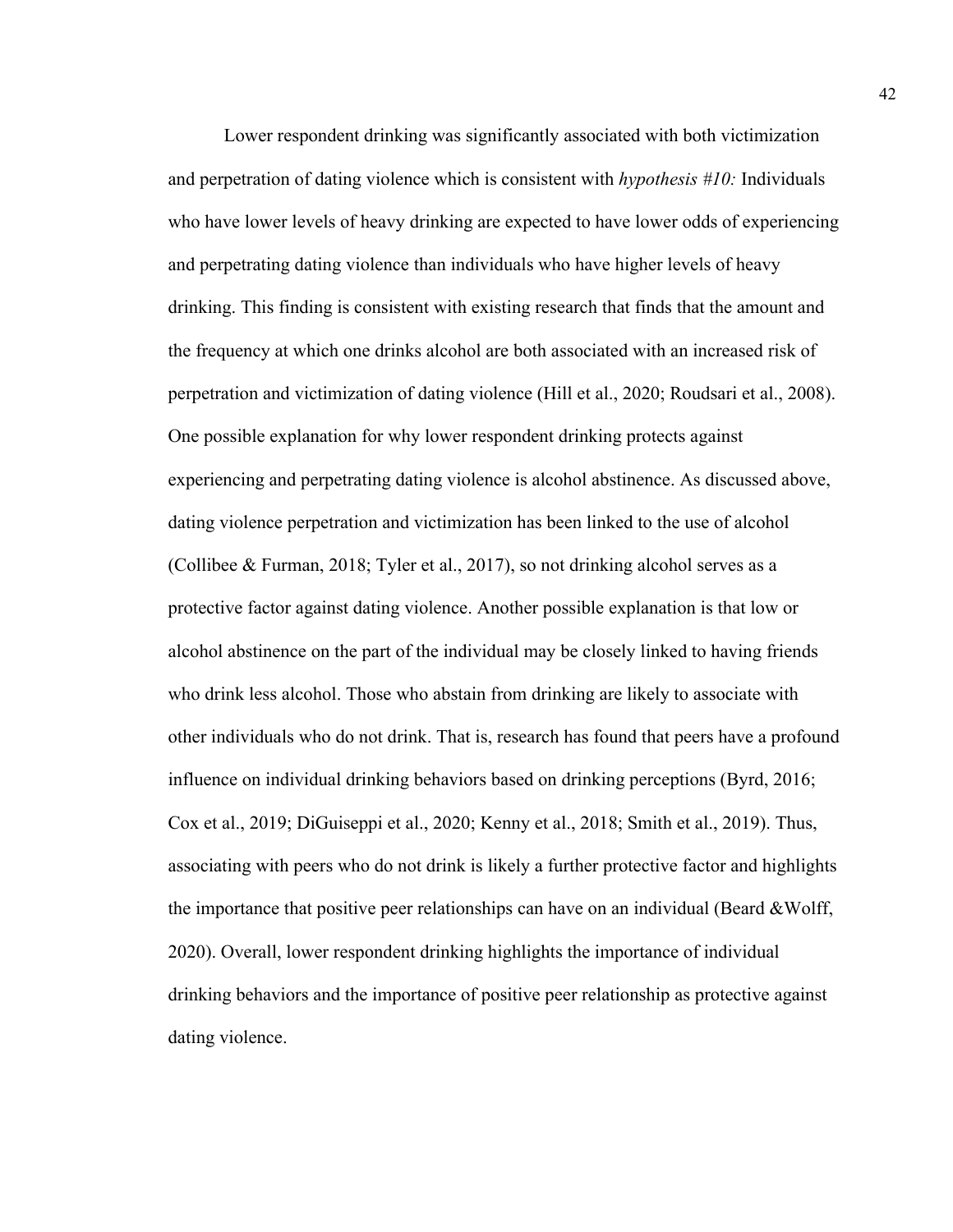The *s*ocial ecological perspective is useful for explaining the current findings. Bronfenbrenner's (1979) social ecological perspective was developed to better understand the influence of social factors in various environmental settings. In the current study, the social ecological perspective is useful for explaining why some individuals experience and/or perpetrate dating violence while other individuals do not. For example, the social ecological perspective explains why micro-level factors such as maternal relationship quality, religion, and entitlement are all significant factors that protect against dating violence perpetration and victimization. Parents are the first agents of socialization in their children's lives and as such, parents have a direct influence on maternal relationship quality, religion, and entitlement.

Similarly, the social ecological perspective is also helpful in explaining mesolevel factors and their protectiveness against the perpetration and victimization of dating violence. For instance, bivariate results show that having friends who drink less alcohol is associated with the amount of alcohol an individual consumes, both of which are mesolevel factors. Having friends who drink less alcohol and its influence on the individual can be explained via the social ecological perspective because college is often a time in young adults' life where they are on their own for the first time. Parental influence may become a secondary influence and friends become the primary influence. While parents do play a pivotal role as protective agents against dating violence, the influence of peers becomes just as important as having positive peer role models also influences the individual in positive ways (Beard & Wolff, 2020). Moreover, having peers who drink less alcohol is protective against dating violence perpetration and victimization which highlights the important role that peers can have on an individual.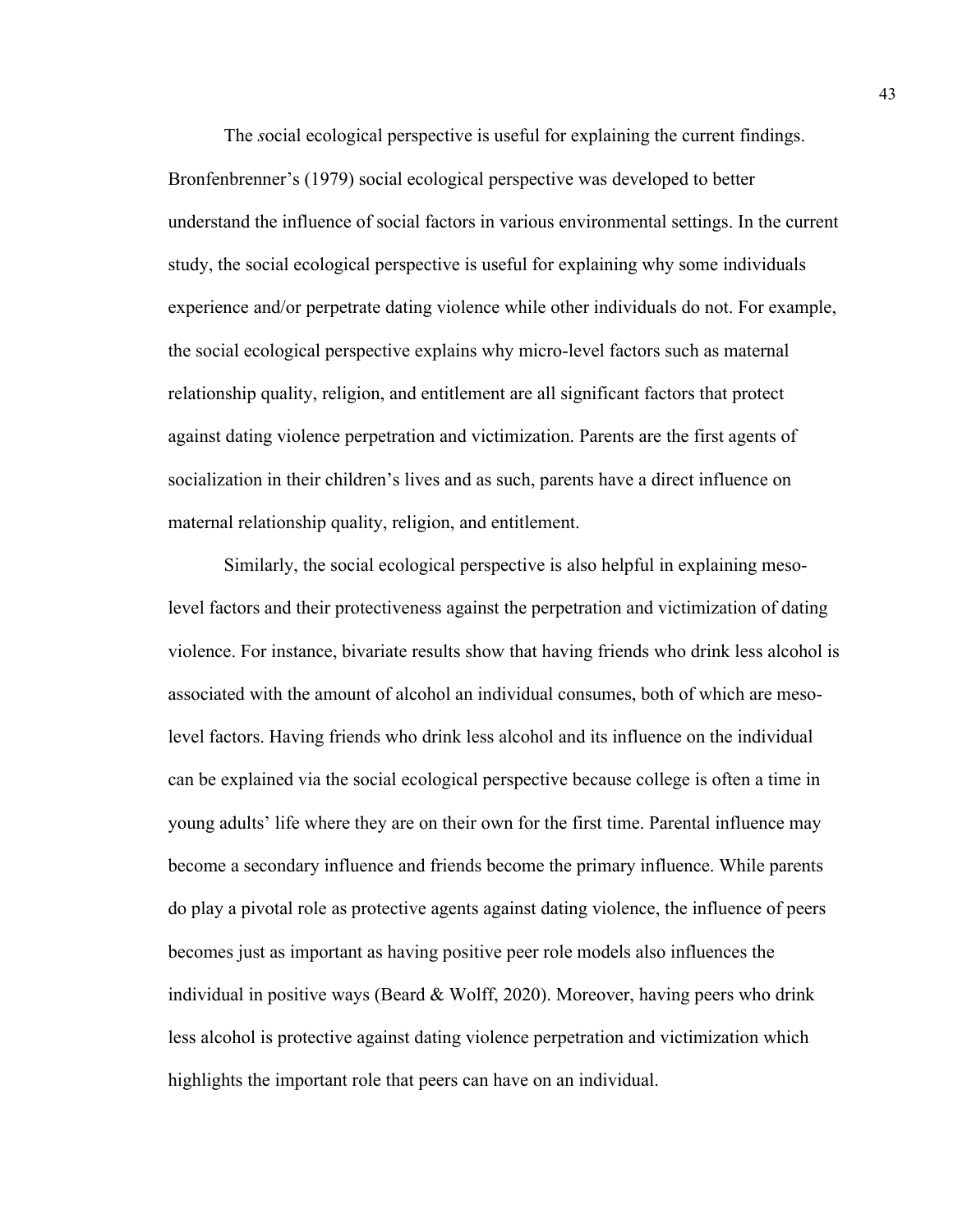Even though PBS and alcohol expectancy were not associated with dating violence perpetration and victimization, the social ecological perspective can explain this lack of an association. As mentioned above, if one abstains from consuming alcohol then PBS and alcohol expectancy may not apply. Persons who abstain from alcohol likely do so for reasons related to their upbringing and the friends they associate with. That is, people tend to hang out with other likeminded individuals such that "birds of a feather flock together" (McPherson, Smith-Lovin, & Cook, 2001:417). Those who do not drink alcohol likely associate with other individuals who abstain from the use of alcohol and vice versa. Overall, the social ecological perspective explains both micro-level and mesolevel factors that protect against dating violence perpetration and victimization.

# **Limitations**

Some limitations should be noted. First, the study was cross sectional, meaning only correlated assumptions can be made and not causal ones. Second, findings cannot be generalized to reflect the entire college population because participants were not randomly selected. Third, due to the retrospective nature of some questions, respondents may over- or underreport on some measures due to misremembering behaviors. Fourth, religious influence and attendance are highly correlated with one another and when put together in the same model, religious attendance suppresses the relationship between religious influence and dating violence. Finally, this study only focused on dating violence experiences of male and female respondents; thus, we do not know how these experiences may differ for transgender and non-binary individuals.

#### **Conclusion**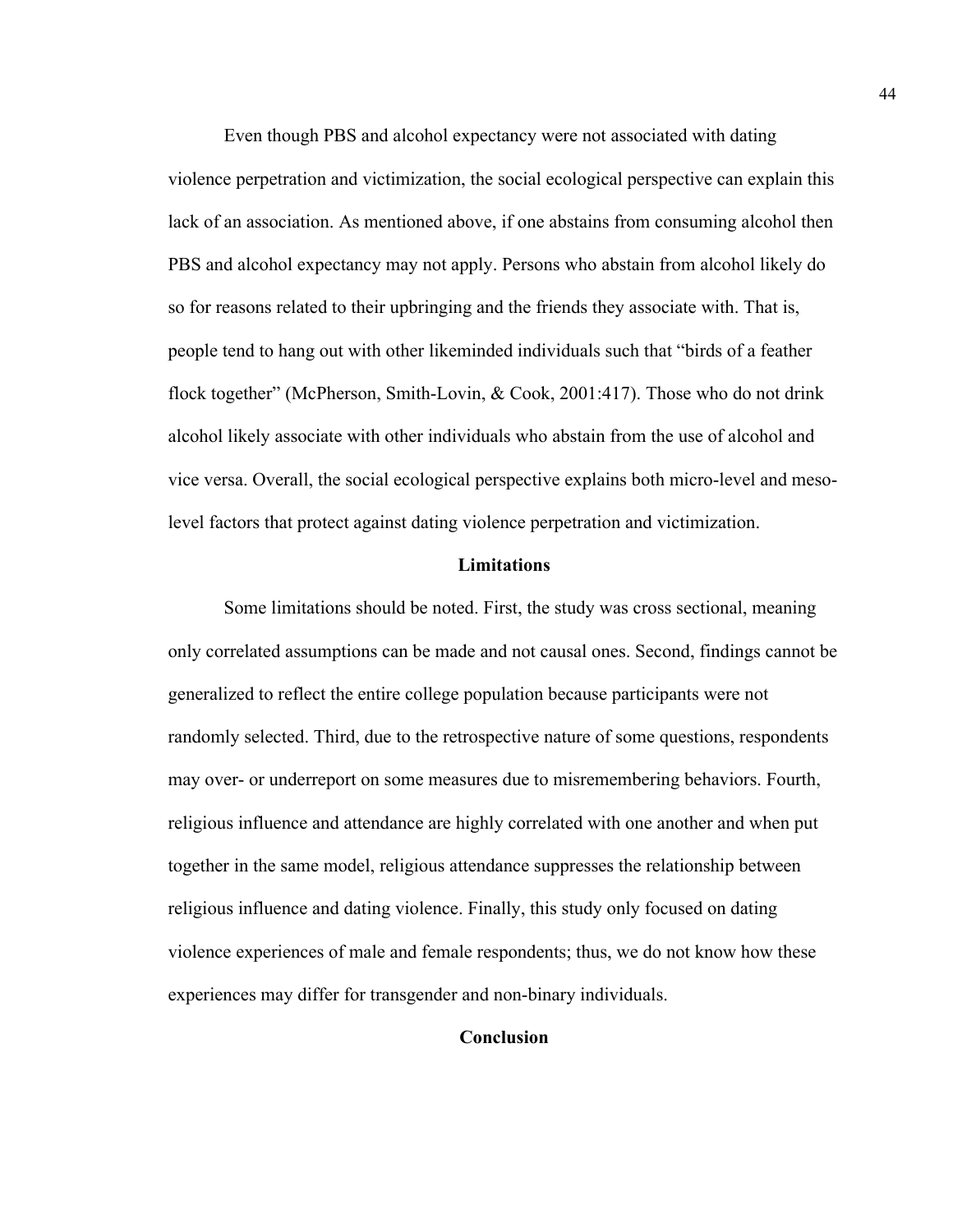Overall, this study contributes to the limited research in this area by examining protective factors that are associated with dating violence. The purpose of this study was to examine factors that protect against dating violence perpetration and victimization. Results indicate that both positive peer and maternal relationships lower the odds of an individual experiencing and/or perpetrating dating violence. Furthermore, this study highlights the role alcohol can have on dating violence. In the current study, alcohol abstinence was found to be protective against perpetrating dating violence and experiencing dating violence.

# **Policy Implications**

This study has implications for policy. Specifically, this study highlights that both females and males experience dating violence and that both females and males also perpetrate dating violence. Social programs aimed at preventing dating violence victimization should also inform individuals that dating violence can affect anyone regardless of gender. Additionally, prevention programs should not underestimate the role of having positive maternal and peer relationships because results from this study show they can protect against dating violence. Programs should target parents and educate them on the dangers of dating violence while emphasizing the influential role parents have that can protect their children against dating violence. For example, parents may regularly check in with their young adult child and ask about new peer and dating relationships. Checking in with their adult children can open a line of communication and thus make young adults confident confiding with the parent(s), should they need to. Perhaps another way parents can become aware of the dangers of dating violence would involve universities sending out educational pamphlets to parents. Parents may then be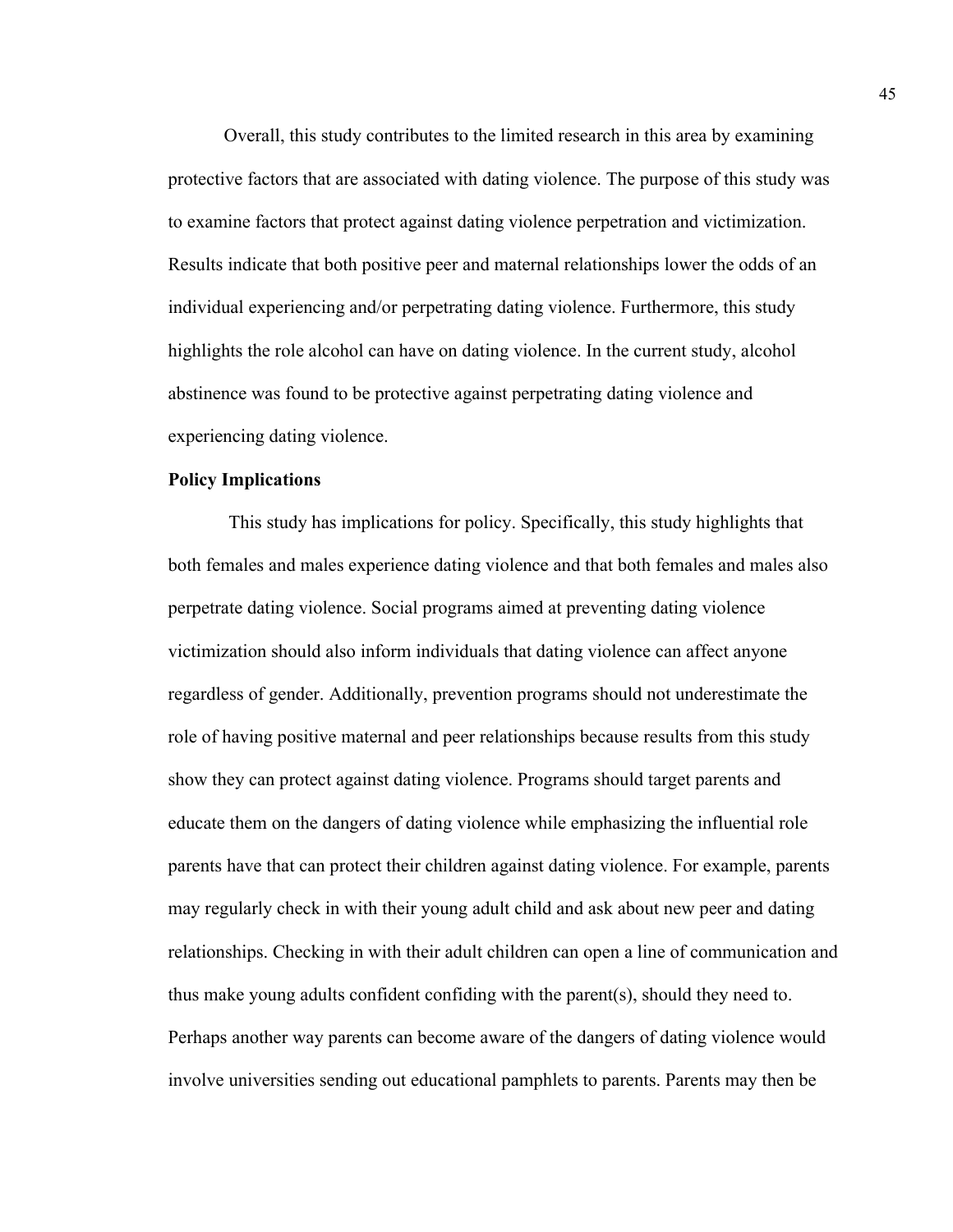more likely to check in with their child and be aware of the increased risk of dating violence that college students face.

#### **Future Research**

Current study results emphasize a need for additional exploration into protective factors against dating violence victimization and perpetration as little research exists on the topic. Specifically, future research should examine religion more closely in relation to dating violence. As noted, the current study utilized religious influence and attendance as key indicators of individual religiosity. Future research may give way to more nuance of the relationship between religion and dating violence. In addition, literature on religion and dating violence has largely focused on individuals who practice Christianity. Future research should aim to assess the relationship between non-Christian religions and dating violence. Lastly, future research should consider dating violence among individuals who do not identify as male or female, such as transgender and non-binary individuals. This is important because lesbian, gay, bisexual, transgender, and queer persons tend to be underrepresented in dating violence research, though research suggests they experience higher rates of dating violence perpetration and victimization (Bolam & Bates, 2016).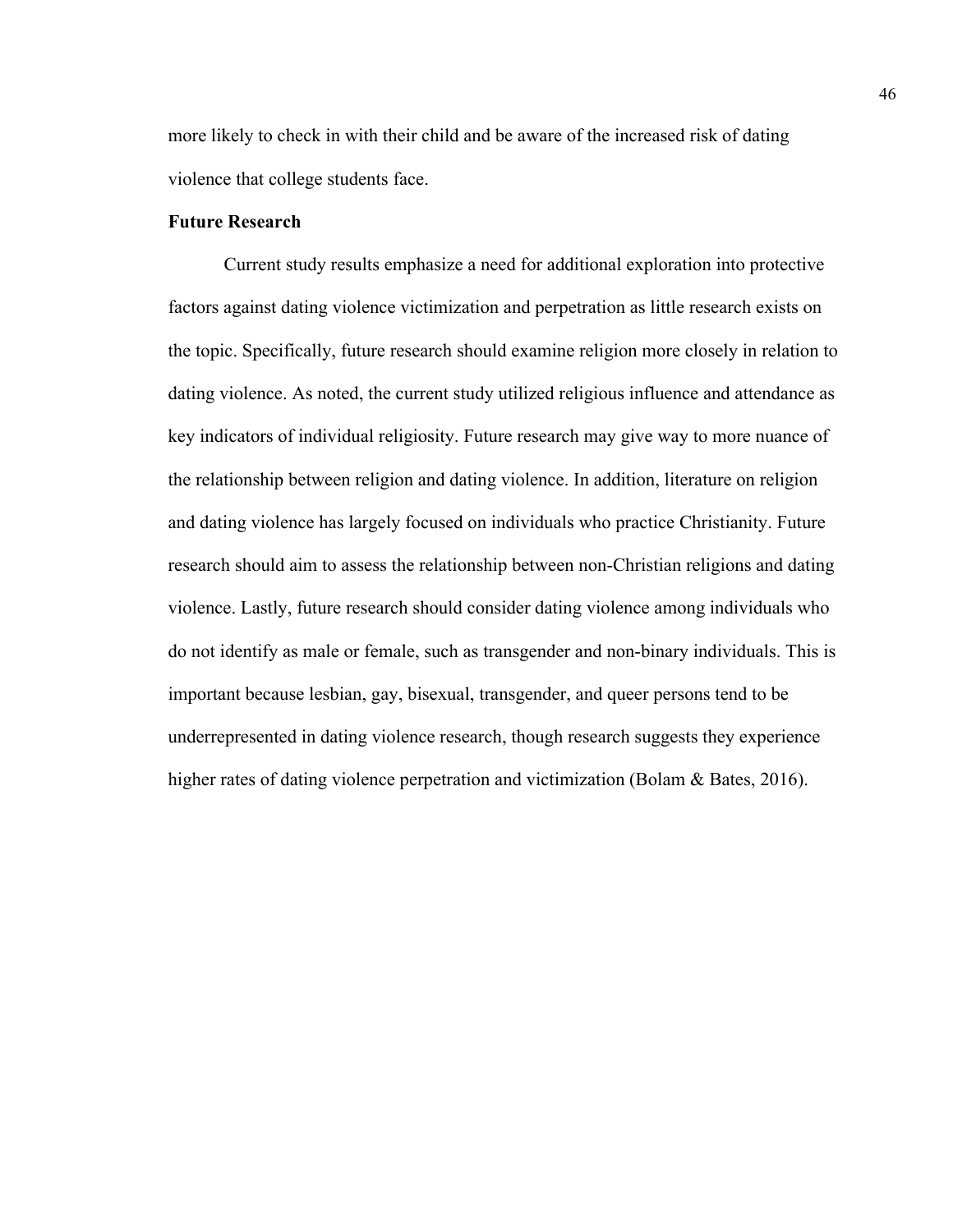#### **References**

- Archer, J. (2000). Sex differences in aggression between heterosexual partners: A metaanalytic review. *Psychological Bulletin*, *126*, 651-680. <https://doi.org/10.1037/0033-2909.126.5.651>
- Baltazar, A. M., McBride, D. C., Ames, B., & Griffore, R. J. (2020). Transitioning role of parents in binge drinking in the context of alcohol abstinent religiosity among christian college students. *Journal of Research on Christian Education*, *29*(1), 82–102.<https://doi.org/10.1080/10656219.2020.1731032>
- Barnett, O. W., Miller-Perrin, C. L., & Perrin, R. D. (2005). *Family violence across the lifespan*. Thousand Oaks, CA: SAGE.
- Bates, E. (2016). Current controversies within intimate partner violence: Overlooking bidirectional violence. *Journal of Family Violence*, *31*(8), 937–940. <https://doi.org/10.1007/s10896-016-9862-7>
- Baumrind, D. (1971). Harmonious parents and their preschool children. *Developmental Psychology, 4*(1), 99-102. [https://doi.org/10.1037/h0030373](https://doi.apa.org/doi/10.1037/h0030373)
- Beard, S. J., & Wolff, J. M. (2020). The moderating role of positive peers in reducing substance use in college students. *Journal of American College Health*, 1–12. <https://doi.org/10.1080/07448481.2020.1784907>
- Berkel, L. A., Vandiver, B. J., & Bahner, A. D. (2004). Gender role attitudes, religion, and spirituality as predictors of domestic violence attitudes in white college students. *Journal of College Student Development*, *45*(2), 119–133. <https://doi.org/10.1353/csd.2004.0019>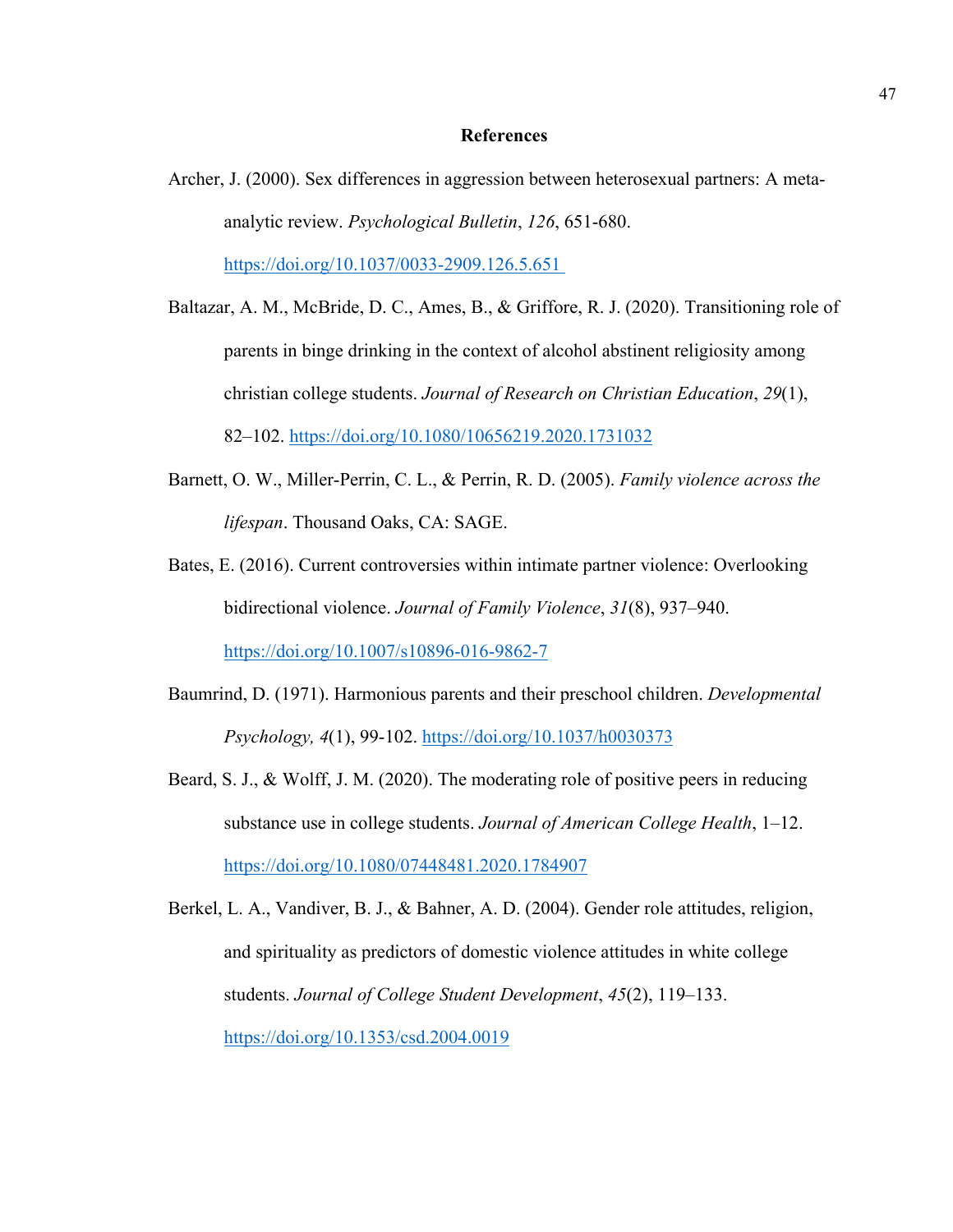- Bolam, Lauren T., and Elizabeth A. Bates. 2016. Prevalence of intimate partner violence and the increased health risks in the LGBTQ+ community. *Psychology Postgraduate Affairs Group Quarterly, 5*(101), 30-33. [https://doi.org/10.1525/california/9780520286054.003.0003](https://doi.org/10.1525/california/9780520286054.003.0003%C2%A0)
- Brofrenbrenner, U. (1977). Toward and experimental ecology of human development. *American Psychologist, 32*(7), 513-531.

[https://doi.org/10.1037/0003-066x.32.7.513](https://doi.org/10.1037/0003-066x.32.7.513%C2%A0)

- Brown, S. A., Goldman, M. S., Inn, A., & Anderson, L. R. (1980). Expectations of reinforcement from alcohol: Their domain and relation to drinking patterns. *Journal of Consulting and Clinical Psychology*, *48*(4), 419–426. <https://doi.org/10.1037/0022-006X.48.4.419>
- Byrd, K. M. (2016). Binge drinking in and out of college: An examination of social control and differential association on binge drinking behaviors between college students and their non-college peers. *Sociological Spectrum*, *36*(4), 191–207. <https://doi.org/10.1080/02732173.2016.1155516>
- Campbell, W. K., Bonacci, A. M., Shelton, J., Exline, J. J., & Bushman, B. J. (2004). Psychological entitlement: Interpersonal consequences and validation of a selfreport measure. *Journal of Personality Assessment*, *83*(1), 29–45.

[https://doi.org/10.1207/s15327752jpa8301\\_04](https://doi.org/10.1207/s15327752jpa8301_04)

Centers for Disease Control and Prevention. (2020, January 27). *Violence Prevention.* [https://www.cdc.gov/violenceprevention/intimatepartnerviolence/teendatingviolen](https://www.cdc.gov/violenceprevention/intimatepartnerviolence/teendatingviolence/fastfact.html) [ce/fastfact.html](https://www.cdc.gov/violenceprevention/intimatepartnerviolence/teendatingviolence/fastfact.html)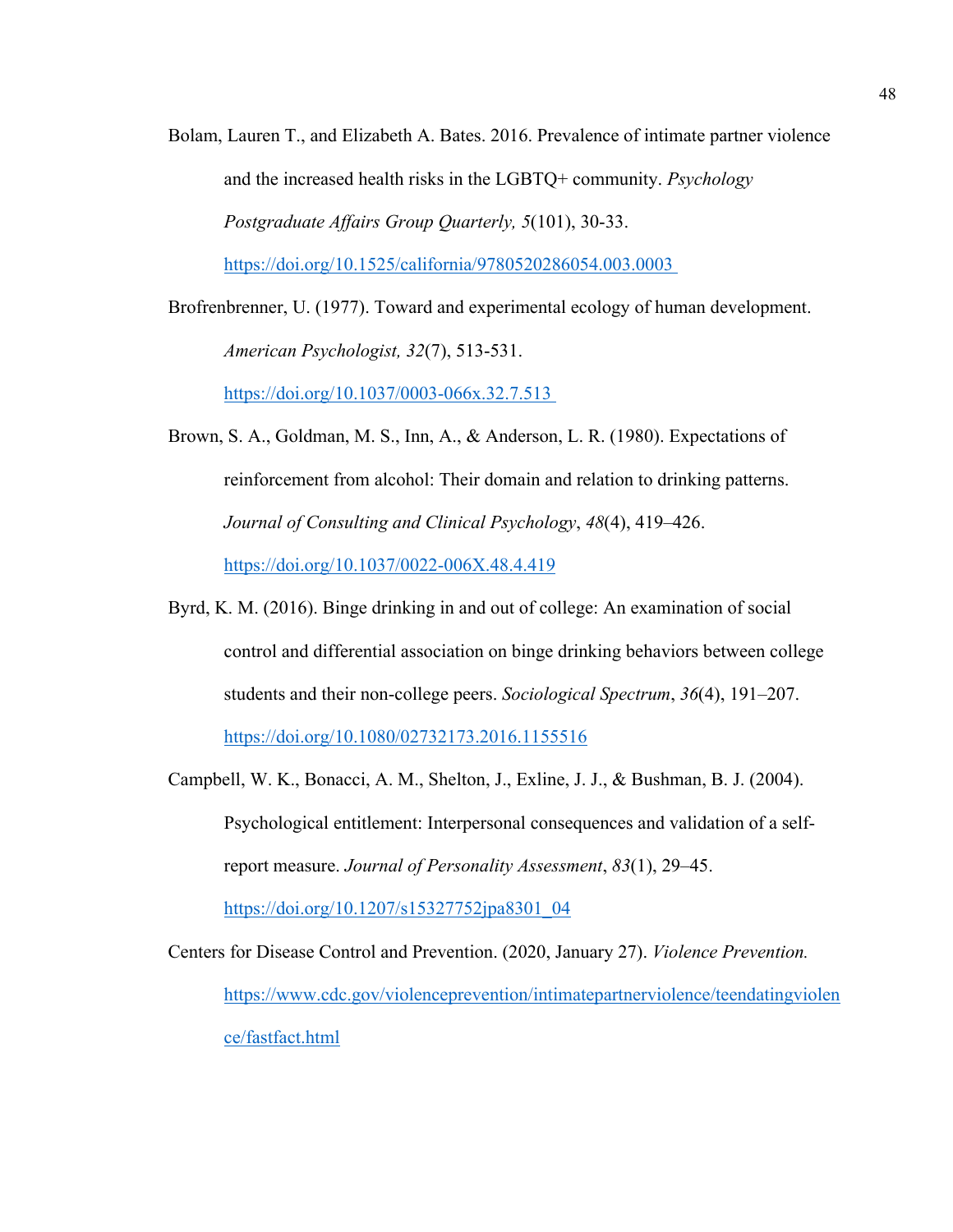- Collibee, C., & Furman, W. (2018). A moderator model of alcohol use and dating aggression among young adults. *Journal of Youth and Adolescence*, *47*(3), 534– 546.<https://doi.org/10.1007/s10964-017-0734-0>
- Conger, R. D., Conger, K. J., Elder, Jr., G. H., Lorenz, F. O., Simons, R. L., & Whitbeck, L. B. (1992). A family process model of economic hardship and adjustment of early adolescent boys. *Child Development*, *63*(3), 526–541. <https://doi.org/10.2307/1131344>
- Cox, M. J., DiBello, A. M., Meisel, M. K., Ott, M. Q., Kenney, S. R., Clark, M. A., & Barnett, N. P. (2019). Do misperceptions of peer drinking influence personal drinking behavior? Results from a complete social network of first-year college students. *Psychology of Addictive Behaviors*, *33*(3), 297–303. <https://doi.org/10.1037/adb0000455>
- Cuccì, G., O'Leary, K. D., Olivari, M. G., Bonanomi, A., & Confalonieri, E. (2018). Adolescent dating violence perpetration, emotion dysregulation, and parenting styles. *Journal of Family Psychology*, *33*(1), 12-22. <https://doi.org/10.1037/fam0000464>
- Cueñca, M. L., Graña, J. L., & Redondo, N. (2015). Differences in prevalence of partner aggression as the revised conflict tactics scale: Individual and dyadic report. *Behavioral Psychology, 23*(1), 127-140.
- Davis, J. P., Ports, K. A., Basile, K. C., Espelage, D. L., & David-Ferdon, C. F. (2019). Understanding the buffering effects of protective factors on the relationship between adverse childhood experiences and teen dating violence perpetration.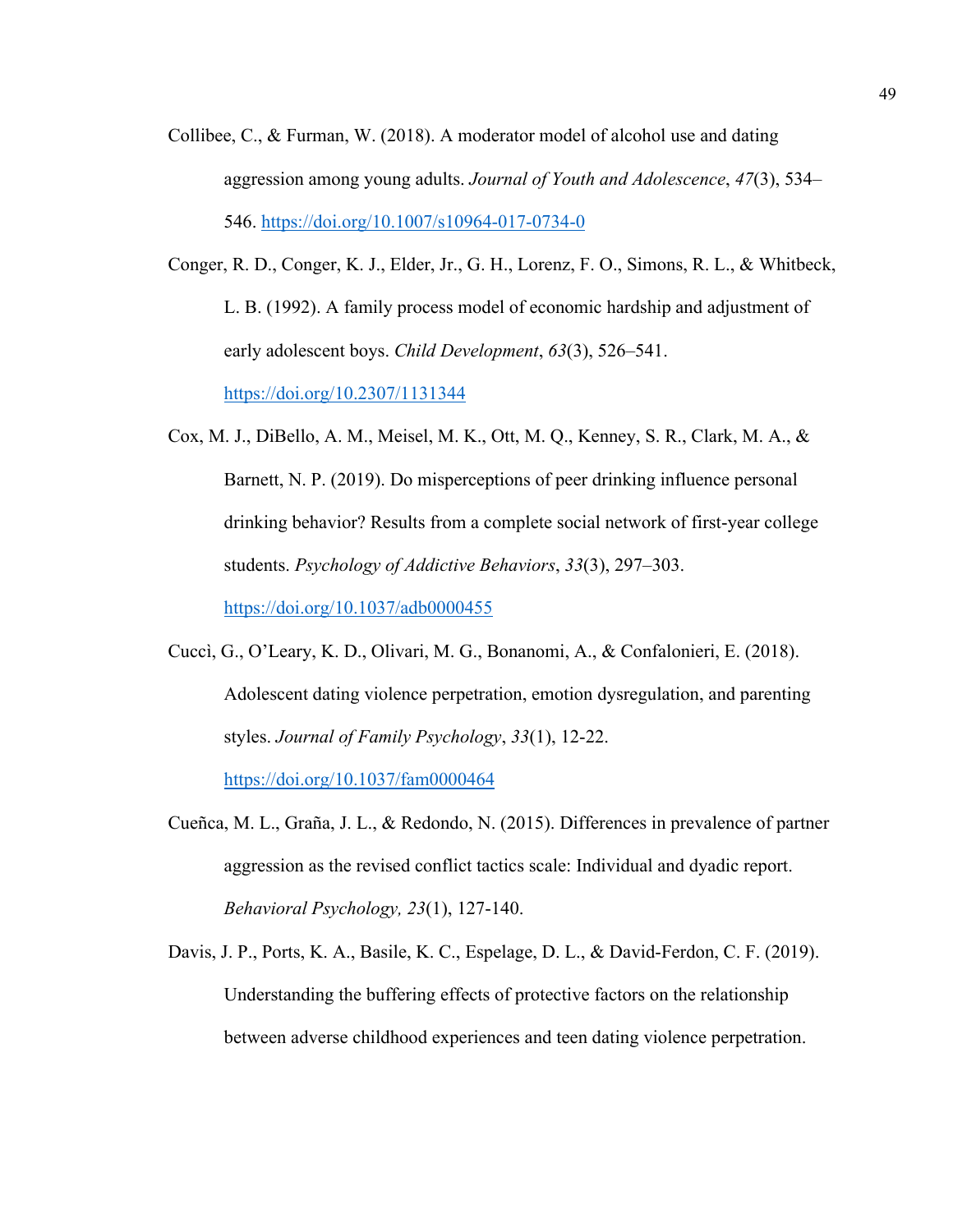*Journal of Youth and Adolescence*, *48*(12), 2343–2359.

<https://doi.org/10.1007/s10964-019-01028-9>

- DiGuiseppi, G. T., Davis, J. P., Meisel, M. K., Clark, M. A., Roberson, M. L., Ott, M. Q., & Barnett, N. P. (2020). The influence of peer and parental norms on firstgeneration college students' binge drinking trajectories. *Addictive Behaviors*, *103*, 1-7.<https://doi.org/10.1016/j.addbeh.2019.106227>
- Duval, A., Lanning, B. A., & Patterson, M. S. (2018). A systematic review of dating violence risk factors among undergraduate college students. *Trauma, Violence, & Abuse, 21*(3), 567-585.<https://doi.org/10.1177/1524838018782207>
- Ellison, C. G., & Anderson, K. L. (2001). Religious involvement and domestic violence among U.S. couples. *Journal for the Scientific Study of Religion*, *40*(2), 269–286. <https://doi.org/10.1111/0021-8294.00055>
- Ellison, C. G., Bartowski, J. P., & Anderson, K. L. (1999). Are there religious variations in domestic violence?. *Journal of Family Issues, 20*(1), 87-113. <https://doi.org/10.1177/019251399020001005>
- Ellison, C. G., Trinitapoli, J. A., Anderson, K. L., & Johnson, B. R. (2007). Race/ethnicity, religious involvement, and domestic violence. *Violence Against Women*, *13*(11), 1094–1112.<https://doi.org/10.1177/1077801207308259>
- Elmquist, J., Wolford-Clevenger, C., Zapor, H., Febres, J., Shorey, R. C., Hamel, J., & Stuart, G. L. (2014). A gender comparison of motivations for physical dating violence among college students. *Journal of Interpersonal Violence,* 31(1), 186- 203. <https://doi.org/10.1177/0886260514555130>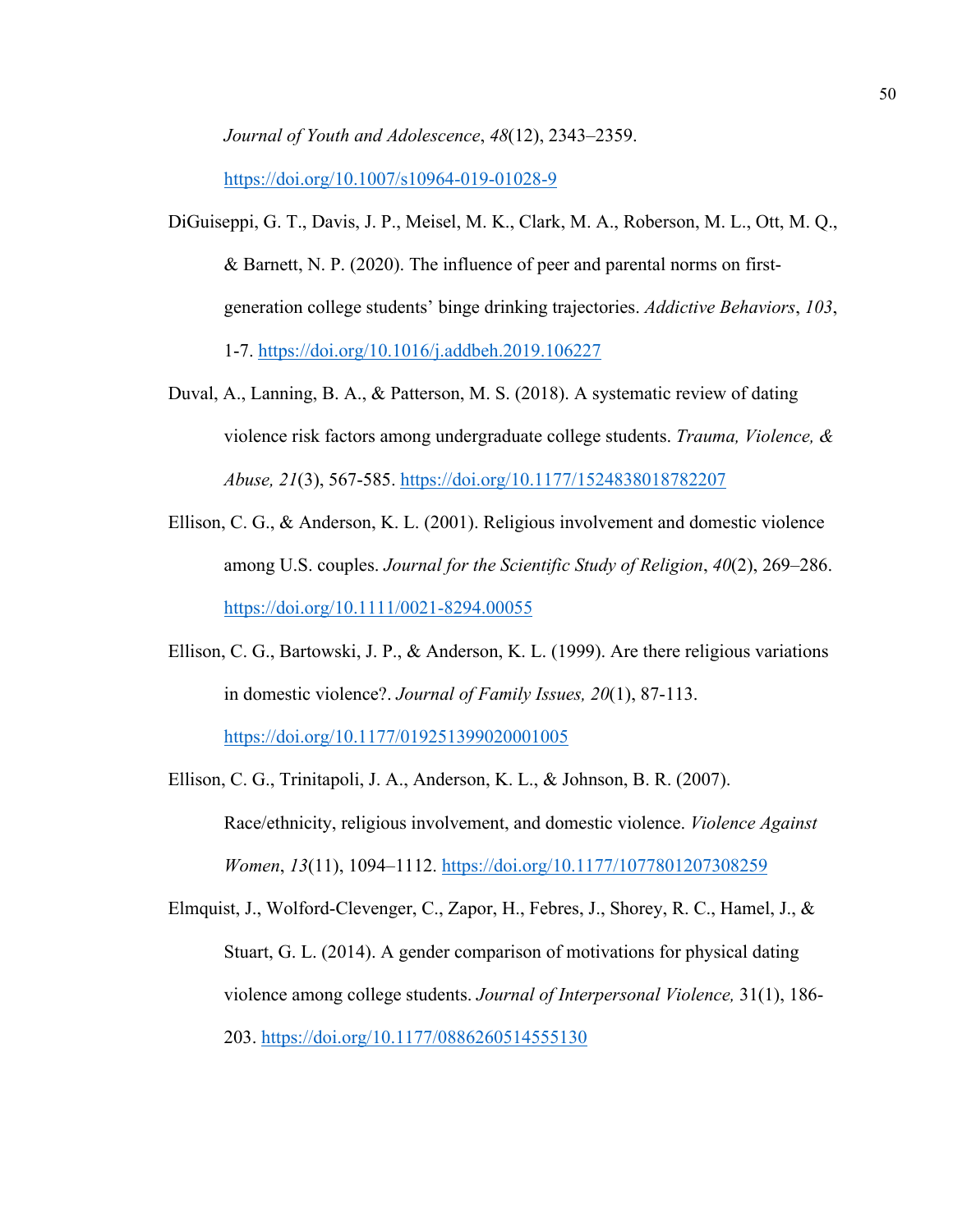Eriksson, L., & Mazerolle, P. (2015). A cycle of violence? Examining family-of-origin violence, attitudes, and intimate partner violence perpetration. *Journal of Interpersonal Violence*, *30*(6), 945–964.

<https://doi.org/10.1177/0886260514539759>

- Espelage, D. L., Leemis, R. W., Niolon, P. H., Kearns, M., Basile, K. C., & Davis, J. P. (2020). Teen dating violence perpetration: Protective factor trajectories from middle to high school among adolescents. *Journal of Research on Adolescence*, *30*(1), 170-188.<https://doi.org/10.1111/jora.12510>
- Foran, H. M., & O'Leary, K. D. (2008). Alcohol and intimate partner violence: A metaanalytic review. *Clinical Psychology Review*, *28*(7), 1222–1234. <https://doi.org/10.1016/j.cpr.2008.05.001>
- Foshee, V. (2004). Longitudinal predictors of serious physical and sexual dating violence victimization during adolescence. *Preventive Medicine*, *39*(5), 1007–1016. <https://doi.org/10.1016/j.ypmed.2004.04.014>
- Foshee, V. A., Linder, F., MacDougall, J. E., & Bangdiwala, S. (2001). Gender differences in the longitudinal predictors of adolescent dating violence. *Preventive Medicine*, *32*(2), 128–141.<https://doi.org/10.1006/pmed.2000.0793>
- Grall, T. (2016). *Custodial Mothers and Fathers and Their Child Support: 2013*. United States Census Bureau.

<https://www.census.gov/library/publications/2016/demo/p60-255.html>

Greenberger, E., Lessard, J., Chen, C., & Farruggia, S. P. (2008). Self-entitled college students: Contributions of personality, parenting, and motivational factors.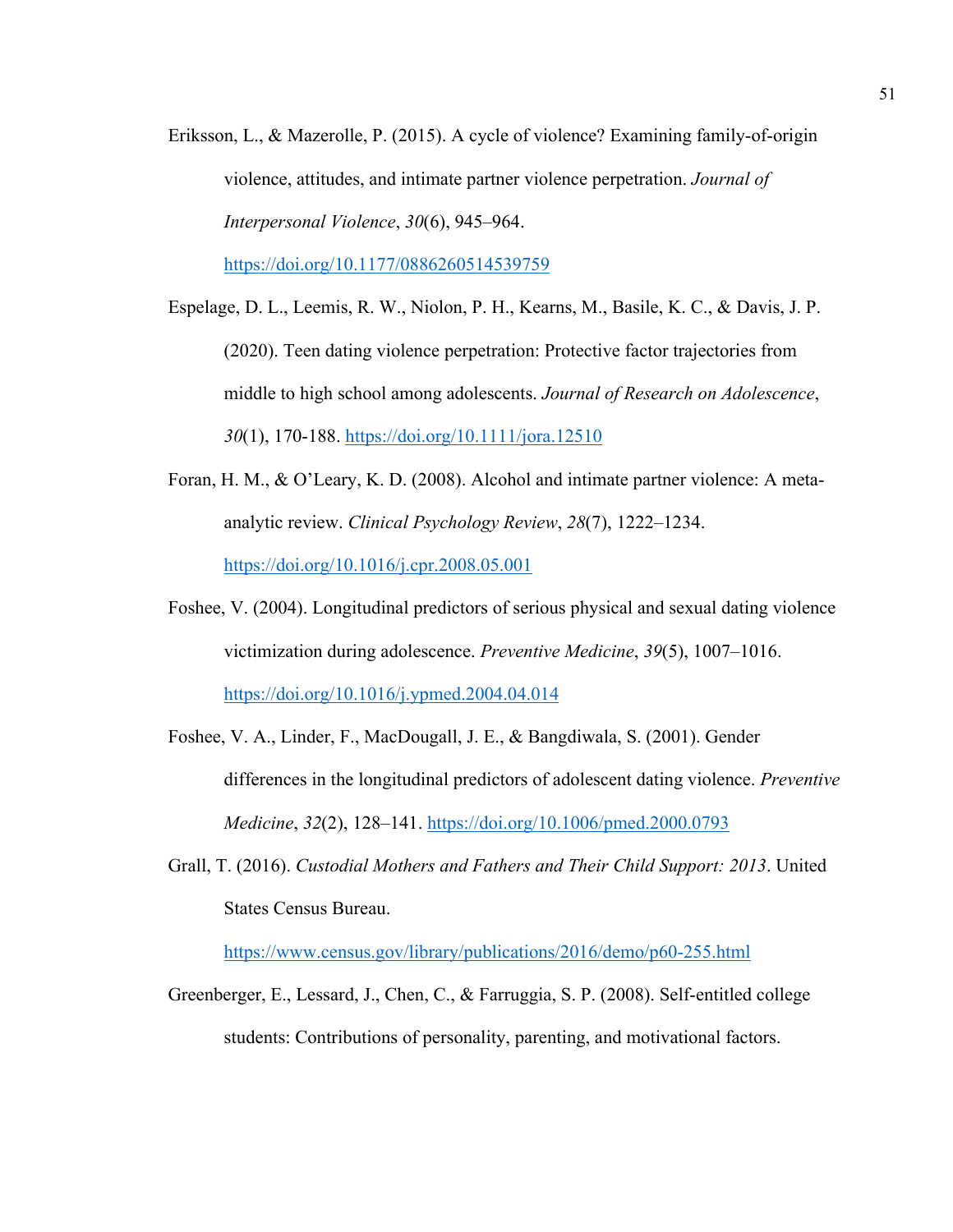*Journal of Youth and Adolescence*, *37*(10), 1193–1204.

<https://doi.org/10.1007/s10964-008-9284-9>

- Haynes, E. E., Strauss, C. V., Stuart, G. L., & Shorey, R. C. (2018). Drinking motives as a moderator of there relationship between dating violence victimization and alcohol problems. *Violence Against Women*, *24*(4), 401–420. <https://doi.org/10.1177/1077801217698047>
- Hébert, M., Daspe, M.-È., Lapierre, A., Godbout, N., Blais, M., Fernet, M., & Lavoie, F. (2019). A meta-analysis of risk and protective factors for dating violence victimization: The role of family and peer interpersonal context. *Trauma, Violence, & Abuse*, *20*(4), 574–590.<https://doi.org/10.1177/1524838017725336>
- Hill, M. S., & Fischer, A. R. (2001). Does entitlement mediate the link between masculinity and rape-related variables? *Journal of Counseling Psychology, 48*(1), 39-50. <https://doi.org/10.1037/0022-0167.48.1.39>
- Hummer, J. F., LaBrie, J. W., Lac, A., Sessoms, A., & Cail, J. (2012). Estimates and influences of reflective opposite-sex norms on alcohol use among a high-risk sample of college students: Exploring Greek-affiliation and gender effects. *Addictive Behaviors*, *37*(5), 596–604.

<https://doi.org/10.1016/j.addbeh.2011.11.027>

Humphrey, S. E., & Kahn, A. S. (2000). Fraternities, athletic teams, and rape: Importance of identification with a risky group. *Journal of Interpersonal Violence, 15*(12), 1313-1322.<https://doi.org/10.1177/088626000015012005>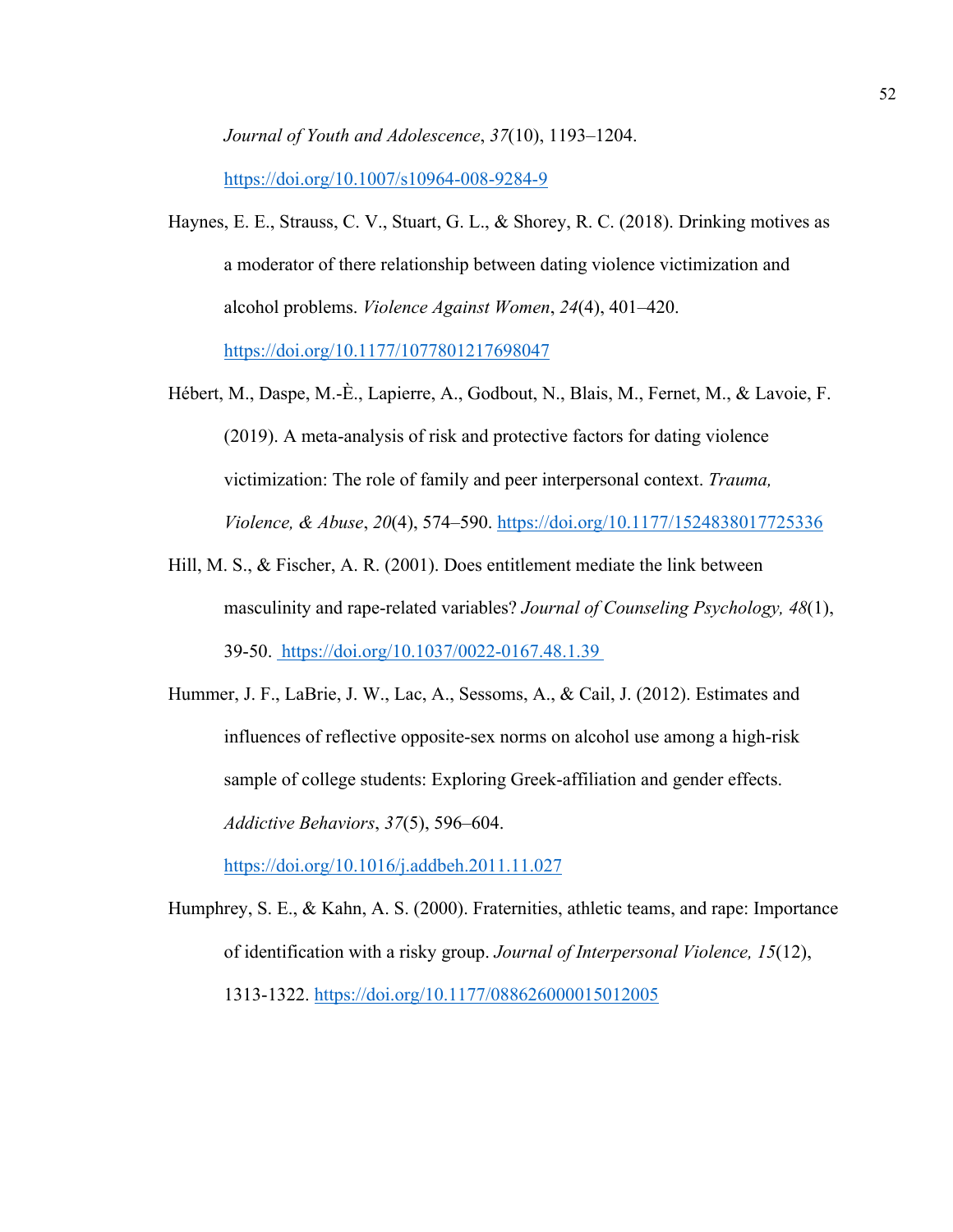- Johnson, M. P. (2006). Conflict and control: Gender symmetry and asymmetry in domestic violence. *Violence Against Women, 12*(11), 1003-1018. <https://doi.org/10.1177/1077801206293328>
- Jung, J. H., & Olson, D. V. A. (2017). Where does religion matter most? Personal religiosity and the acceptability of wife-beating in cross-national perspective. *Sociological Inquiry*, *87*(4), 608–633.<https://doi.org/10.1111/soin.12164>
- Kamody, R. C., Howell, K. H., Schwartz, L. E., Schaefer, L. M., & Thurston, I. B. (2020). A cross-sectional examination of intimate partner violence and motherchild communication. *Journal of Child and Family Studies*, *29*(5), 1363–1373. <https://doi.org/10.1007/s10826-019-01617-z>
- Kaukinen, C. (2014). Dating violence among college students: The risk and protective factors. *Trauma, Violence, & Abuse, 15*(4), 283-296.

<https://doi.org/10.1177/1524838014521321>

- Kaura, S. A., & Lohman, B. J. (2007). Dating violence victimization, relationship satisfaction, mental health problems, and acceptability of violence: A comparison of men and women. *Journal of Family Violence*, *22*(6), 367–381. <https://doi.org/10.1007/s10896-007-9092-0>
- Kenney, S. R., DiGuiseppi, G. T., Meisel, M. K., Balestrieri, S. G., & Barnett, N. P. (2018). Poor mental health, peer drinking norms, and alcohol risk in a social network of first-year college students. *Addictive Behaviors*, *84*, 151–159. <https://doi.org/10.1016/j.addbeh.2018.04.012>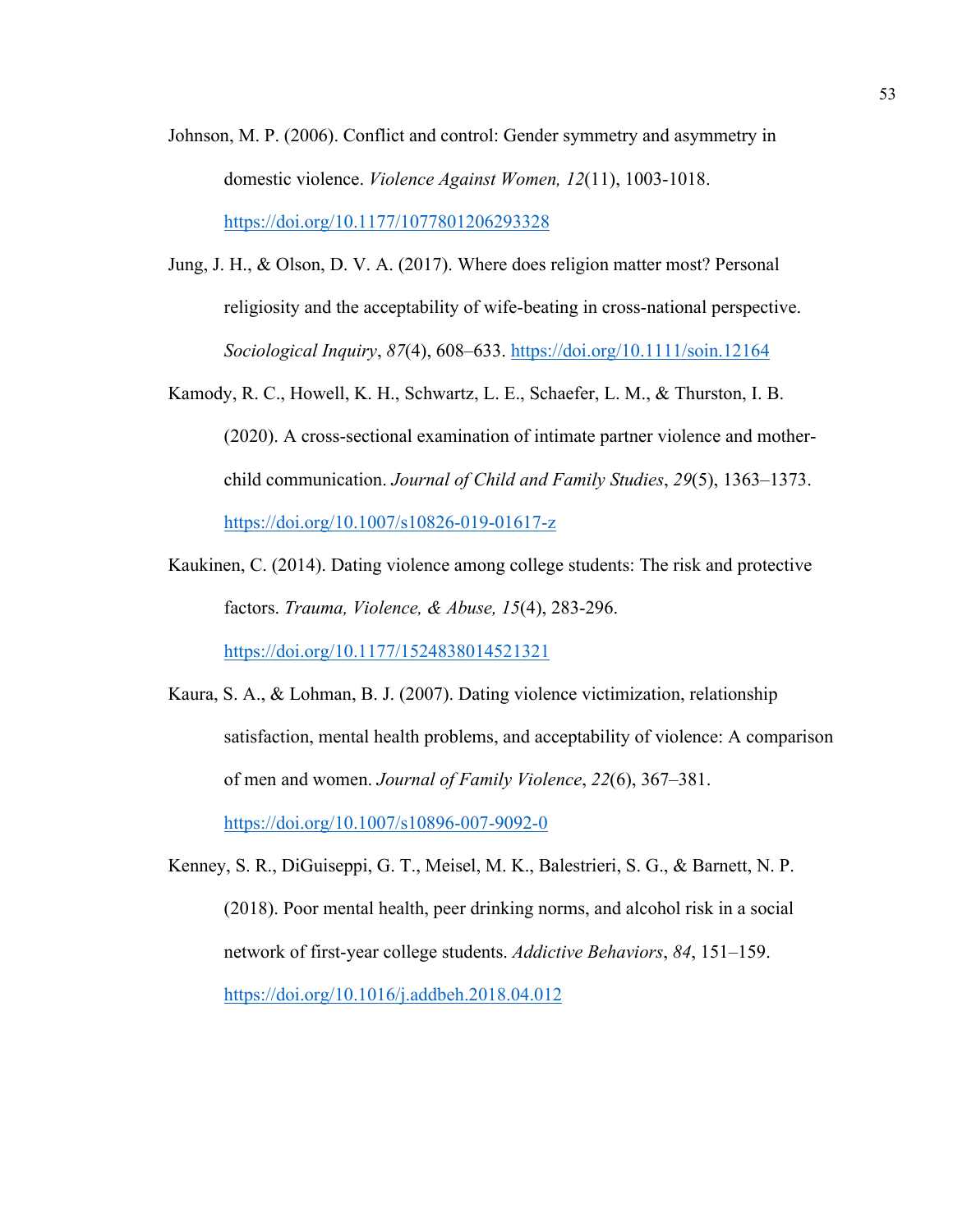- Kimmel, M. S. (2002). Gender symmetry in domestic violence: A substantive and methodological research review. *Violence Against Women*, *8*(11), 1332–1363. <https://doi.org/10.1177/107780102237407>
- Lareau, A. (2011). *Unequal childhoods: Class, race, and family life.* University of California Press.
- Manchikanti Gómez, A. (2011). Testing the cycle of violence hypothesis: Child abuse and adolescent dating violence as predictors of intimate partner violence in young adulthood. *Youth & Society*, *43*(1), 171–192.

<https://doi.org/10.1177/0044118X09358313>

- Martens, M. P., Ferrier, A. G., & Cimini, M. D. (2007). Do protective behavioral strategies mediate the relationship between drinking motives and alcohol use in college students? *Journal of Studies on Alcohol and Drugs*, *68*(1), 106–114. <https://doi.org/10.15288/jsad.2007.68.106>
- Martens, M. P., Ferrier, A. G., Sheehy, M. J., Corbett, K., Anderson, D. A., & Simmons, A. (2005). Development of the protective behavioral strategies survey. *Journal of Studies on Alcohol*, *66*(5), 698–705.<https://doi.org/10.15288/jsa.2005.66.698>
- McPherson, M., Smith-Lovin, L., & Cook, J. M. (2001). Birds of a feather: Homophily in social networks. *Annual Review of Sociology*, *27*(1), 415–444.

<https://doi.org/10.1146/annurev.soc.27.1.415>

Nargiso, J. E., Ballard, E. L., & Skeer, M. R. (2015). A systematic review of risk and protective factors associated with nonmedical use of prescription drugs among youth in the United States: A social ecological perspective. *Journal of Studies on Alcohol and Drugs*, *76*(1), 5-20. <https://doi.org/10.15288/jsad.2015.76.5>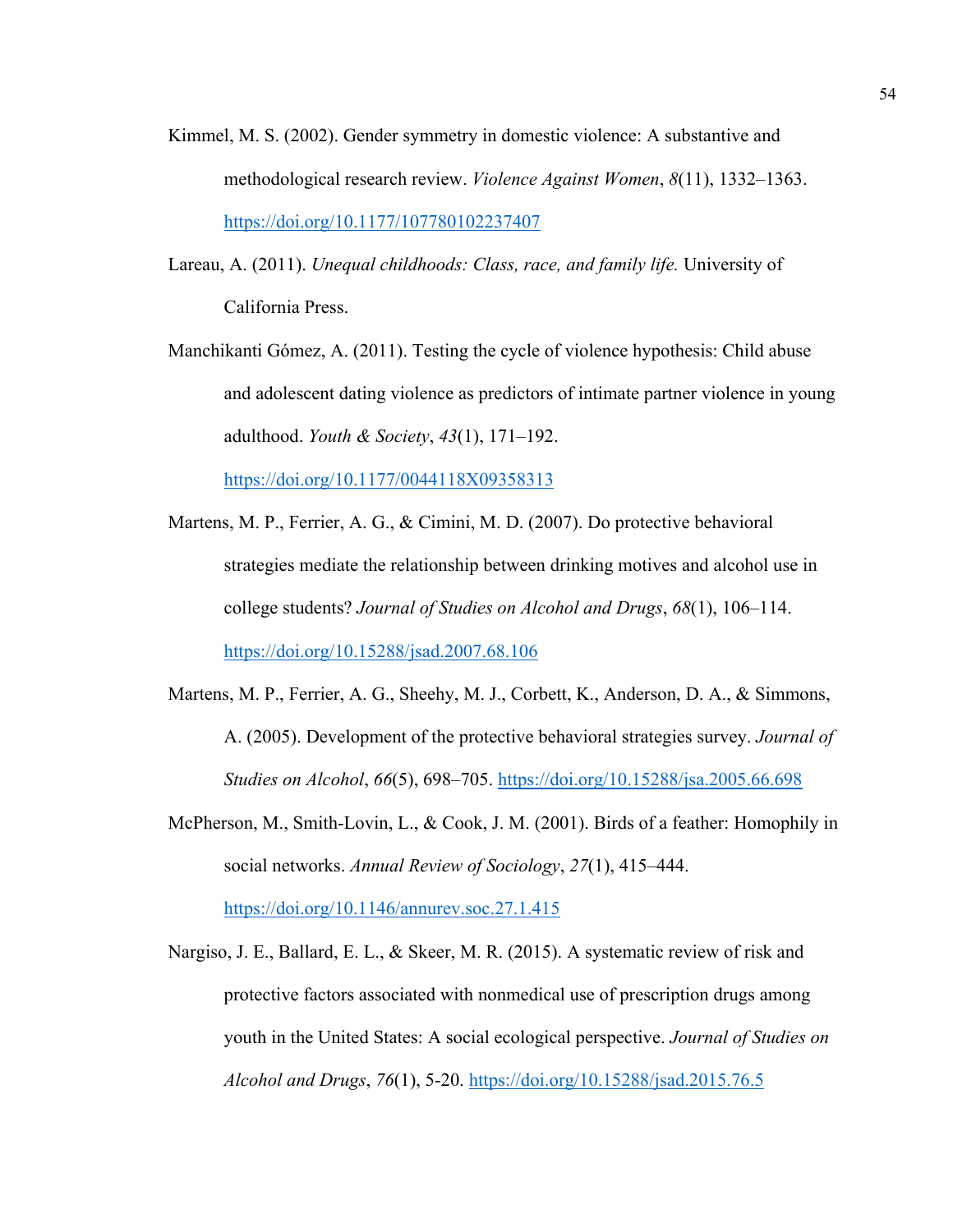- Paat, Y.-F., & Markham, C. (2019). The roles of family factors and relationship dynamics on dating violence victimization and perpetration among college men and women in emerging adulthood. *Journal of Interpersonal Violence*, *34*(1), 81–114. <https://doi.org/10.1177/0886260516640544>
- Park, S., & Kim, S.-H. (2018). The power of family and community factors in predicting dating violence: A meta-analysis. *Aggression and Violent Behavior*, *40*, 19–28. <https://doi.org/10.1016/j.avb.2018.03.002>
- Pearson, M. R. (2013). Use of alcohol protective behavioral strategies among college students: A critical review. *Clinical Psychology Review*, *33*(8), 1025–1040. <https://doi.org/10.1016/j.cpr.2013.08.006>
- Pengpid, S., & Peltzer, K. (2020). Associations of physical partner violence and sexual violence victimization on health risk behaviours and mental health among university students from 25 countries. *BMC Public Health*, *20*(1), 1–10. <https://doi.org/10.1186/s12889-020-09064-y>
- Pornari, C. D., Dixon, L., & Humphreys, G. W. (2013). Systematically identifying implicit theories in male and female intimate partner violence perpetrators. *Aggression and Violent Behavior*, *18*(5), 496–505.

<https://doi.org/10.1016/j.avb.2013.07.005>

Ragsdale, K., Porter, J. R., Mathews, R., White, A., Gore-Felton, C., & McGarvey, E. L. (2012). "Liquor before beer, you're in the clear": Binge drinking and other risk behaviours among fraternity/sorority members and their non-Greek peers. *Journal of Substance Use*, *17*(4), 323–339.<https://doi.org/10.3109/14659891.2011.583312>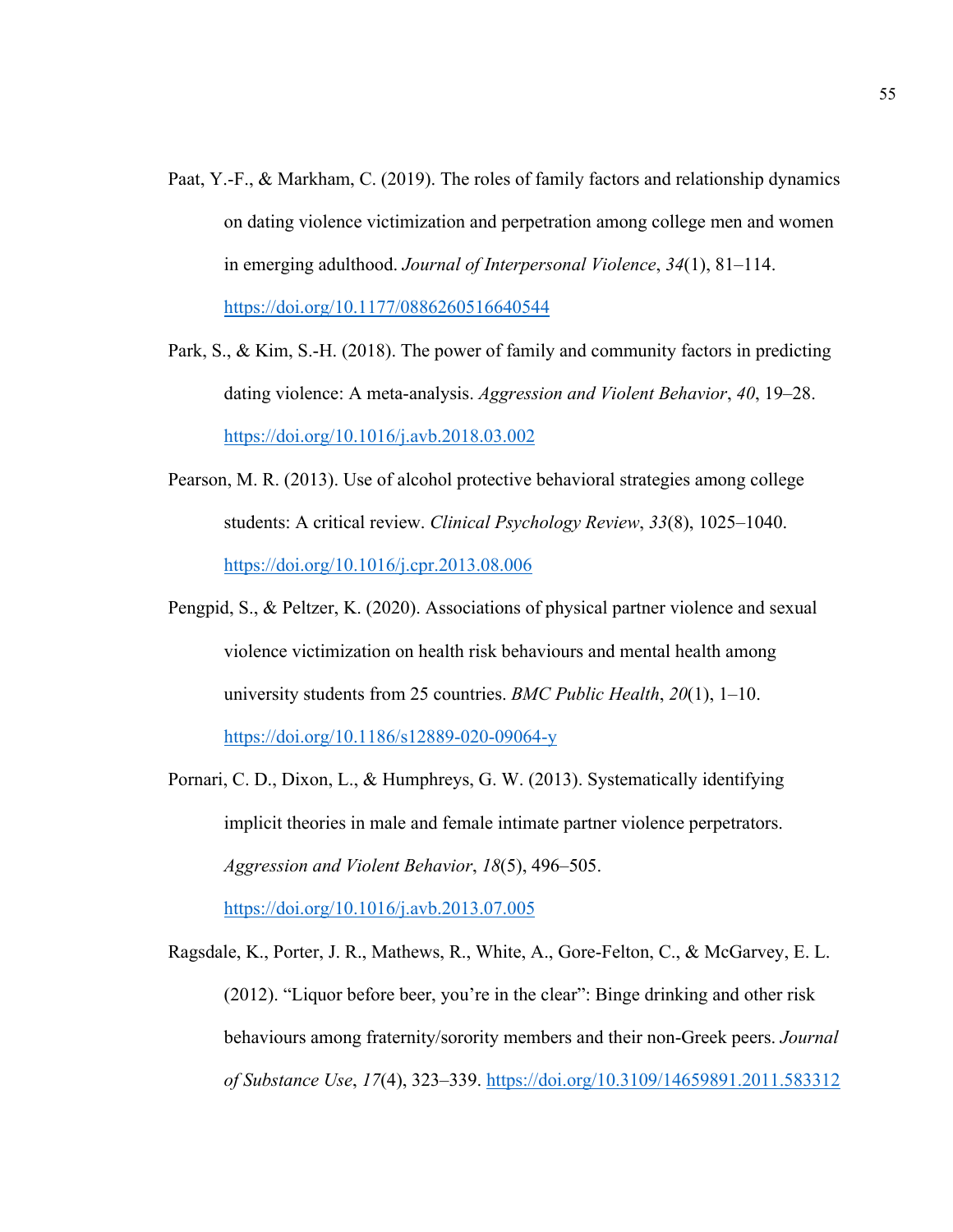Renzetti, C. M., DeWall, C. N., Messer, A., & Pond, R. (2017). By the grace of god: Religiosity, religious self-regulation, and perpetration of intimate partner violence. *Journal of Family Issues*, *38*(14), 1974–1997.

<https://doi.org/10.1177/0192513X15576964>

- Ritter, K., Lookatch, S. J., Schmidt, M. R., & Moore, T. M. (2019). The impact of history of aggression and alcohol use on aggressive: Responding in the laboratory: *Substance Abuse: Research and Treatment, 13*, 1-8. <https://doi.org/10.1177/1178221819884328>
- Roudsari, B. S., Leahy, M. M., & Walters, S. T. (2008). Correlates of dating violence among male and female heavy-drinking college students. *Journal of Interpersonal Violence, 24*(11), 1892-1905.<https://doi.org/10.1177/0886260508325492>
- Rubio-Garay, F., López-González, M. A., Carrasco, M. Á., & Javier Amor, P. (2017). Prevalencia de la violencia en el noviazgo: Una revisión sistemática. *Psychologist Papers*, *38*(2), 135-147.<https://doi.org/10.23923/pap.psicol2017.2831>
- Sabina, C., Schally, J. L., & Marciniec, L. (2017). Problematic alcohol and drug use and the risk of partner violence victimization among male and female college students. *Journal of Family Violence*, *32*(3), 305–316.

<https://doi.org/10.1007/s10896-017-9907-6>

Salzinger, S., Feldman, R. S., Stockhammer, T., & Hood, J. (2002). An ecological framework for understanding risk for exposure to community violence and the effects of exposure on children and adolescents. *Aggression and Violent Behavior*, *7*(5), 423–451. [https://doi.org/10.1016/S1359-1789\(01\)00078-7](https://doi.org/10.1016/S1359-1789(01)00078-7)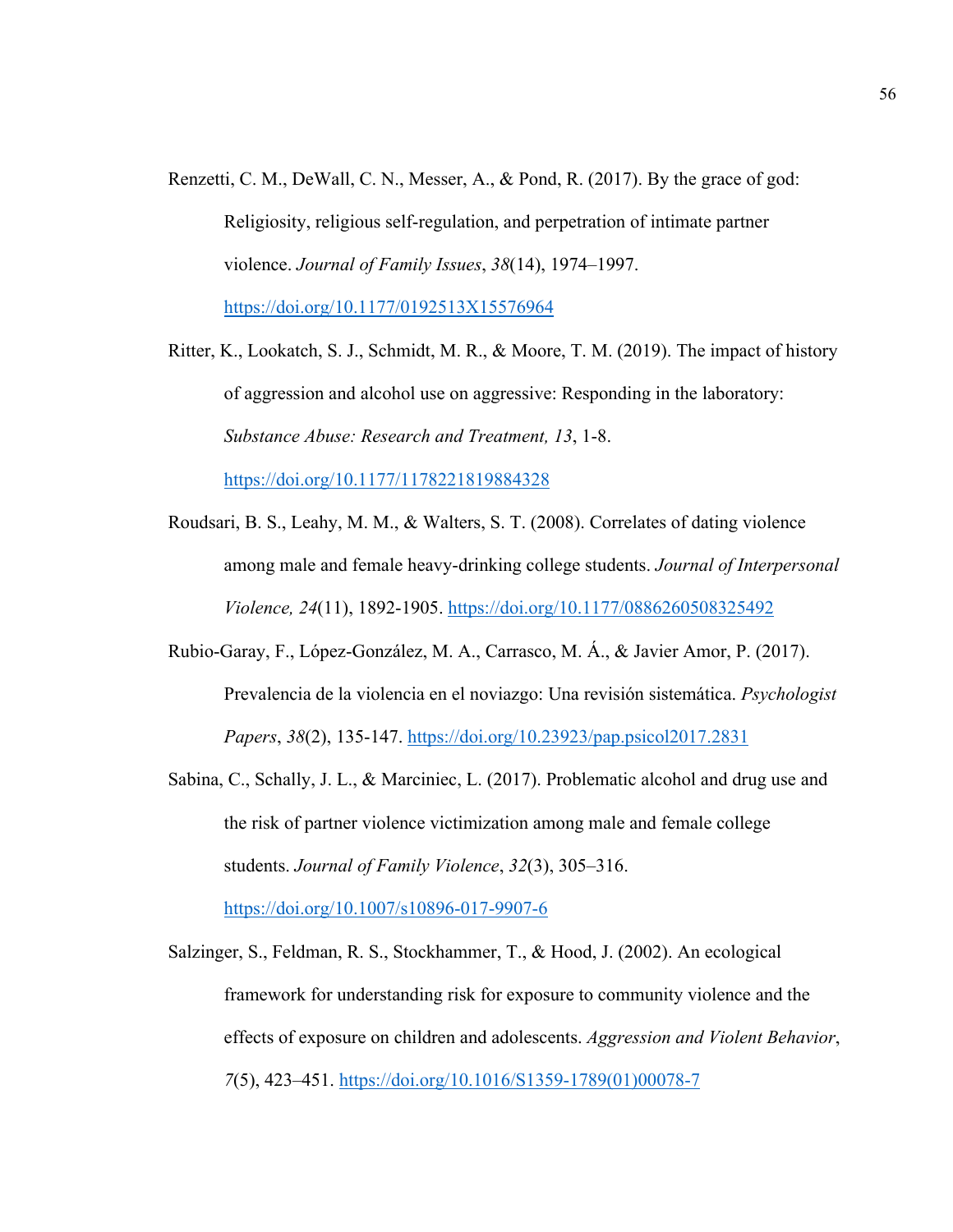Santana, M. C., Raj, A., Decker, M. R., La Marche, A., & Silverman, J. G. (2006).

Masculine gender roles associated with increased sexual risk and intimate partner violence perpetration among young adult men. *Journal of Urban Health*, *83*(4), 575–585.<https://doi.org/10.1007/s11524-006-9061-6>

- Sargent, K. S., Krauss, A., Jouriles, E. N., & McDonald, R. (2016). Cyber victimization, psychological intimate partner violence, and problematic mental health outcomes among first-year college students. *Cyberpsychology, Behavior, and Social Networking*, *19*(9), 545–550.<https://doi.org/10.1089/cyber.2016.0115>
- Shorey, R. C., Seavey, A. E., Brasfield, H., Febres, J., Fite, P. J., & Stuart, G. L. (2014). The moderating effect of social support from a dating partner on the association between dating violence victimization and adjustment. *Violence Against Women*, *21*(4), 460–477.<https://doi.org/10.1177/1077801215570482>
- Shorey, R. C., Stuart, G. L., & Cornelius, T. L. (2011). Dating violence and substance use in college students: A review of the literature. *Aggression and Violent Behavior*, *16*(6), 541–550.<https://doi.org/10.1016/j.avb.2011.08.003>
- Shorey, R. C., Stuart, G. L., McNulty, J. K., & Moore, T. M. (2014). Acute alcohol use temporally increases the odds of male perpetrated dating violence: A 90-day diary analysis. *Addictive Behaviors*, *39*(1), 365–368.

<https://doi.org/10.1016/j.addbeh.2013.10.025>

Smith, R. L., Salvatore, J. E., Aliev, F., Neale, Z., Barr, P., & Dick, D. M. (2019). Genes, roommates, and residence Halls: A multidimensional study of the role of peer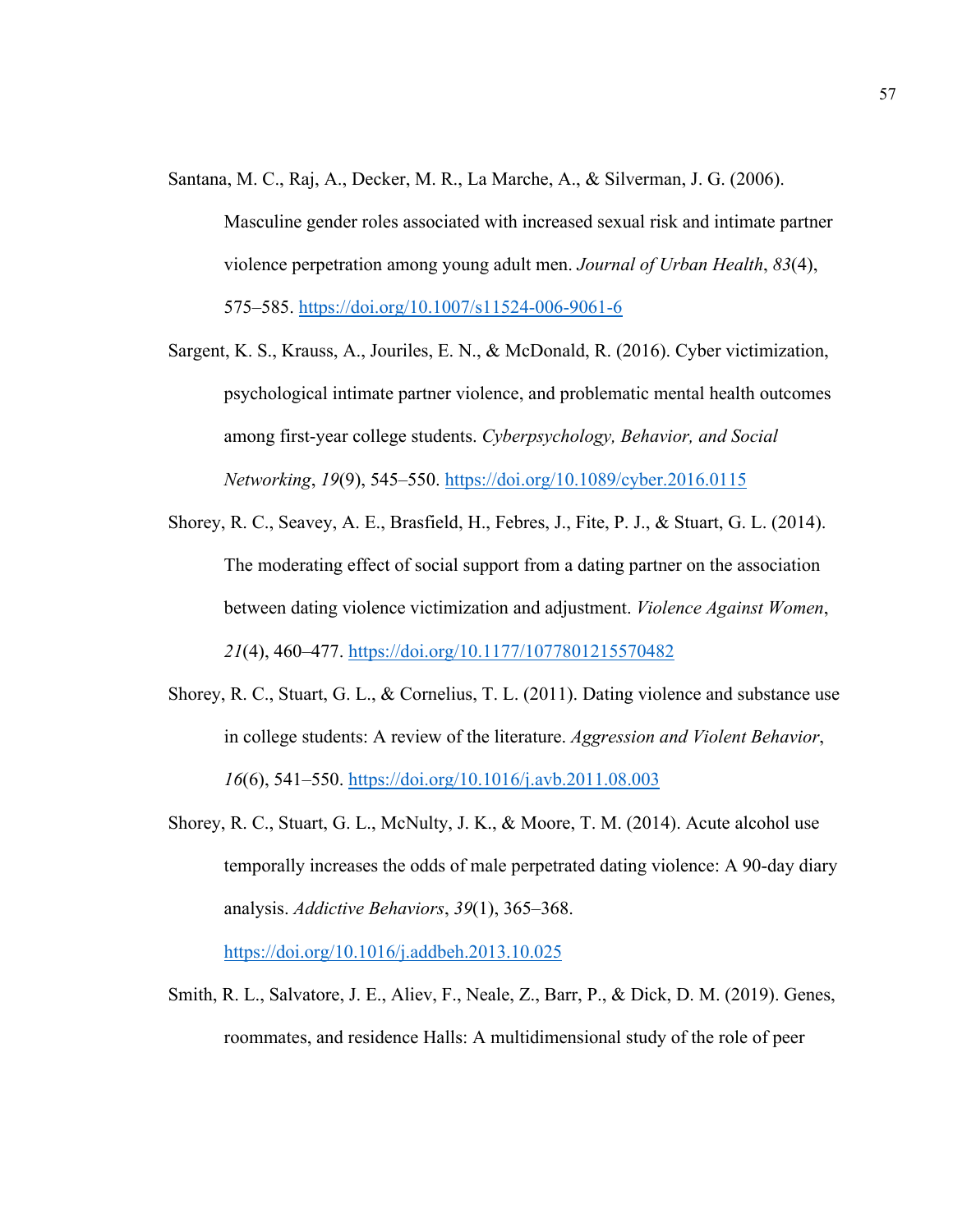drinking on college students' alcohol use. *Alcoholism: Clinical and Experimental Research*, *43*(6), 1254–1262.<https://doi.org/10.1111/acer.14037>

- Stappenbeck, C. A., & Fromme, K. (2010). A longitudinal investigation of heavy drinking and physical dating violence in men and women. *Addictive Behaviors*, *35*(5), 479–485.<https://doi.org/10.1016/j.addbeh.2009.12.027>
- Straus, M. A., Hamby, S. L., Boney-McCoy, S., & Sugarman, D. B. (1996). The revised conflict tactics scales (CTS2): Development and preliminary psychometric data. *Journal of Family Issues*, *17*(3), 283–316. <https://doi.org/10.1177/019251396017003001>
- Testa, M., Hoffman, J. H., Livingston, J. A., & Turrisi, R. (2010). Preventing college women's sexual victimization through parent-based intervention: A randomized controlled trial. *Prevention Science*, *11*(3), 308–318.

<https://doi.org/10.1007/s11121-010-0168-3>

- Testa, M., Livingston, J. A., & Leonard, K. E. (2003). Women's substance use and experiences of intimate partner violence: A longitudinal investigation among a community sample. *Addictive Behaviors*, *28*(9), 1649–1664. <https://doi.org/10.1016/j.addbeh.2003.08.040>
- Thurston, I. B., & Howell, K. H. (2018). To screen or not to screen: Overreliance on risk without protective factors in violence research. *Pediatrics*, *141*(4). <https://doi.org/10.1542/peds.2018-0075>
- Tontodonato, P, & Crew, B. K. (1992). Dating violence, social learning theory, and gender: A multivariate analysis. *Violence and Victims, 7*(1), 3-14.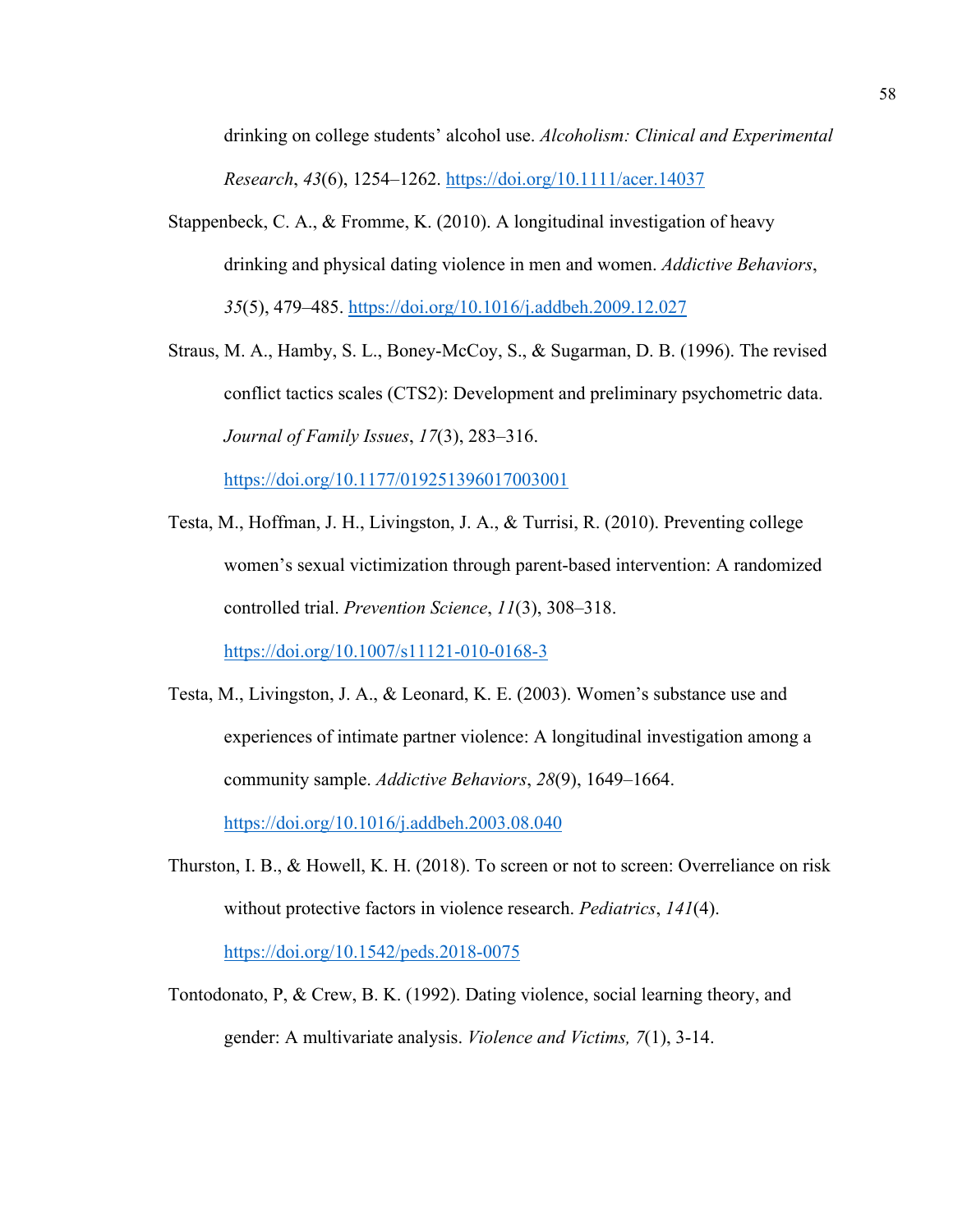- Tussey, B. E., & Tyler, K. A. (2019). Toward a comprehensive model of physical dating violence perpetration and victimization. *Violence and Victims*, *34*(4), 661–677. <https://doi.org/10.1891/0886-6708.VV-D-18-00130>
- Tussey, B. E., Tyler, K. A., & Simons, L. G. (2018). Poor parenting, attachment style, and dating violence perpetration among college students. *Journal of Interpersonal Violence*, *00*(0), 1-20.<https://doi.org/10.1177/0886260518760017>
- Tyler, K. A., Schmitz, R. M., Ray, C. M., & Simons, L. G. (2017). The role of entitlement, self-control, and risk behaviors on dating violence perpetration. *Violence and Victims*, *32*(6), 1079–1095. [https://doi.org/10.1891/0886-6708.VV-](https://doi.org/10.1891/0886-6708.VV-D-16-00128)[D-16-00128](https://doi.org/10.1891/0886-6708.VV-D-16-00128)
- Tyler, K. A., Schmitz, R. M., Ray, C. M., Adams, S. A., & Simons, L. G. (2018). The role of protective behavioral strategies, social environment, and housing type on heavy drinking among college students. *Substance Use & Misuse*, *53*(5), 724– 733.<https://doi.org/10.1080/10826084.2017.1363235>

Vagi, K. J., Rothman, E. F., Latzman, N. E., Tharp, A. T., Hall, D. M., & Breiding, M. J. (2013). Beyond correlates: A review of risk and protective factors for adolescent dating violence perpetration. *Journal of Youth and Adolescence*, *42*(4), 633–649. <https://doi.org/10.1007/s10964-013-9907-7>

Wincentak, K., Connolly, J., & Card, N. (2017). Teen dating violence: A meta-analytic review of prevalence rates. *Psychology of Violence*, *7*(2), 224–241. <https://doi.org/10.1037/a0040194>